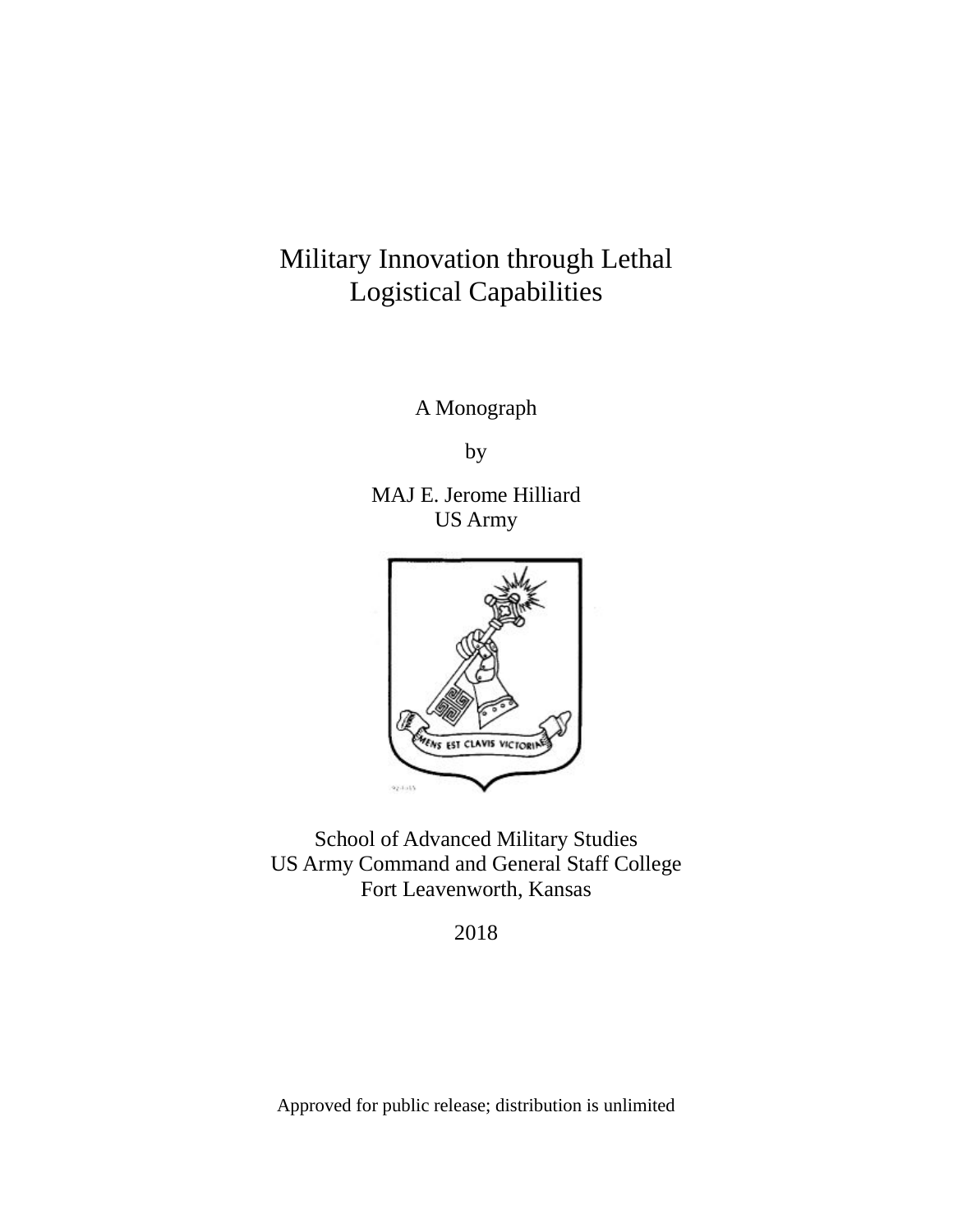| <b>REPORT DOCUMENTATION PAGE</b>                                                                                                                                                                                                                                                                                                                                                                                                                                                                                                                                                                                                                                                                                                                                                                                                                                                                                                                               |              |                                   | Form Approved<br>OMB No. 0704-0188                                       |  |
|----------------------------------------------------------------------------------------------------------------------------------------------------------------------------------------------------------------------------------------------------------------------------------------------------------------------------------------------------------------------------------------------------------------------------------------------------------------------------------------------------------------------------------------------------------------------------------------------------------------------------------------------------------------------------------------------------------------------------------------------------------------------------------------------------------------------------------------------------------------------------------------------------------------------------------------------------------------|--------------|-----------------------------------|--------------------------------------------------------------------------|--|
| The public reporting burden for this collection of information is estimated to average 1 hour per response, including the time for reviewing instructions, searching existing data sources, gathering and maintaining the data<br>information, including suggestions for reducing the burden, to Department of Defense, Washington Headquarters Services, Directorate for Information Operations and Reports (0704-0188),<br>1215 Jefferson Davis Highway, Suite 1204, Arlington, VA 22202-4302. Respondents should be aware that notwithstanding any other provision of law, no person shall be subject to any penalty for failing to comply with a collec<br>PLEASE DO NOT RETURN YOUR FORM TO THE ABOVE ADDRESS.                                                                                                                                                                                                                                            |              |                                   |                                                                          |  |
| 1. REPORT DATE (DD-MM-YYYY)<br>2. REPORT TYPE<br>Master's Thesis<br>24-05-2018                                                                                                                                                                                                                                                                                                                                                                                                                                                                                                                                                                                                                                                                                                                                                                                                                                                                                 |              |                                   | 3. DATES COVERED (From - To)                                             |  |
| 4. TITLE AND SUBTITLE                                                                                                                                                                                                                                                                                                                                                                                                                                                                                                                                                                                                                                                                                                                                                                                                                                                                                                                                          |              |                                   | 5a. CONTRACT NUMBER                                                      |  |
| Military Innovation through Lethal Logistical Capabilites                                                                                                                                                                                                                                                                                                                                                                                                                                                                                                                                                                                                                                                                                                                                                                                                                                                                                                      |              | <b>5b. GRANT NUMBER</b>           |                                                                          |  |
|                                                                                                                                                                                                                                                                                                                                                                                                                                                                                                                                                                                                                                                                                                                                                                                                                                                                                                                                                                |              | <b>5c. PROGRAM ELEMENT NUMBER</b> |                                                                          |  |
| 6. AUTHOR(S)                                                                                                                                                                                                                                                                                                                                                                                                                                                                                                                                                                                                                                                                                                                                                                                                                                                                                                                                                   |              |                                   | 5d. PROJECT NUMBER                                                       |  |
| MAJ E. Jerome Hilliard                                                                                                                                                                                                                                                                                                                                                                                                                                                                                                                                                                                                                                                                                                                                                                                                                                                                                                                                         |              |                                   |                                                                          |  |
|                                                                                                                                                                                                                                                                                                                                                                                                                                                                                                                                                                                                                                                                                                                                                                                                                                                                                                                                                                |              | <b>5e. TASK NUMBER</b>            |                                                                          |  |
|                                                                                                                                                                                                                                                                                                                                                                                                                                                                                                                                                                                                                                                                                                                                                                                                                                                                                                                                                                |              |                                   | 5f. WORK UNIT NUMBER                                                     |  |
| 7. PERFORMING ORGANIZATION NAME(S) AND ADDRESS(ES)                                                                                                                                                                                                                                                                                                                                                                                                                                                                                                                                                                                                                                                                                                                                                                                                                                                                                                             |              |                                   | 8. PERFORMING ORGANIZATION<br><b>REPORT NUMBER</b>                       |  |
| Dr. Dan Cox<br>School of Advanced Military Studies                                                                                                                                                                                                                                                                                                                                                                                                                                                                                                                                                                                                                                                                                                                                                                                                                                                                                                             |              |                                   |                                                                          |  |
| 9. SPONSORING/MONITORING AGENCY NAME(S) AND ADDRESS(ES)                                                                                                                                                                                                                                                                                                                                                                                                                                                                                                                                                                                                                                                                                                                                                                                                                                                                                                        |              |                                   | 10. SPONSOR/MONITOR'S ACRONYM(S)                                         |  |
| School of Advanced Military Studies                                                                                                                                                                                                                                                                                                                                                                                                                                                                                                                                                                                                                                                                                                                                                                                                                                                                                                                            |              |                                   |                                                                          |  |
| 201 Reynolds Ave<br>Fort Leavenworth, KS 66027                                                                                                                                                                                                                                                                                                                                                                                                                                                                                                                                                                                                                                                                                                                                                                                                                                                                                                                 |              |                                   | <b>11. SPONSOR/MONITOR'S REPORT</b><br><b>NUMBER(S)</b>                  |  |
| 12. DISTRIBUTION/AVAILABILITY STATEMENT                                                                                                                                                                                                                                                                                                                                                                                                                                                                                                                                                                                                                                                                                                                                                                                                                                                                                                                        |              |                                   |                                                                          |  |
| Distribution A: Unlimited                                                                                                                                                                                                                                                                                                                                                                                                                                                                                                                                                                                                                                                                                                                                                                                                                                                                                                                                      |              |                                   |                                                                          |  |
| <b>13. SUPPLEMENTARY NOTES</b>                                                                                                                                                                                                                                                                                                                                                                                                                                                                                                                                                                                                                                                                                                                                                                                                                                                                                                                                 |              |                                   |                                                                          |  |
|                                                                                                                                                                                                                                                                                                                                                                                                                                                                                                                                                                                                                                                                                                                                                                                                                                                                                                                                                                |              |                                   |                                                                          |  |
| 14. ABSTRACT<br>What does the future of armed conflict look like for the US military and specifically the Army? This paper will argue an American<br>Way of War and a need to modernize during an interwar period will shape the future of American armed conflict. These forces,<br>combined with technological revolutions in the civilian sector will logically influence the direction of future military capabilities.<br>The paper will present the idea of the third offset and how the US military will achieve it. Next this paper will show some of the<br>efforts the military is making to automate logistics and illustrate the ways businesses are using autonomy to innovate. Finally, the<br>monograph will make the argument that expresses what leading theorists believe the future of armed conflict will look like, and then<br>make recommendations for how the US military can improve the future war-making concepts and capabilities. |              |                                   |                                                                          |  |
| <b>15. SUBJECT TERMS</b>                                                                                                                                                                                                                                                                                                                                                                                                                                                                                                                                                                                                                                                                                                                                                                                                                                                                                                                                       |              |                                   |                                                                          |  |
| Future Warfare                                                                                                                                                                                                                                                                                                                                                                                                                                                                                                                                                                                                                                                                                                                                                                                                                                                                                                                                                 |              |                                   |                                                                          |  |
| <b>17. LIMITATION OF</b><br>16. SECURITY CLASSIFICATION OF:<br><b>ABSTRACT</b><br>OF<br>a. REPORT<br><b>b. ABSTRACT</b><br>c. THIS PAGE                                                                                                                                                                                                                                                                                                                                                                                                                                                                                                                                                                                                                                                                                                                                                                                                                        |              |                                   | 18. NUMBER 19a. NAME OF RESPONSIBLE PERSON                               |  |
| Unlimited<br>Unclassified<br>Unclassified<br>Unclassified<br>38                                                                                                                                                                                                                                                                                                                                                                                                                                                                                                                                                                                                                                                                                                                                                                                                                                                                                                | <b>PAGES</b> |                                   | 19b. TELEPHONE NUMBER (Include area code)                                |  |
|                                                                                                                                                                                                                                                                                                                                                                                                                                                                                                                                                                                                                                                                                                                                                                                                                                                                                                                                                                |              |                                   | Standard Form 298 (Rev. 8/98)<br>Reset<br>Prescribed by ANSI Std. Z39.18 |  |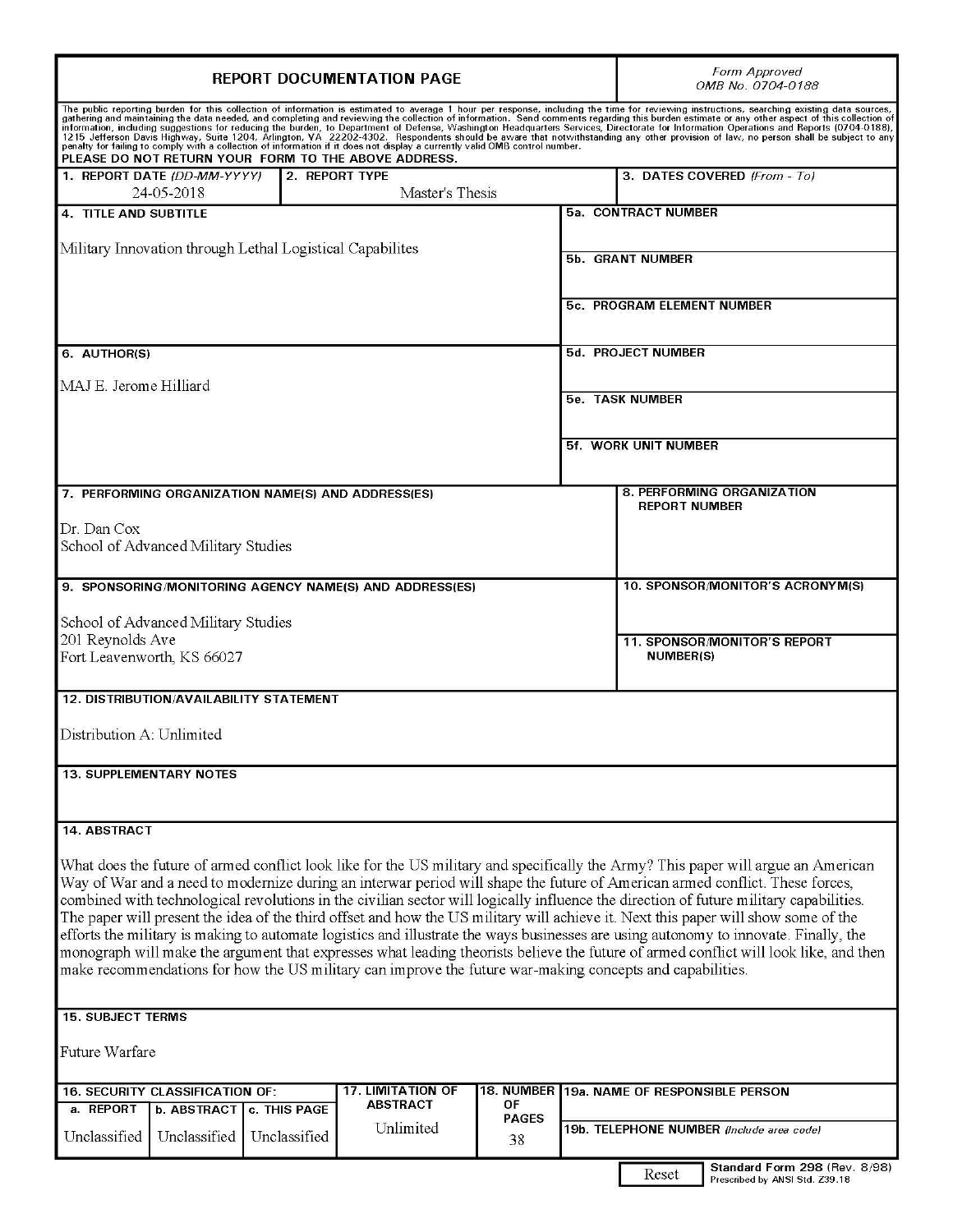## Monograph Approval Page

| Name of Candidate:                    | MAJ E. Jerome Hilliard                                     |  |
|---------------------------------------|------------------------------------------------------------|--|
| Monograph Title:                      | Military Innovation through Lethal Logistical Capabilities |  |
|                                       |                                                            |  |
|                                       |                                                            |  |
|                                       |                                                            |  |
| Approved by:                          |                                                            |  |
|                                       | _, Monograph Director                                      |  |
| Daniel G. Cox, PhD                    |                                                            |  |
|                                       |                                                            |  |
| Jason A. Curl, COL                    | , Seminar Leader                                           |  |
|                                       |                                                            |  |
|                                       | , Director, School of Advanced Military Studies            |  |
| James C. Markert, COL                 |                                                            |  |
|                                       |                                                            |  |
| Accepted the 24th day of May 2018 by: |                                                            |  |
|                                       |                                                            |  |
|                                       | , Director, Graduate Degree Programs                       |  |
| Robert F. Baumann, PhD                |                                                            |  |

 The opinions and conclusions expressed herein are those of the student author and do not other government agency. (References to this study should include the foregoing statement.) necessarily represent the views of the U.S. Army Command and General Staff College or any

 Fair use determination or copyright permission has been obtained for the inclusion of pictures, maps, graphics, and any other works incorporated into this manuscript. A work of the United States Government is not subject to copyright, however further publication or sale of copyrighted images is not permissible.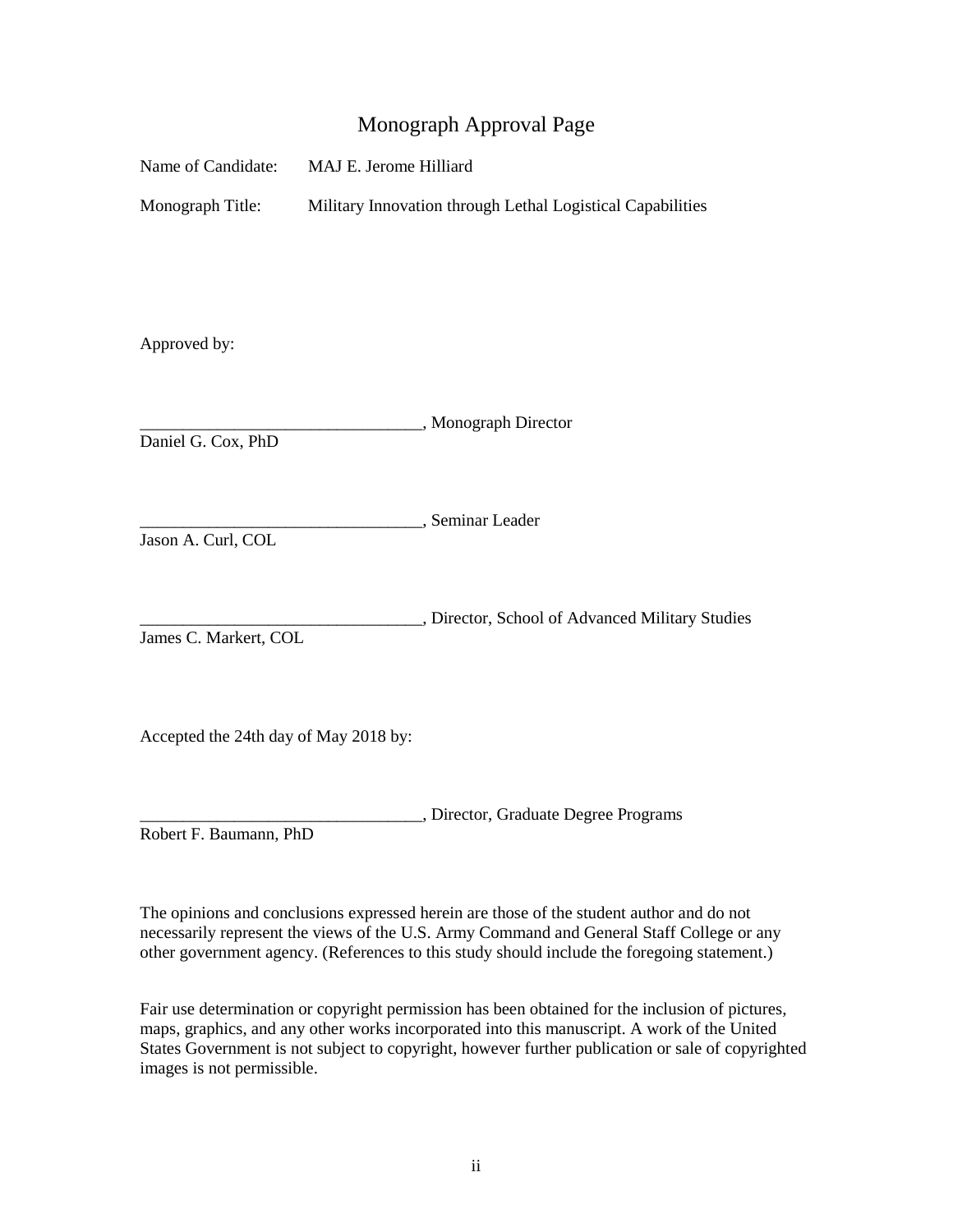### Abstract

<span id="page-3-0"></span> 44 pages. Military Innovation through Lethal Logistical Capabilities, by MAJ E. Jerome Hilliard, US Army,

 War is rapidly evolving, and the United States is at the forefront of innovation. The future of armed conflict is becoming ever more tied to technology and precision. What does the future of American Way of War and a need to modernize during an interwar period will shape the future of American armed conflict. The objective of defense capability modernization and innovation is to armed conflict look like for the US military and specifically the Army? This paper will argue an find a third offset. These forces, combined with technological revolutions in the civilian sector will logically influence the direction of future military capabilities.

 military will achieve it. Next this paper will show some of the efforts the military is making to This paper will introduce three characteristics of the American Way of War and then show examples of how militaries innovated during previous interwar periods, leading to the advantage for subsequent conflicts. The paper will then present the idea of the third offset and how the US automate logistics and illustrate the ways businesses are using autonomy to innovate. Finally, the monograph will make the argument that expresses what leading theorists believe the future of armed conflict will look like, and then make recommendations for how the US military can improve the future war-making concepts and capabilities.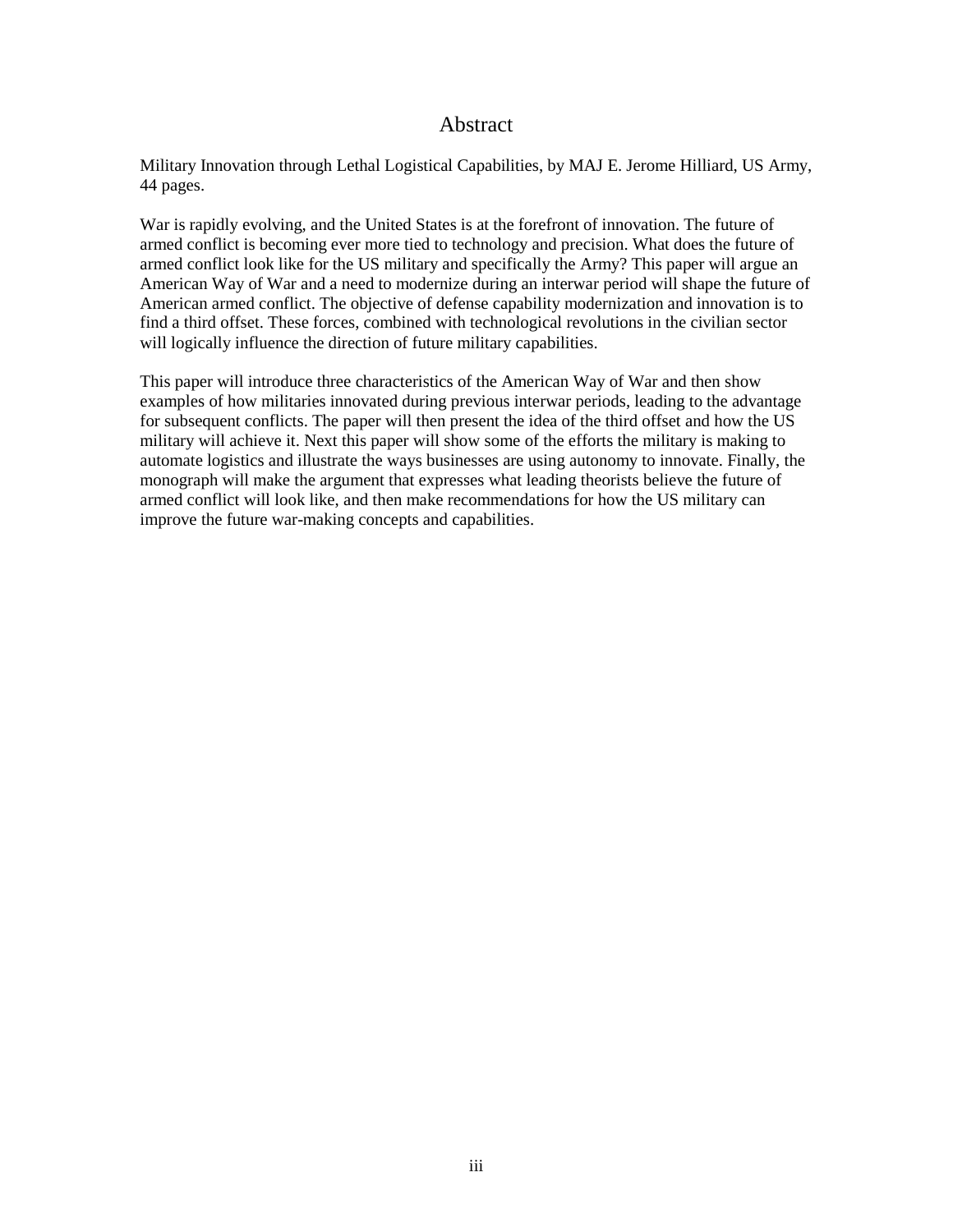# Contents

| Acknowledgement Value of the Contract of the Contract of Contract of Contract of Contract of Contract of Contract of Contract of Contract of Contract of Contract of Contract of Contract of Contract of Contract of Contract |  |
|-------------------------------------------------------------------------------------------------------------------------------------------------------------------------------------------------------------------------------|--|
|                                                                                                                                                                                                                               |  |
|                                                                                                                                                                                                                               |  |
|                                                                                                                                                                                                                               |  |
|                                                                                                                                                                                                                               |  |
|                                                                                                                                                                                                                               |  |
|                                                                                                                                                                                                                               |  |
|                                                                                                                                                                                                                               |  |
|                                                                                                                                                                                                                               |  |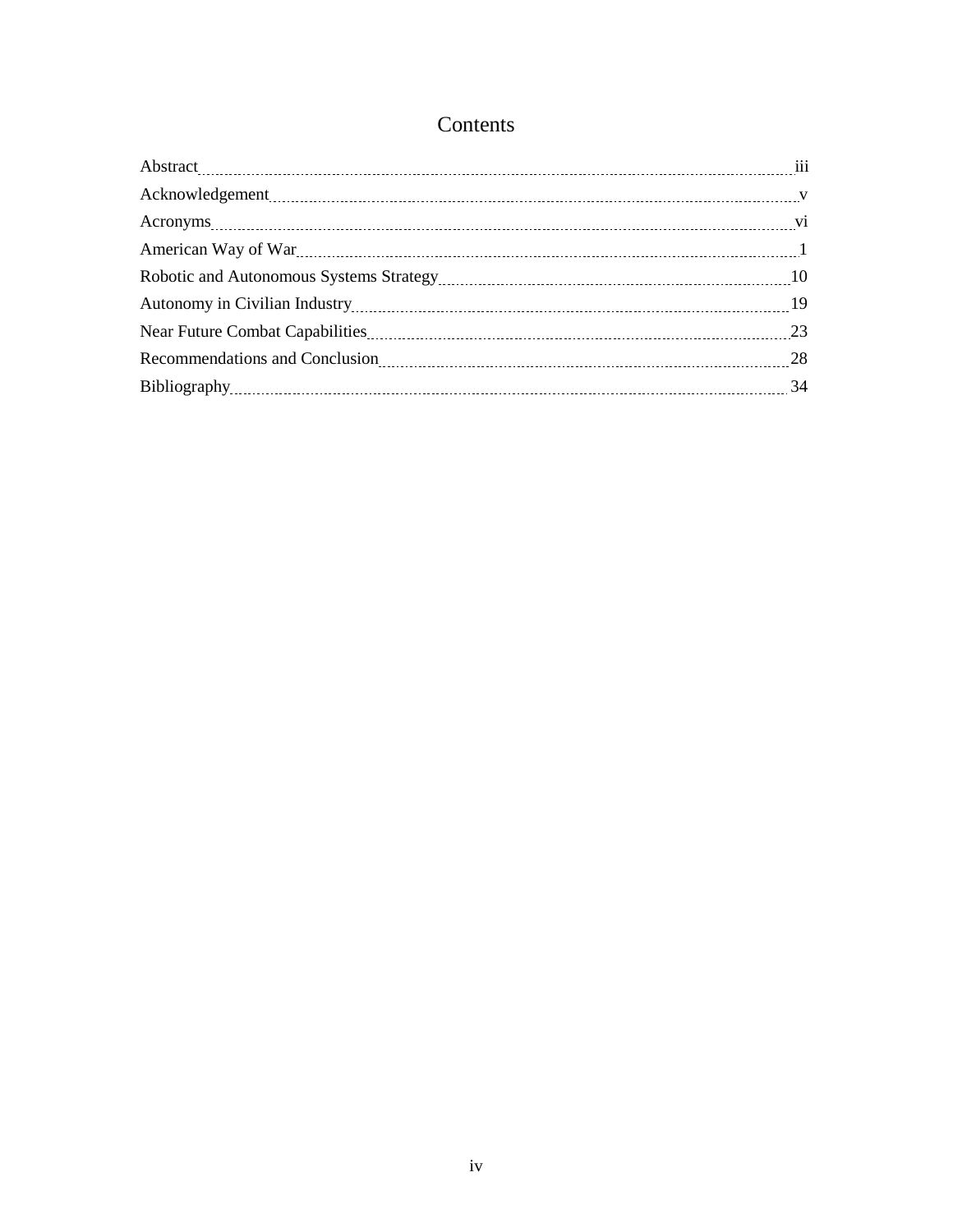### Acknowledgement

<span id="page-5-0"></span>I would like to thank my wife Cara for her unconditional support and sound advice. We juggle a household with two demanding careers while raising a young family. No matter how busy she is, Cara always takes time out of her day to review my scholastic writing. Cara indeed is my better half, thank you for your guidance and persistent patience. I would like to thank my daughter, Abigail Kate, for being the world's best distraction. You have excellent timing and always know when daddy needs to take a break. I would also like to thank my monograph director, Dr. Daniel Cox and senior instructor, Colonel Jason Curl for their guidance throughout this process. They both helped guide me through the research effort and supported my intellectual exploration.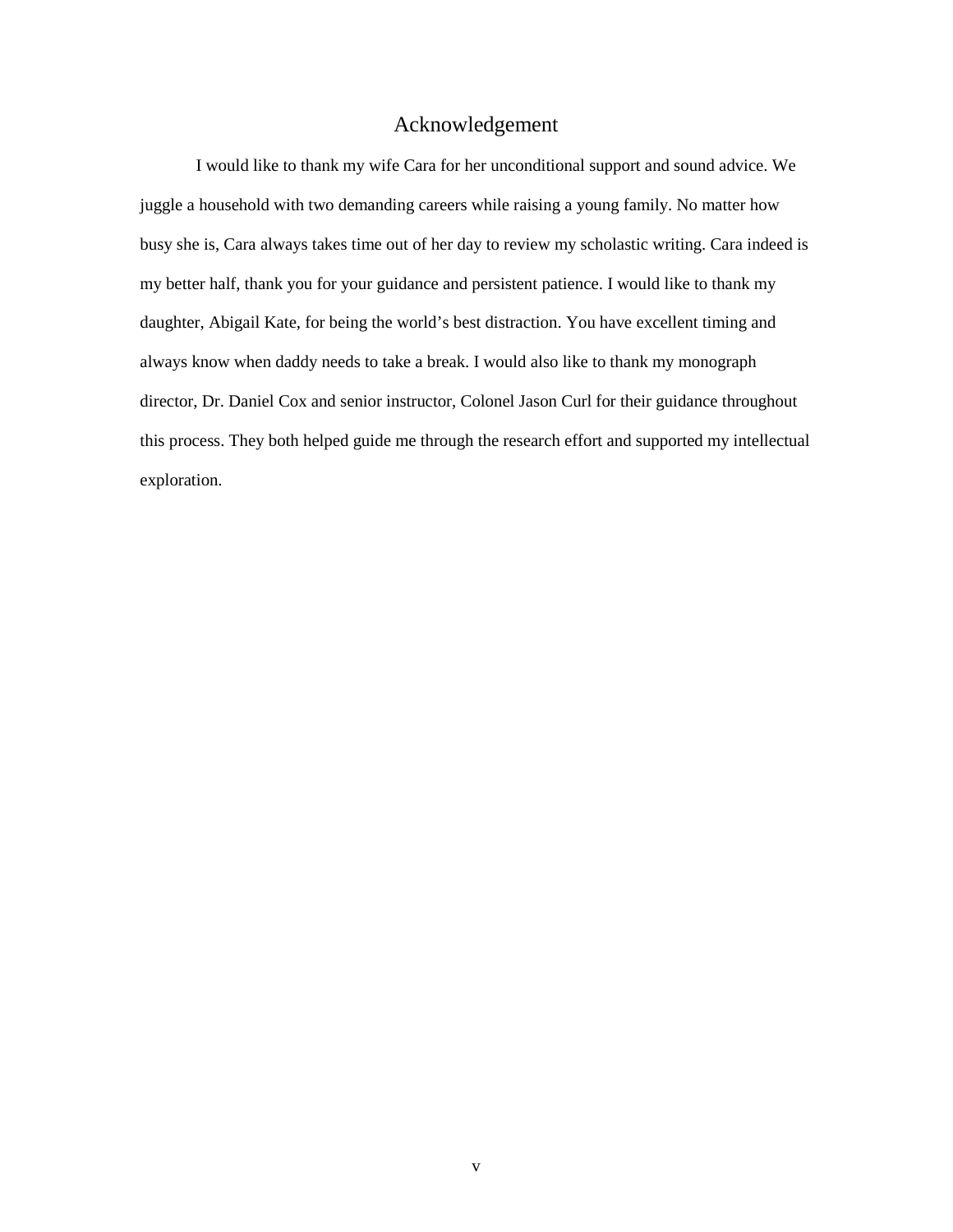# Acronyms

<span id="page-6-0"></span>

| A2/AD        | Anti-access/Area Denial                |
|--------------|----------------------------------------|
| <b>ABC</b>   | Artificial Bee Colony                  |
| AI           | Artificial Intelligence                |
| <b>AACUS</b> | Autonomous Aerial Cargo Utility System |
| <b>GPS</b>   | <b>Global Positioning Systems</b>      |
| <b>OODA</b>  | Observe, Orient, Decide, and Act       |
| <b>RAS</b>   | Robotic and Autonomous Systems         |
| <b>UAS</b>   | <b>Unmanned Aircraft Systems</b>       |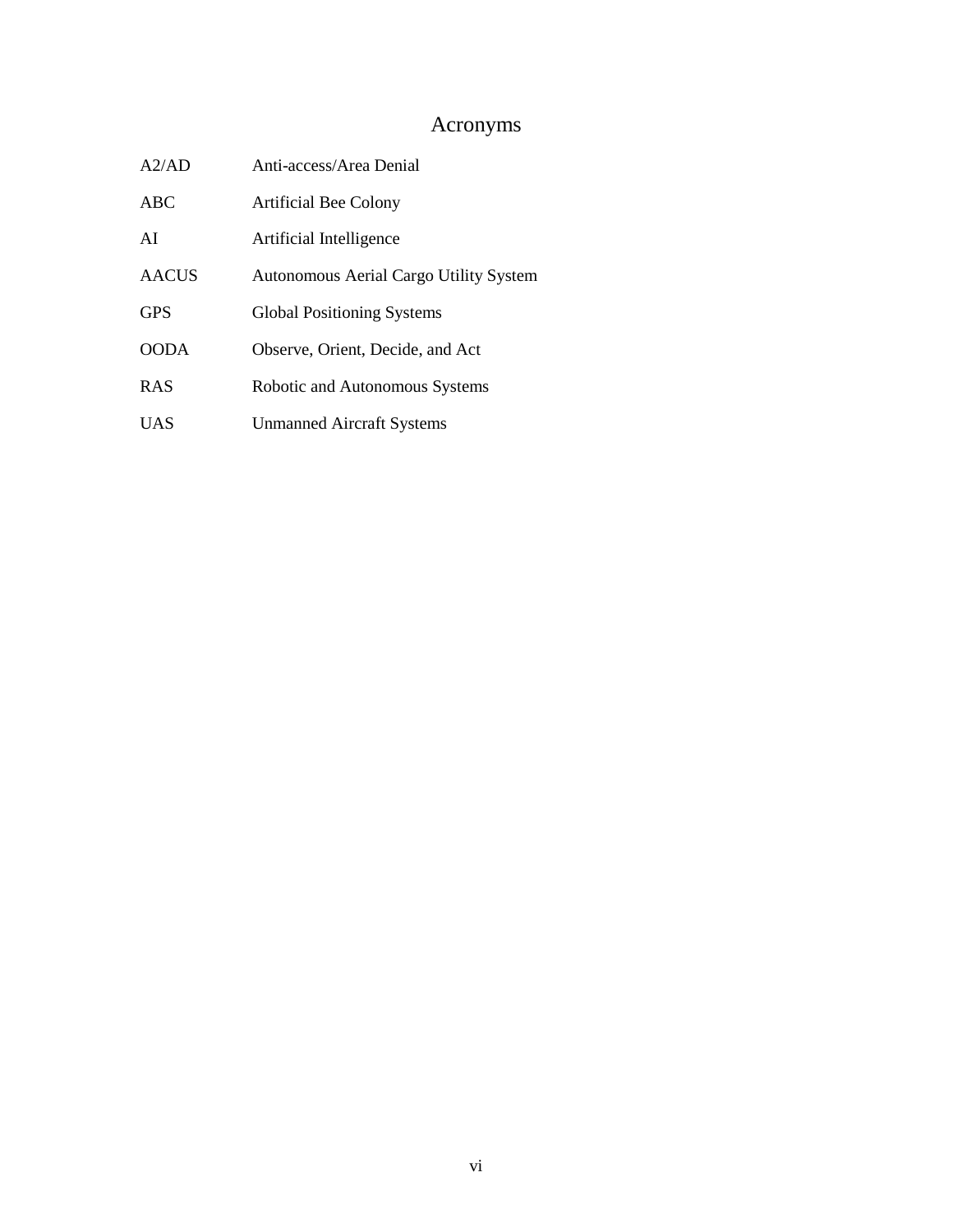#### American Way of War

<span id="page-7-0"></span> styles for how they conduct war, like the Western Way of War. Since 1941, the United States, comprised of a unique culture, has produced an American Way of War.<sup>[1](#page-7-1)</sup> Some of the characteristics of this American Way of War are dependence on technology, a focus on firepower, Theorists have created different categories of war since the beginning of human conflict. Limited and total wars are phrases used to describe campaigns. Cultures have even developed and war that is sensitive to casualties.

 Desert Storm, the US military had the technological advantage that gave them the ability to positioning systems (GPS) provided US forces the ability to navigate in an open desert under The US military's dependence on technology is an asset that assists in enabling friendly forces to have an asymmetric advantage over the enemy. The military's reliance on technology was on display during Operation Desert Shield and Desert Storm. For example, during Operation operate at night. Advances in night vision, thermal capabilities and the introduction of global cover of darkness to find, fix, and destroy the enemy. GPS allowed friendly units to develop more precise data for artillery, azimuths to objectives, and proper angles of approach for aircraft.<sup>2</sup> This advent of technology gave friendly forces a marked advantage over the enemy, which eventually led to victory over a near-peer threat.

The idea of a technology dependent military continues to ring true. Strategic problem solvers conclude that technological capabilities will help solve problems associated with mission command. General H.R. McMasters states that in "future armed conflict, increasingly capable and

<span id="page-7-1"></span><sup>&</sup>lt;sup>1</sup> Colin S. Gray, "The American Way of War," in *Rethinking the Principles of War*, ed. Anthony D. McIvor (Annapolis, MD: Naval Institute Press, 2005), 13-37.

<span id="page-7-2"></span> 2 US Army Center of Military History, *War in the Persian Gulf: Operations Desert Shield and Desert Storm, August 1990 – March 1991* (Washington, DC: Center of Military History United States Army, 2010), 64, accessed October 31, 2017,<http://www.history.army.mil/html/books/070/70-117>- 1/index.html.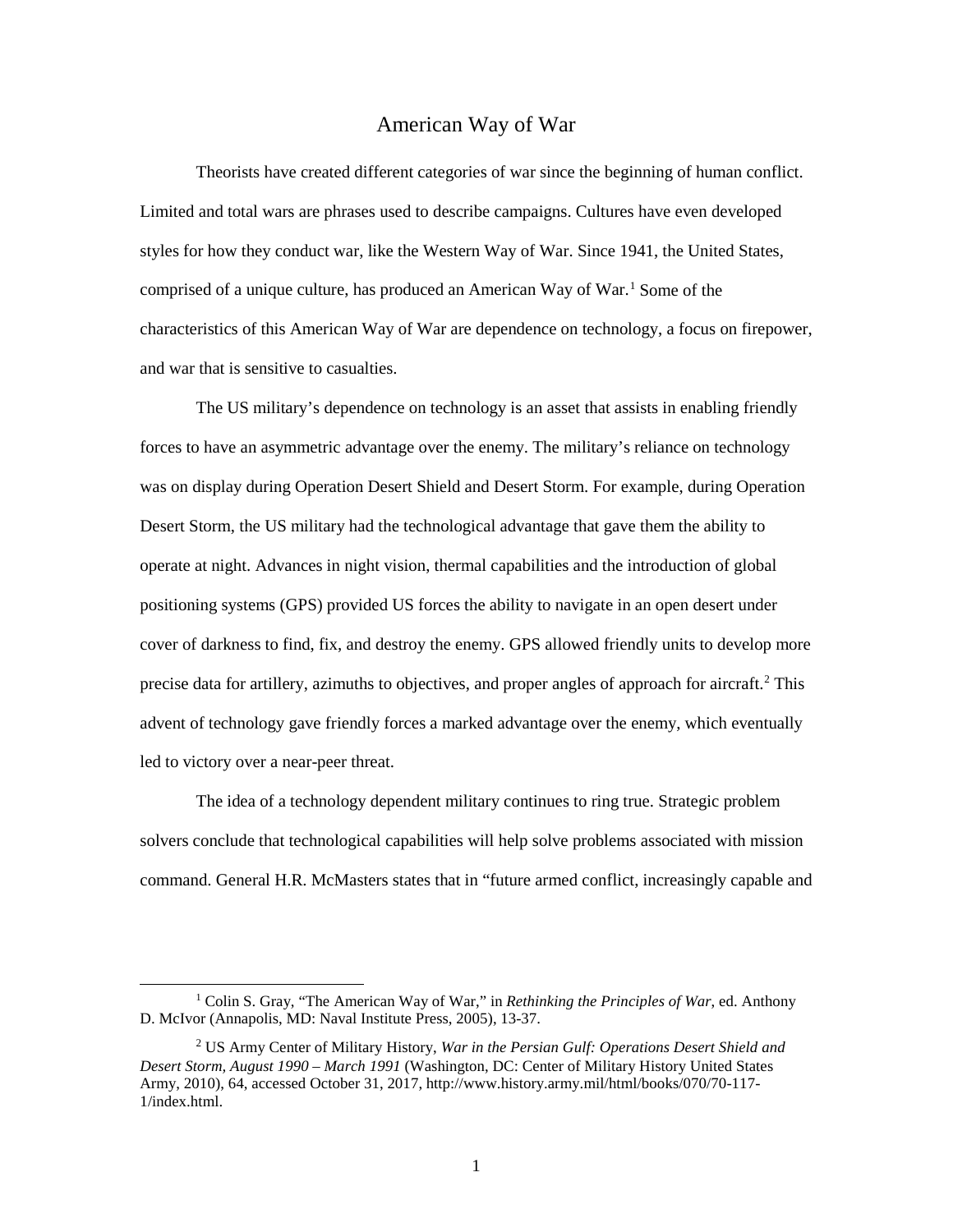elusive enemies will attempt to avoid our strengths, (and) disrupt our advantages."[3](#page-8-0) He continues by stating, "Our Army's ability to conduct expeditionary maneuver and Joint Combined Arms Operations depends on a Mission Command Network."[4](#page-8-1)

 authors revealed there will be a future need for a capability where all military services can gather, services to provide a real-time forward line of troops for operations. In theory, this system will The Combined Arms Center and the Army Capabilities Integration Center published the Army's vision of the Mission Command Network on October 1, 2015. In this document, the analyze, and share information across a common operating picture. The Mission Command Network will have the ability to link the soldier on the ground to strategic-level leaders from all link all the military services to provide clarity and rapid situational understanding of the battlefield. General Brown, Commanding General of Combined Arms Center at the time stated, "The Mission Command Network is essential to our success, as a critical enabler for optimizing soldier and team performance."[5](#page-8-2) These examples illustrate how today's military leaders who work on tomorrow's problems continue to find the means via technology.

 and win wars through overwhelming firepower. The concept of overwhelming firepower is rooted The US dependence on technology also made it more prone to try to solve its problems in doctrine. Joint Publication 3-0, titled Joint Operations, defines the objective of the nature of warfare, "is to defeat an adversary's armed forces, destroy an adversary's war-making capacity, or seize or retain territory in order to force a change in an adversary's government or policies."[6](#page-8-3) 

<span id="page-8-0"></span> 3 LTG. H. R. McMasters, "Foreword: Director, Army Capabilities Integration Center," in *The Mission Command Network Vision and Narrative* (Fort Eustis, VA: Army Capabilities Integration Center, October 2015), 2, accessed October 31, 2017, [http://usacac.army.mil/sites/default/files/](http://usacac.army.mil/sites/default/files) documents/mccoe/MissionCommandNetworkNarrative1Oct15.pdf.

 $<sup>4</sup>$  Ibid.</sup>

<span id="page-8-2"></span><span id="page-8-1"></span><sup>5</sup> GEN. Robert E. Brown, "Foreword: Commander, Combined Arms Center," in *The Mission Command Network Vision and Narrative* (Fort Eustis, VA: Army Capabilities Integration Center, October 2015), 1, accessed October 31, 2017, [http://usacac.army.mil/sites/default/files/](http://usacac.army.mil/sites/default/files) documents/mccoe/MissionCommandNetworkNarrative1Oct15.pdf.

<span id="page-8-3"></span> Government Printing Office, 2011), I-5. 6 US Department of Defense, Joint Publication (JP) 3-0, *Joint Operations* (Washington, DC: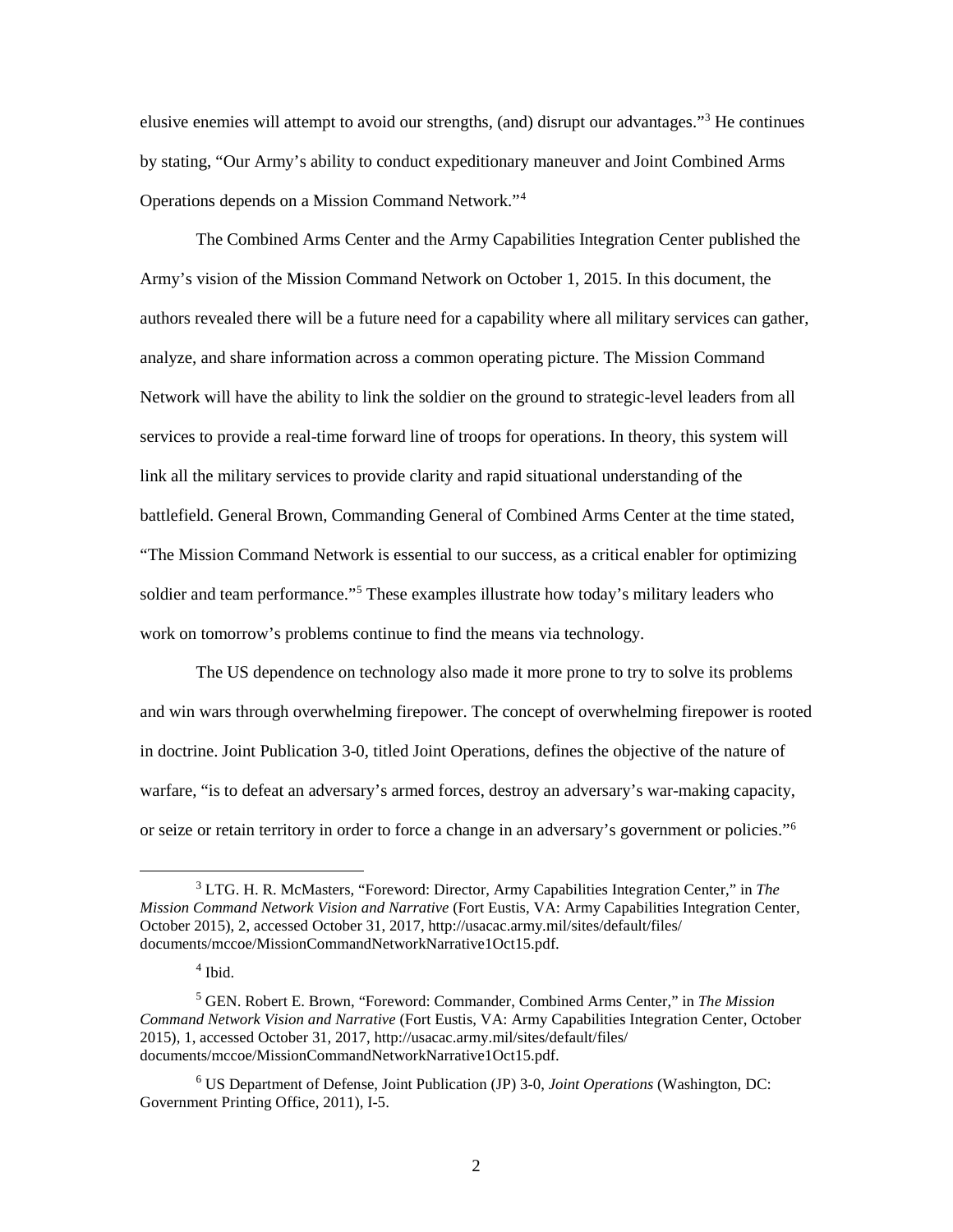Joint Publication 3-0 continues and lists mass as a Principle of Joint Operations and describes its purpose, "is to concentrate the effects of combat power at the most advantageous place and time to produce decisive results."[7](#page-9-0) 

 General William DePuy, the first commanding officer for Training and Doctrine Command, reformed how the Army trained. Under General DePuy's tenure as commanding officer, the Army adopted the slogan, "An Army must train as it fights."[8](#page-9-1) In 1976 Training and Doctrine Command published Field Manual 100-5, which emphasized the need to place, "liberal use of suppressive firepower to paralyze an enemy momentarily before maneuvering against him."[9](#page-9-2) 

 The liberal use of firepower to suppress the enemy and enable maneuver was again on and command and control structure through an elaborate air campaign.<sup>[10](#page-9-3)</sup> The success of the air display during Operation Desert Storm. The Air Force disabled the Iraqi air defense, air force, campaign degraded the Iraqi Armed Force's ability to obtain situational understanding, which allowed friendly forces the freedom to maneuver to defeat the Iraqi Army.

News channels televised some of the US air campaigns and it illustrated the accuracy of precision-guided munitions. The advances in technology that expanded the reach of mission command and slashed the time needed to gain a situational understanding of the battlefield also made it possible for the American public to view war from a very close angle. The instant access to the conflict as the conflict unfolded on television sometimes contained unpleasant views of reality, the reality that casualties are a product of war. American culture is sensitive when the

<sup>9</sup> Ibid.

 $7$  US Joint Staff, JP 3-0 (2011), A-1.

<span id="page-9-1"></span><span id="page-9-0"></span> Leavenworth, KS: US Army Command and General Staff College Press, 1993), 9. 8 Robert H. Scales, "The Great Wheel," in *Certain Victory: The US Army in the Gulf War* (Fort

<span id="page-9-3"></span><span id="page-9-2"></span><sup>10</sup> Thomas A. Keaney and Eliot A. Cohen, "Was Desert Storm a Revolution in Warfare," in *Gulf War Air Power Survey Summary Report* (Washington, DC: US Government Printing Office, 1993), 248, accessed October 31, 2017,<http://www.dtic.mil/dtic/tr/fulltext/u2/a273996.pdf>.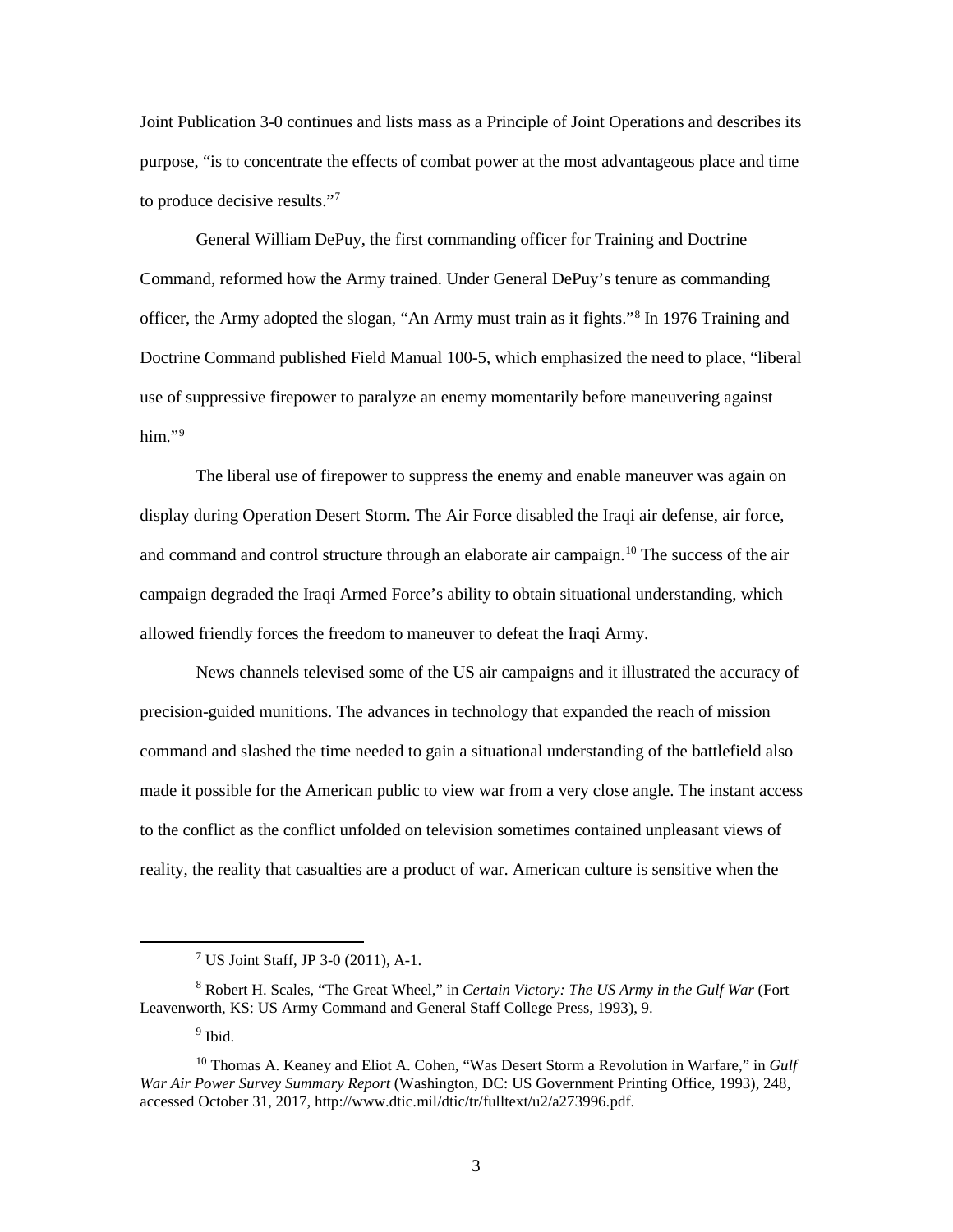and military leaders and can affect the way it fights wars. topic discussed is friendly military casualties. America's public sensitivity influences political

 enemy safe house in Yemen. The action resulted in gathering sensitive intelligence and left several wounded, one dead, and destroyed one American aircraft. The newly elected President of Showing compassion to the family of the lost Navy seaman, the President invited the seaman's On January 29, 2017, an American counterterrorism unit conducted an operation on an the United States, Donald Trump, and the President's administration approved this operation. wife to a session of Congress and gave them a tribute during his address to Congress. This example reveals the level of importance one casualty can have on American society and politics.

Knowing this domestic sensitivity to casualties, enemies develop strategies on how to use casualty numbers against the United States to gain political leverage. In January 1991, during Operation Desert Storm, the Iraqi Army made one attempt to fight the US military. The intent of the battle from the Iraqi strategist's view was to force a bloody struggle, which they believed would weaken the US public's resolve to liberate Kuwait.<sup>11</sup>

 allows the United States to better analyze how its strengths can be used against an enemy with an the future. The way it fights a war will not be the solution to every conflict, the same way a The dependence on technology and focus on firepower where the United States is sensitive to casualties are only some of the characteristics of the American way of war. It is vital that the military be self-aware of the traits of an American way of war because such awareness asymmetric disadvantage. These characteristics shape how the United States will fight battles in hammer is not the right tool for every home improvement project.

The United States has been fortunate to have technological advantages over its competitors since World War II. Much of this position came to fruition from hard work through innovation and luxury of having public and financial support. Carl Von Clausewitz said, "War is

<span id="page-10-0"></span><sup>&</sup>lt;sup>11</sup> Keaney and Cohen, "Was Desert Storm a Revolution in Warfare," 248.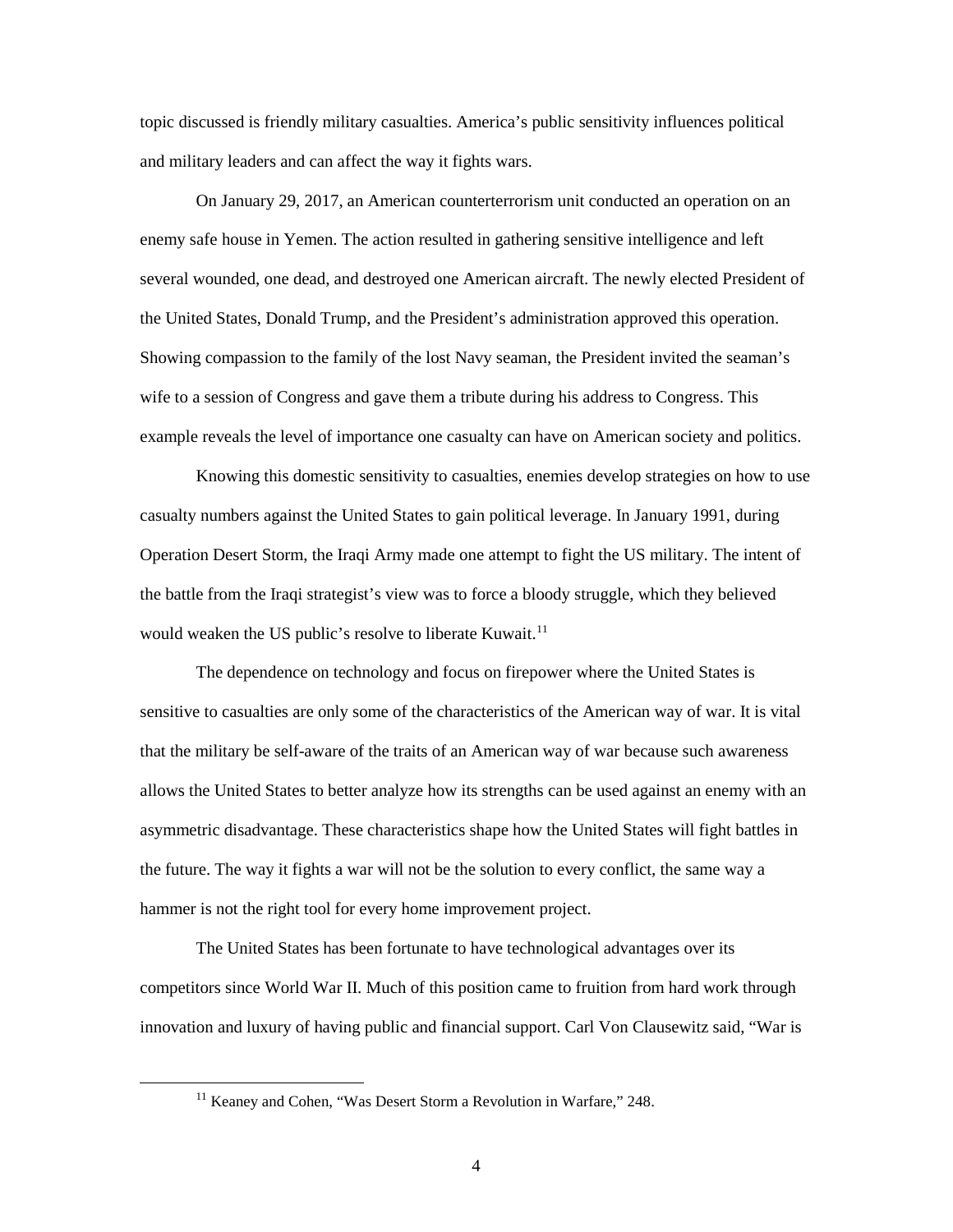better position to prevent conflicts by presenting a credible deterrent. On the other hand, there are always those who oppose this assertion because they believe that war will never happen again. the people in power concluded there was no viable threat to their country's sovereignty, they nothing but the continuation of policy with other means."<sup>[12](#page-11-0)</sup> If a military is not preparing for the next conflict, then a government's ability to threaten military action is not credible and undermines a government's ability to keep the peace. Militaries that are ready for war are in a Therefore, for them there is no need to invest in military innovation and future capabilities. When often lacked a sense of urgency to modernize their military and expand its warfighting capabilities. Quite often the lack of innovation during the interwar period had disastrous effects, and these types of countries were behind when the next war started. Change during interwar periods was and is very critical to the future of the military and the state's future existence.

 Between World War I and World War II, the German government supported its military financially which prepared them for battle at the onset of World War II. The German army was held in high regard with the public during the interwar period. The German Army leader during World War I, Paul von Hindenburg, was elected president after the war and he gave the military the political support they needed to revolutionize.<sup>13</sup>

 of "limited liability," which stated that Britain's Army would only defend its homeland and not limited the number of resources it had to build, train, and prepare. As a result, the British Army Britain, on the other hand, under Prime Minister Neville Chamberlain, accepted the idea be committed to a continental conflict.<sup>[14](#page-11-2)</sup> This idea negatively shaped the British Army and did not have the resources it needed to develop capabilities for future conflicts. For example, the

<span id="page-11-0"></span><sup>&</sup>lt;sup>12</sup> Carl Von Clausewitz, *On War*, ed. Michael Howard and Peter Paret (Princeton, NJ: Princeton University, 1984), 69.

<span id="page-11-2"></span><span id="page-11-1"></span> *Military Innovation in the Interwar Period*, ed. Williamson Murray and Allan R. Millett (Cambridge, UK: <sup>13</sup> Williamson Murray, "Armored Warfare: The British, French, and German Experiences," in Cambridge University Press, 1996), 16.

 $14$  Ibid., 10.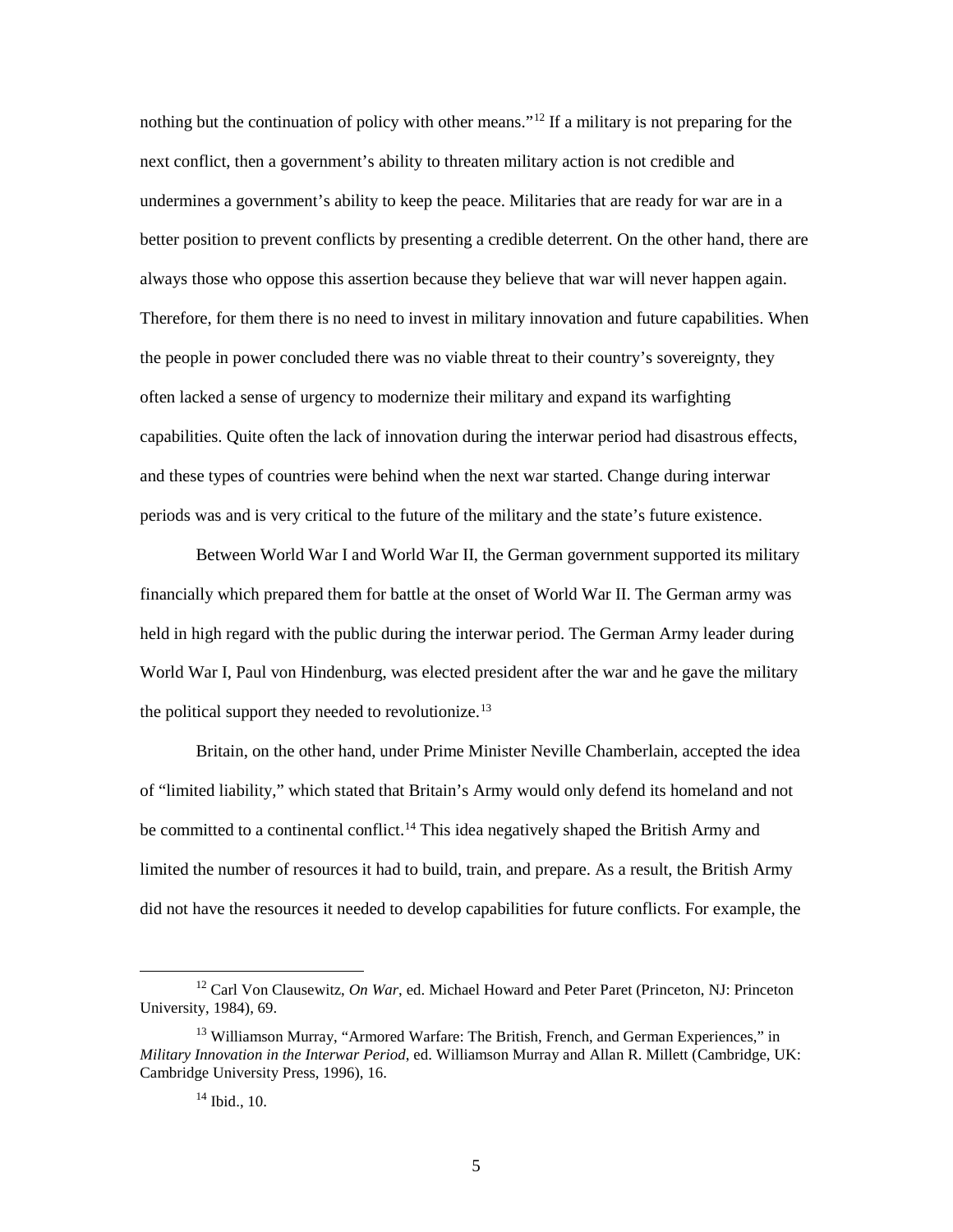British Army stopped developing the combat capabilities, such as the tank during this period, due to a lack of political funding.

The transformation mindset fosters internal debate and experimentation. The German military during the interwar period was an excellent example of an organizational culture that valued introspection and corporate review. After the invasion of Poland in 1939, the German Army examined its performance and determined it required reorganization and retraining prior to their invasion of France.[15](#page-12-0) The military culture allowed debate over tactics and how to conduct war, which set a foundation of trust that enables honest feedback.

 provide customers with the products they desire go out of business because other businesses are free capitalist markets correct themselves. Blockbuster rested on their laurels, failed to innovate movies over the Internet and streaming eliminating the requirement to go to a store to rent a In free economic markets, organizations that do not continue to adapt, innovate, and willing to improve their products to gain customers. A characteristic of free economic markets is they are self-correcting. Blockbuster is an example from recent history that demonstrates how as technology improved and ultimately filed for bankruptcy. Customers were able to stream movie. The idea of a self-correcting free market is similar to war, because in war the loser is eliminated.

 the entrepreneurial activities within an industry to enable the entrepreneurial spirit. By Russell King, the executive vice president of Anglo American, a 35.5 billion dollar company with 195,000 employees, said in a 2006 *Business Strategy Review* that entrepreneurial ideas in large organizations must be focused.[16](#page-12-1) Businesses need to have a set of rules that define

 $\ddot{\phantom{a}}$ 

<span id="page-12-0"></span><sup>15</sup> S. J. Lewis, "Reflections on German Military Reform," *Military Review* (August 1988): 63, accessed November 1, 2017,<http://cgsc.cdmhost.com/cdm/ref/collection/p124201coll1/id/509>.

<span id="page-12-1"></span><sup>16</sup> Russell King, "Entrepreneurial Hearts and Minds," *Business Strategy Review* 17, no. 4 (Winter 2006): 89-91, accessed November 1, 2017,<http://onlinelibrary.wiley.com/doi/10.1111/busr.2006.17.issue>-4/issuetoc.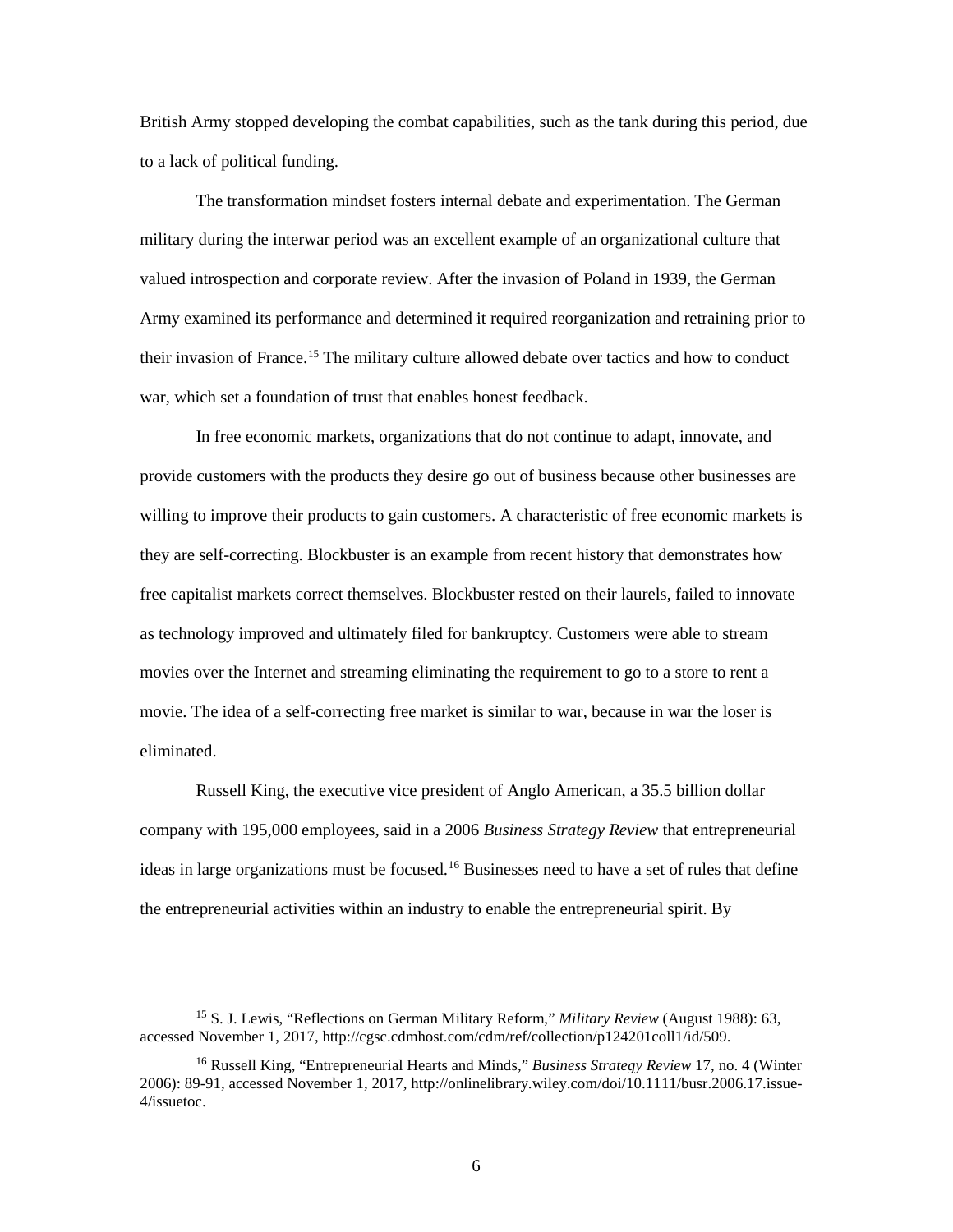establishing these guidelines, large organizations develop areas in which employees have the freedom to experiment and solve problems for the company independently.

 with naval aviation, which directly influenced today's design of the aircraft carrier. Through trial and error in simulation training, the US Navy realized the potential of the aircraft carrier. They understood that the navy that gained air superiority first would win the battle because they were Navy the element of surprise and the ability to directly attack or call in maritime gunfire on US Navy was able to innovate and come to the conclusion that the more planes you had in the air, the more of an advantage you had at sea.<sup>17</sup> A ship's capacity to store aircraft influenced the size and design of aircraft carriers. The carrier became more substantial to hold more aircraft. Additionally, it stored planes inside and on top of the vessel to improve capacity. Engineers A perfect example of focused entrepreneurialism was the US Navy's experimentation able to spot enemy naval ships before identifying the friendly fleet. Air superiority gave the US enemy ships. In the end, it gave the US Navy the advantage on the sea. Through wargaming, the angled the recovery landing strip off the side of the ship to give the aircraft carrier the ability to launch and recover aircraft at the same time, which meant more aircraft were up in the air for more extended periods of time.

 during the current interwar period is critical to further innovation and expansion of military modernization in published documents like the *US Army Robotic and Autonomous Systems*  Financial support by the people of the United States tied to a continued sense of urgency capabilities. In preparation for the next major conflict, the US military is focusing its entrepreneurial spirit on finding and exploiting a third offset by communicating the importance of *Strategy*. This key document provides a framework and construction of the plan that underpins how the US military will modernize to develop and exploit an asymmetric advantage.

<span id="page-13-0"></span><sup>&</sup>lt;sup>17</sup> Murray, "Armored Warfare: The British, French, and German Experiences," 10.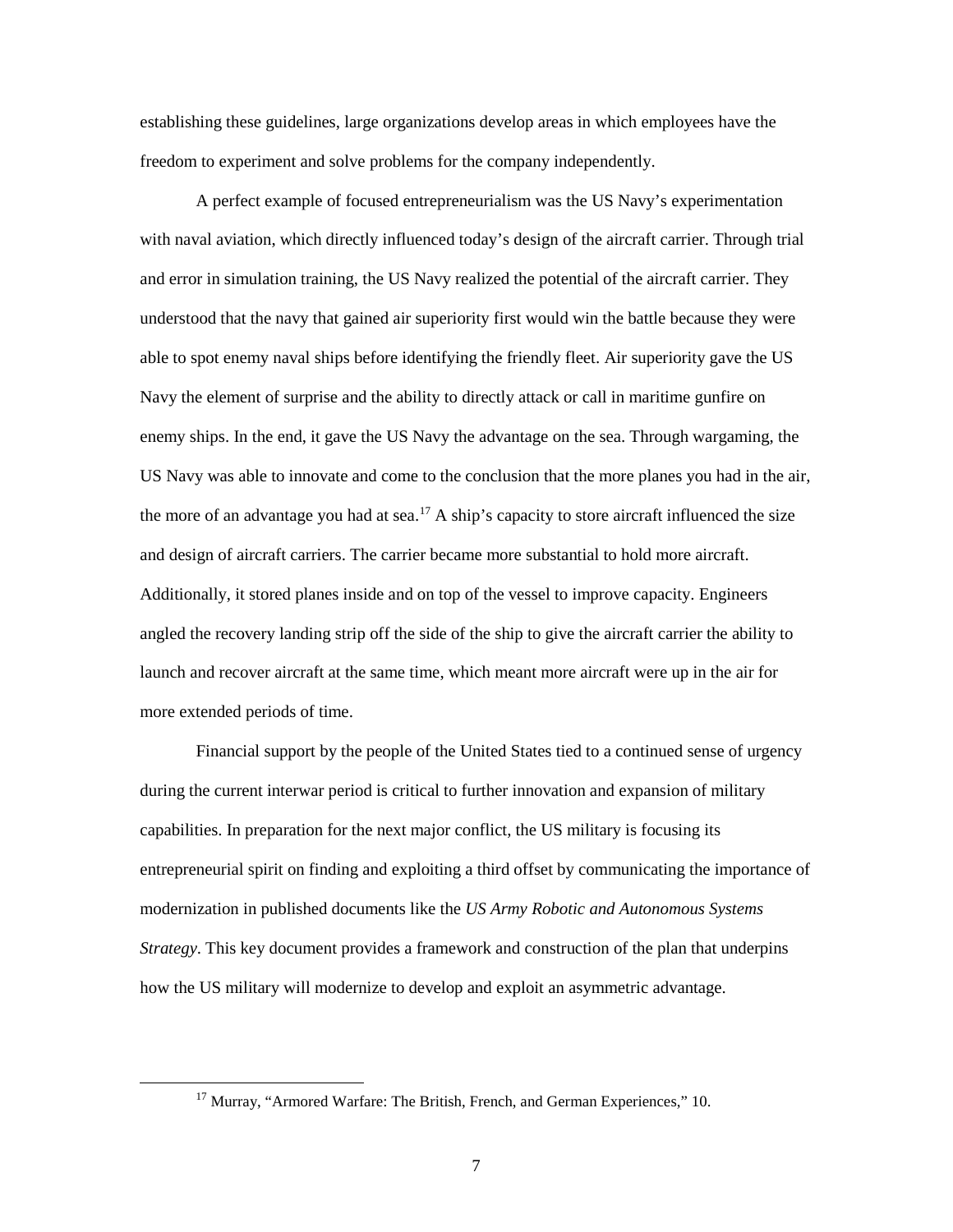Dr. Andrew Ilachinski, a research analyst at the Center for Naval Analysis, defines an offset strategy, "As a general set of competitive peacetime policies designed to generate and sustain a strategic advantage over one's main adversaries."<sup>18</sup> The United States developed two offsets in the recent past with the invention of atomic bomb and stealth technology and the US military believes the solution to find a third offset lies with a bigger commitment to technology. David's battle against Goliath is an excellent biblical example that illustrates an asymmetric advantage or offset strategy. David who was a smaller opponent when compared to Goliath focused his efforts on Goliath's eye. By targeting Goliath's eye, David was able to defeat an enemy who was superior in size and strength. David's developed skill of precisely launching rocks provided him with standoff and the asymmetric advantage over opposing forces in battle.

 defined the New Look policy, expansion of nuclear devices and delivery capabilities through the The first offset strategy was known as "New Look" and was an effort to gain an advantage against the Soviet Union in Eastern Europe. Geographically and physically outnumbered by the Soviets in Germany after World War II, the United States positioned and developed its nuclear weapon program to counteract Russia's geographic and numerical advantage in Europe. Russia had 175 active duty divisions and 125 reserve divisions compared to the United States which only had twenty-nine active and seven reserve divisions.<sup>19</sup> Two parts development of the intercontinental ballistic missile. Eventually, the Soviet Union was able to match the US atomic threat capability, which set the conditions to develop a second offset strategy.

 The development of stealth aircraft and precision strike capabilities was the second offset strategy. The US military's marriage to technology established the second offset becoming a

<span id="page-14-0"></span><sup>18</sup> Andrew Ilachinski, *AI, Robots, and Swarms: Issues, Questions, and Recommended Studies*, CNA Analysis and Solutions, January 2017, 27, accessed November 1, 2017, <https://www.cna.org>/ CNA\_files/PDF/DRM-2017-U-014796-Final.pdf.

<span id="page-14-1"></span><sup>19</sup> Larry Lewis, *Insights for the Third Offset: Addressing Challenges of Autonomy and Artificial Intelligence in Military Operations*, CNA Analysis and Solutions, September 2017, 17, accessed November 1, 2017, [https://www.cna.org/CNA\\_files/PDF/DRM-2017-U-016281-Final.pdf](https://www.cna.org/CNA_files/PDF/DRM-2017-U-016281-Final.pdf).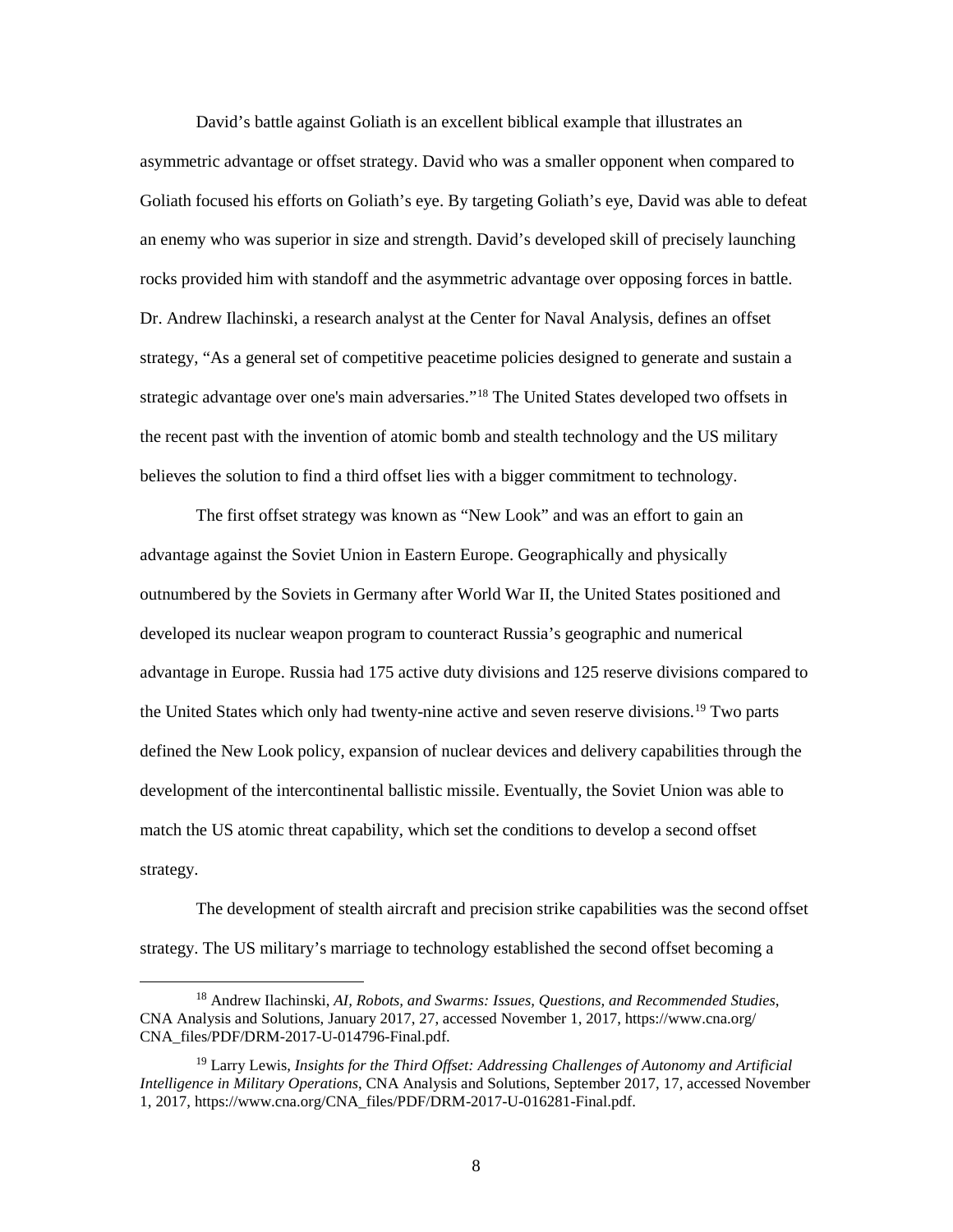These developments set the stage for the military to establish a third asymmetric capability. pillar of the American Way of War.<sup>20</sup> The asymmetric capabilities the United States developed were on full display during Operation Desert Storm. The American public saw the video feed from precision bombs on the evening news as they were launched from their delivery platforms and hit their targets. The evolution of GPS, satellite communications, and night vision are other technologies associated with the second offset strategy.<sup>21</sup> Many of the world powers have developed capabilities comparable to the United States and have even developed countermeasures, like GPS jamming, which undermine the US military's technological strengths.

 Former Secretary of Defense Ash Carter described the current environment as an atmosphere where "nations like Russia and China are trying to close the technology gap with the reliance on technological systems like satellites and the Internet has grown, creating United States, and as I noted, high-end military technology has diffused–sometimes becoming available to countries like North Korea and Iran, as well as non-state actors. At the same time, our vulnerabilities that our adversaries are eager to exploit."<sup>[22](#page-15-2)</sup> A shift from the military leading innovation, as seen during the first two offset strategies, to the commercial sector being at the forefront of the developing technological market describes the current innovation environment.<sup>[23](#page-15-3)</sup> The understanding that the US military no longer has an unmatched advantage and smaller military structure is pushing the agenda to discover the third offset.

The third offset strategy is driving broad range experimentation and innovation in the military application of artificial intelligence (AI) and autonomous systems. Deputy Secretary of Defense, Robert Work outlined the five tenants that would shape the third offset strategy

<span id="page-15-0"></span>-

 $20$  Gray, "The American Way of War," 15.

<sup>21</sup> Ilachinski, *AI, Robots, and Swarms*, 28.

<span id="page-15-3"></span><span id="page-15-2"></span><span id="page-15-1"></span><sup>&</sup>lt;sup>22</sup> Ash Carter, "The Path to an Innovative Future for Defense" (CSIS Third Offset Strategy Conference, as Delivered by Secretary of Defense, Washington, DC, October 28, 2016), accessed November 1, 2017, <https://www.defense.gov/News/Speeches/Speech-View/Article/990315/remarks-on>the-path-to-an-innovative-future-for-defense-csis-third-offset-strat/.

<sup>23</sup> Lewis, *Insights for the Third Offset*, 6.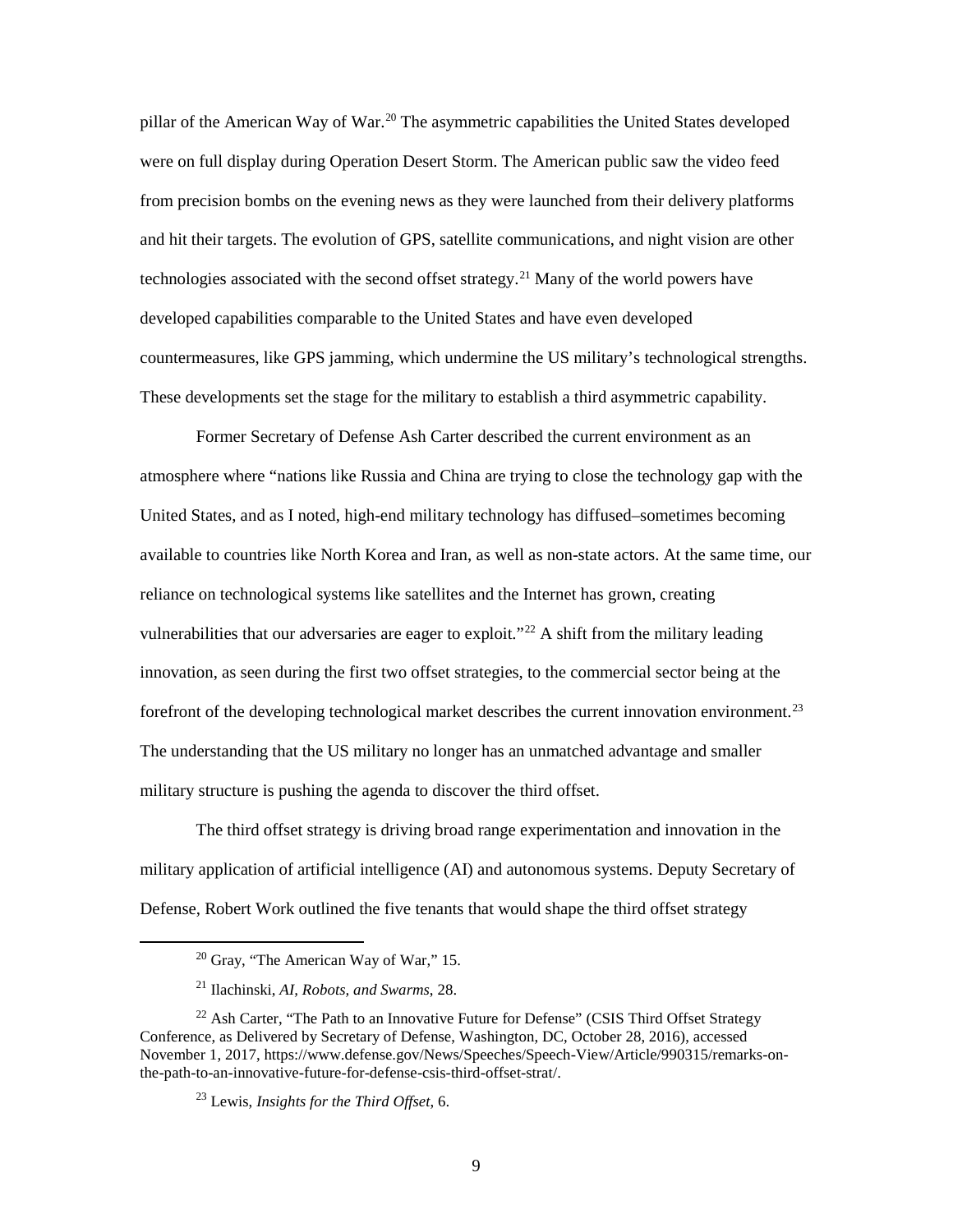<span id="page-16-0"></span>investments.<sup>24</sup> They were an investment in independent deep learning systems, human-machine operations, and network-enabled, semi-autonomous weapons hardened to operate in a future collaborative decision making, assisted human operations, advanced manned-unmanned system cyber/electronic warfare environment.

#### Robotic and Autonomous Systems Strategy

 developing and employing a broad range of advanced RAS technologies as well as employing developed against current "doctrine, organization, training, material, leadership and education, The Army Robotic and Autonomous Systems (RAS) Strategy published in March of 2017 says, "The Army must pursue RAS capabilities with urgency because adversaries are new tactics to disrupt US military strengths and exploit perceived weaknesses."<sup>[25](#page-16-2)</sup> The former Vice Chief of Staff of the Army, General Daniel B. Allyn said the RAS Strategy is a document used to describe how the Army will integrate new capabilities into the future force to ensure asymmetric advantage.<sup>26</sup> The strategy ensures the military analyzes the new capabilities personnel, facilities, and policy (DOTMLPF-P)," to ensure smooth integration into the Army force.

 in increased speed of detection and greater standoff, increased use of autonomous systems and The RAS Strategy states that it will help the Army address three critical ways that are being pursued by adversaries to exploit US military perceived weaknesses: adversary investment amplified size and density of urban centers.

<span id="page-16-1"></span><sup>&</sup>lt;sup>24</sup> Robert Work, "CNAS Defense Forum" (Delivered by Deputy Secretary of Defense, Washington, DC, December 14, 2015), accessed November 1, 2017,<http://www.defense.gov>/ News/Speeches/Speech- View/Article/634214/cnas-defense-forum.

<span id="page-16-3"></span><span id="page-16-2"></span><sup>&</sup>lt;sup>25</sup> The Maneuver, Aviation, and Soldier Division Army Capabilities Integration Center (ARCIC), *The U.S. Army Robotic and Autonomous Systems (RAS) Strategy* (Fort Eustis, VA: U.S. Army Training and Doctrine Command, March 2017), 1, accessed November 2, 2017,<http://www.tradoc.army.mil>/ FrontPageContent/Docs/RAS\_Strategy.pdf.

 $26$  Ibid.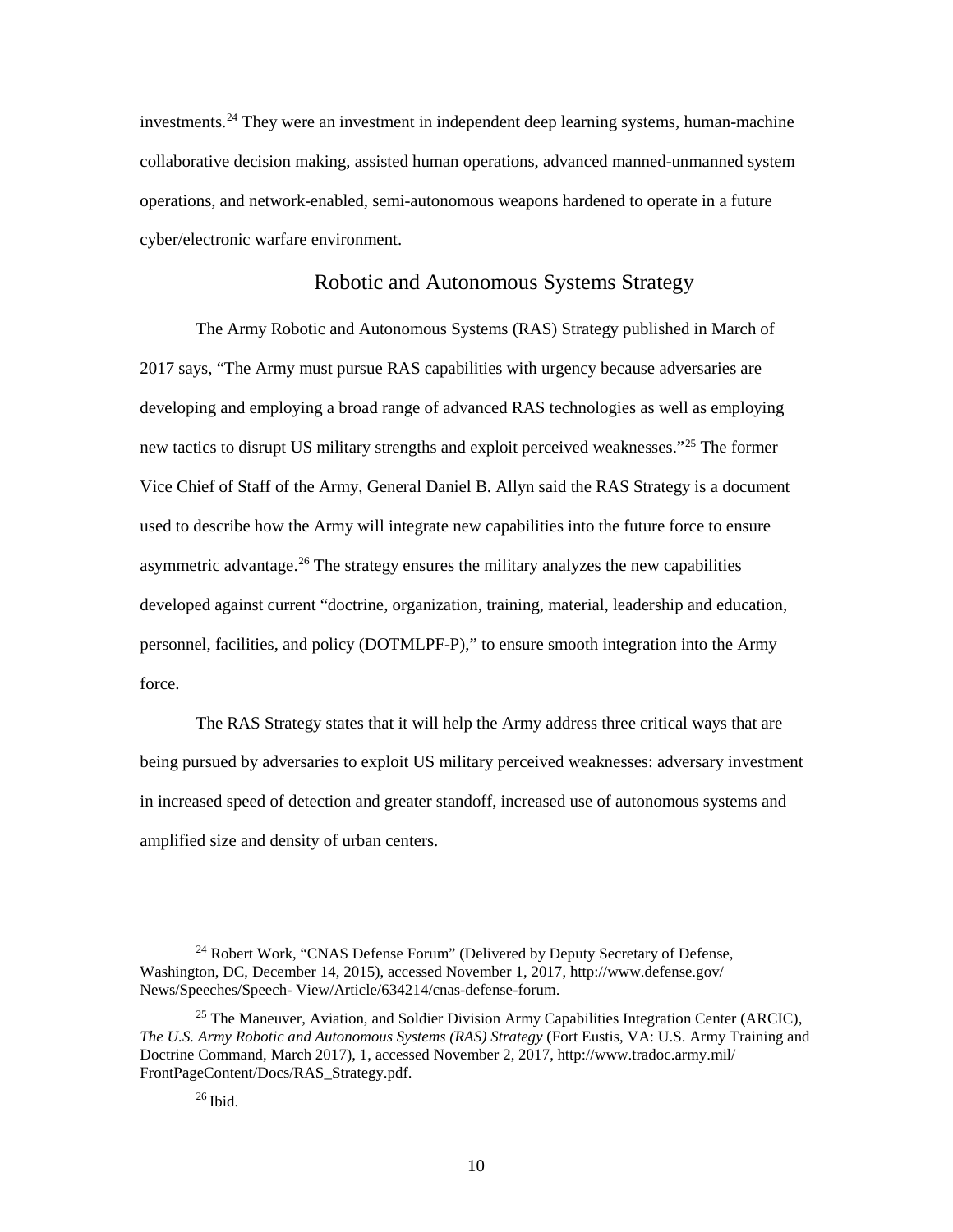are to increase situational awareness; lighten the soldiers' physical and cognitive workload; time-critical operations, and providing platforms that can perform missions impossible for term (2021 to 2030) and long-term (2031 to 2040). To address the issues listed above, the Army's RAS Strategy published five capability objectives to guide unmanned ground vehicles and unmanned aerial vehicles development. They sustain the force with expanded distribution, throughput, and efficiency; facilitate movement and maneuver; and protect the force.<sup>[27](#page-17-0)</sup> These objectives will mainly contribute to the Department of Defense in three ways: by reducing the number of soldiers in harm's way, increasing speed in humans.<sup>[28](#page-17-1)</sup> The RAS Strategy is broken down into three phases, near-term (2017 to 2020), mid-

 Technological improvements over the next twenty-five years to AI, autonomy, and command and control are critical to the RAS Strategy. Increases in these three crucial areas are RAS Strategy defines autonomy as, "the level of independence that humans grant a system to projected to improve information flow and lower the overall operating cost of the Army. The execute a given task in a stated environment." There are three levels of autonomy: humans in the loop, on the loop, and out of the loop.

 act (OODA)" loop for lethal autonomous weapons systems defines whether a human is in, on, or automated with no human control or oversight, it is a human out of the loop system. There are not loop is to progress through the stages faster than the enemy. By acting quicker than the enemy, The location where the human decision-makers fall on the "observe, orient, decide, and out of the loop. At one end of the spectrum, when operators control much of the functionality of a machine, the system describes a human in the loop. Conversely, when a system is entirely many human out of the loop machines in existence today, but they are ever present in science fiction cinemas. Retired Colonel John Boyd developed the OODA loop as a way to command and control continually changing, complex environments, such as war. The idea behind the OODA

<span id="page-17-1"></span><span id="page-17-0"></span>-

<sup>27</sup> ARCIC, *The U.S. Army Robotic and Autonomous Systems (RAS) Strategy*, 1.

 $^{28}$  Ibid., 2.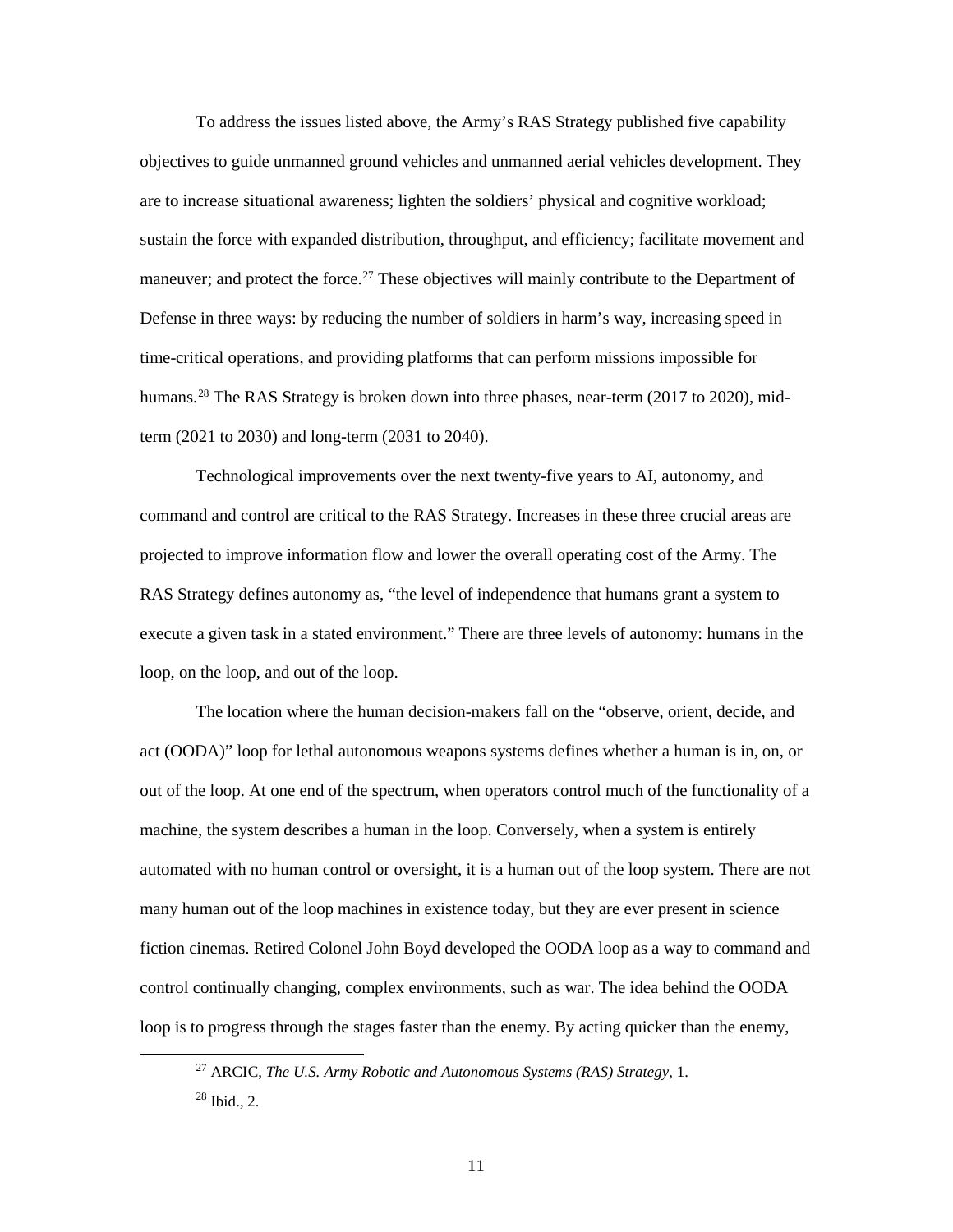the aggressor can destroy the enemy's ability to process and act on information.<sup>29</sup> Lethal autonomous weapons will enable operators to process information faster than currently capable.

 can operate in any or all three facets of this system. They can serve as the essential operator, where the operator controls every action of the machine.<sup>30</sup> A child's remote control car is an example of a human in the loop system. The controller remotely controls the toy, determines its destination, and navigates the vehicle to the target. Predator drones are the military version of a Operators control many of the functions of a human in the loop system. Human operators human in the loop essential operator autonomous system.

 The operator can also act as a moral agent and restrict the function of the system to issues like the use of force, but the machine controls the majority of the system's operations. The moral agent is valuable for targets near civilians, where striking the mark comes with the likelihood of worth the potential collateral damage sustained by destroying the target. For example, if the enemy ambushed an autonomous combat patrol inside an urban population center while civilians were in the streets, the system would require the command to return fire before the combat causing collateral damage. The platform relies on the moral agent to decide whether the aim is systems would engage.

 fail-safe, the human operator maintains the ability to intervene in the operation of the system if Lastly, humans can act as fail-safes for human in the loop systems. When working as a the system malfunctions or fails.

The on the loop system delegates the "observe, orient, and act" portions of the loop to the autonomous system while the human operator maintains control of the deciding portion of the loop. In the loop systems are also thought of as supervised-autonomous systems, because the machine performs its operations under the observation of a human. In the on the loop system, the

-

<span id="page-18-1"></span><span id="page-18-0"></span><sup>&</sup>lt;sup>29</sup> Everett Dolman, *Pure Strategy: Power and Principle in the Space and Information Age* (New York: Frank Cass, 2005), 133.

 30 Ilachinski, *AI, Robots, and Swarms*, 147-152.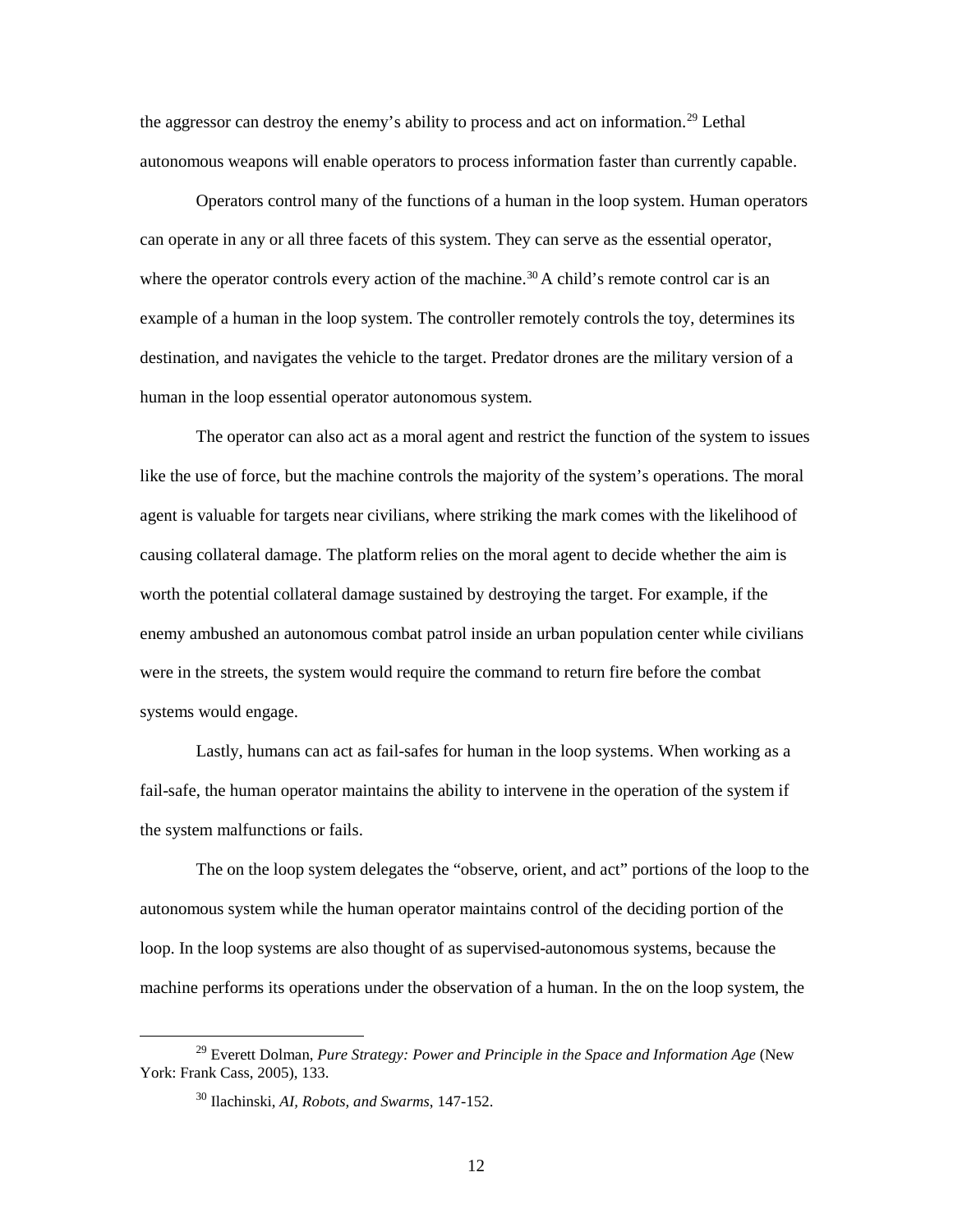human on the loop system, the vehicle's AI software would be able to turn the car on, off, and operate the automobile completely autonomously. In this system, the operator would also have is an emergency. The Tesla Motor Company's Autopilot feature or the Waymo rideshare services are examples of human on the loop systems. An autonomous system where the human merely platform's operations are autonomous. Using autonomous vehicles as an example to illustrate a the ability to change the final destination and act as the moral agent or fail-safe in the event there designates the destination or objective and the platform is responsible for achieving the mission, describes a human out of the loop autonomous system. Russia's speculated "dead hand" program is currently the best example of a human out of the loop system.<sup>[31](#page-19-0)</sup> This system will launch Russia's intercontinental ballistic missiles, "if its seismic, light, radioactivity, and pressure sensors detect a nuclear attack."[32](#page-19-1)

 For humans out of the loop, the system is fully autonomous, and the machine performs its event of an emergency. Department of Defense directive 3000.09 prohibits lethal fully autonomous robots. Currently, there are not many human out of the loop systems in existence. uses loitering attack munitions and launches into a specific area where it flies a search pattern task without human interaction. Humans do not supervise or have the ability to intervene in the One example of a human out of the loop system is the Israeli Defense Force's Harpy. The Harpy over its target area and hunts for programmed targets. Example targets can range from tanks to radar systems and once identified the attack munitions will fly into the target and destroy it.

 Common control is, "The ability for one common software package to control an array of ground and air systems . . . . Common control will allow one soldier to control multiple robots with one controller." Combining humans in the loop autonomy with common control will give units the capability to mass effects on the battlefield with fewer soldiers.

<span id="page-19-1"></span><span id="page-19-0"></span> <sup>31</sup>*The Economist*, "Man and Machine: Autonomous Weapons Are a Game-Changer," accessed January 25, 2018, <https://www.economist.com/news/special-report/21735472-ai-empowered-robots-pose>entirely-new-dangers-possibly-existential-kind-autonomous.

 $32$  Ibid.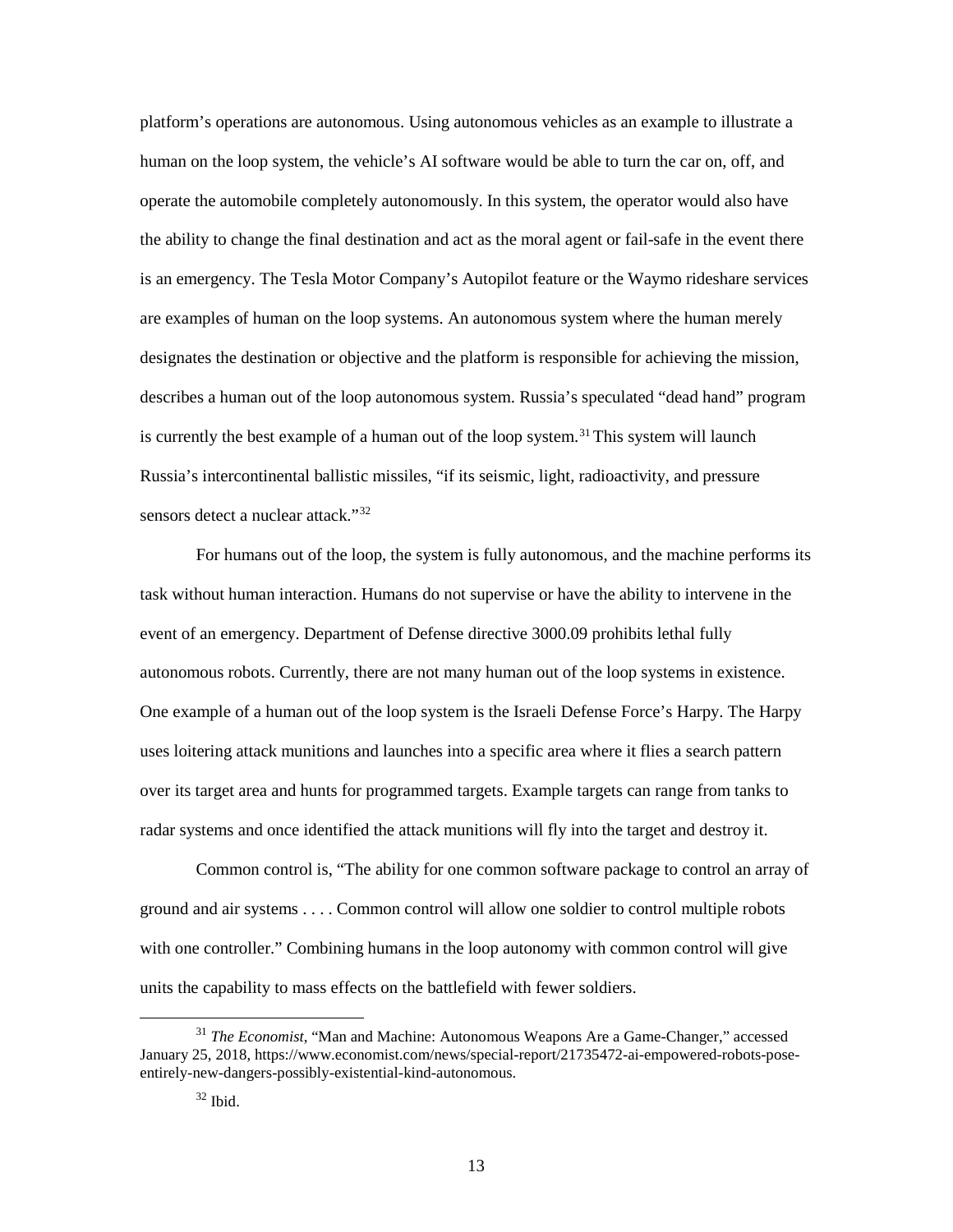In the near term, a goal of the RAS is to improve sustainment with automated ground supply. Automating ground resupply operations will improve the Army's ability to sustain high tempo operations by increasing throughput, efficiency, and extending the Army's operational reach.

 Center of Excellence is developing the Leader-Follower program, and it allows a manned vehicle service support battalions and transport supplies to Brigade Support Battalions as far forward as In the mid-term, the RAS Strategy will expand convoy operations by fully automating logistical convoy operations and transition Leader-Follower program. The Leader-Follower concept will make the patrol leader no longer have to drive the lead vehicle. The Sustainment to lead a convoy followed by several unmanned autonomous vehicles. Follower vehicles enabled by sensors and a digital wireless communication package installed on current trucks found in the Army fleet will have the ability to follow the lead vehicle. Initial capabilities fielded to Palletized Load System centric transportation units will operate in the consolidation area. Leader-Follower autonomous trucks will first conduct operations from sustainment brigade echelons to combat Brigade Support Area.

 Tactical Wheeled Vehicles found inside everything from Composite Light Truck Companies to Composite Heavy Truck Companies. Trucks such as Line Haul Tractors (M915), Heavy Leader-Follower capability install. Currently, vehicles with the Leader-Follower system installed on them are restricted to improved roads. Rough payment is the limit of operation for these The Army plans to expand the Leader-Follower program to additional sustainment vehicles currently in its fleet. The Army plans to expand this program from medium to heavy Equipment Transport System, and Family Medium Tactical Vehicles included in the proposed trucks, which means the Army expects these vehicles to move in semi-permissive, developed environments.

The Army deduces the Leader-Follower program will make sustainment more efficient by saving fuel, reducing maintenance costs, and extending operational reach. The instant

14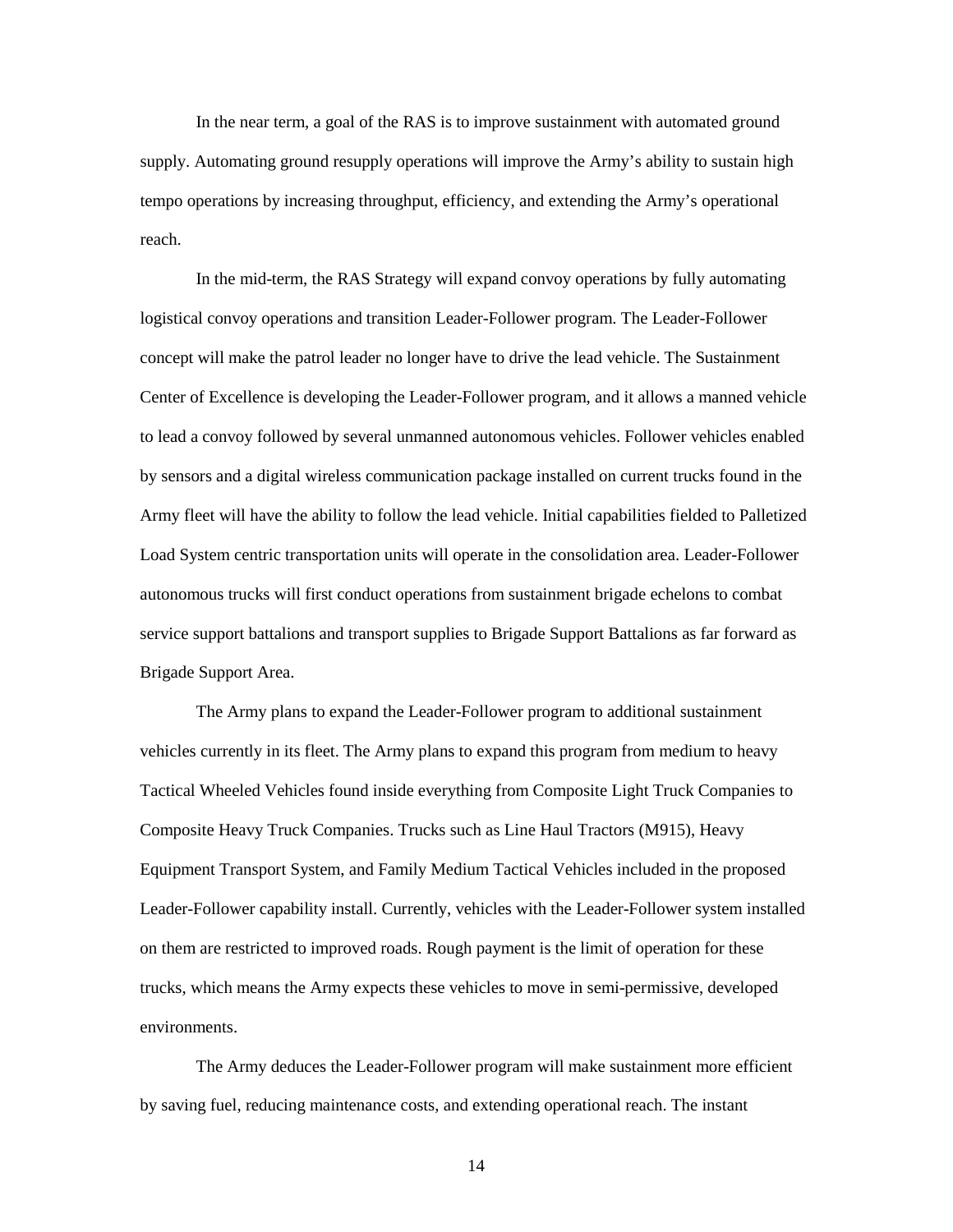accordion effect when groups of cars speed up or slow down at unpredictable times. A reduction breaks the air for the rest of the trucks in the convoy while follower vehicles mimic the velocity operations as a result of the Leader-Follower capability will allow for 24-hour services, provide electronic communication between vehicles with Leader-Follower capability will enable simultaneous braking and acceleration. Coordinated actions between the trucks result in no of distances between vehicles will improve fuel efficiency through drafting. The lead vehicle of the lead vehicle. The Army assesses the reduction in personnel needed to conduct convoy commanders flexibility, and improve sustainment responsiveness.

 A paper prepared for the Army Capabilities Integration Center by fellows at The College allowances, and the cost to train, deploy and sustain the service member. Based on the Full Cost 117,000 dollars per service member and if he or she gets deployed the cost is as much as 300,000 if a soldier is wounded or killed in action while deployed. of William and Mary found the Army could save as much as 25,000 dollars per soldier per year for each deployed service member no longer conducting convoy operations. If the military no longer requires the service member, the Army could stand to save as much as 300,000 dollars per year. The study was based on a soldier with the rank of E-4 and took into account the pay, of Manpower model the average of a specialist with four years of service stationed stateside is dollars. These values do not take into account the additional expenses incurred by the government

 incurred yearly by soldiers with a military occupational specialty of a truck driver (88M) for the its findings. The study "used ST 4-1, page 4-14 to determine the daily distance planning factor for of supply required for each day of operations and then divided that number be the capabilities per vehicle platform. After determining the number of trucks required, the study calculated the total number of soldiers required to operate the trucks. For example, one Day 0 with the supported The study used the percentage of accidents and casualty rates for Iraq and Afghanistan study. The study assumed a Leader-Follower convoy construct with a gun truck escort to develop a convoy, which was determined to be 144 kilometers. It calculated the total pallets of the classes

15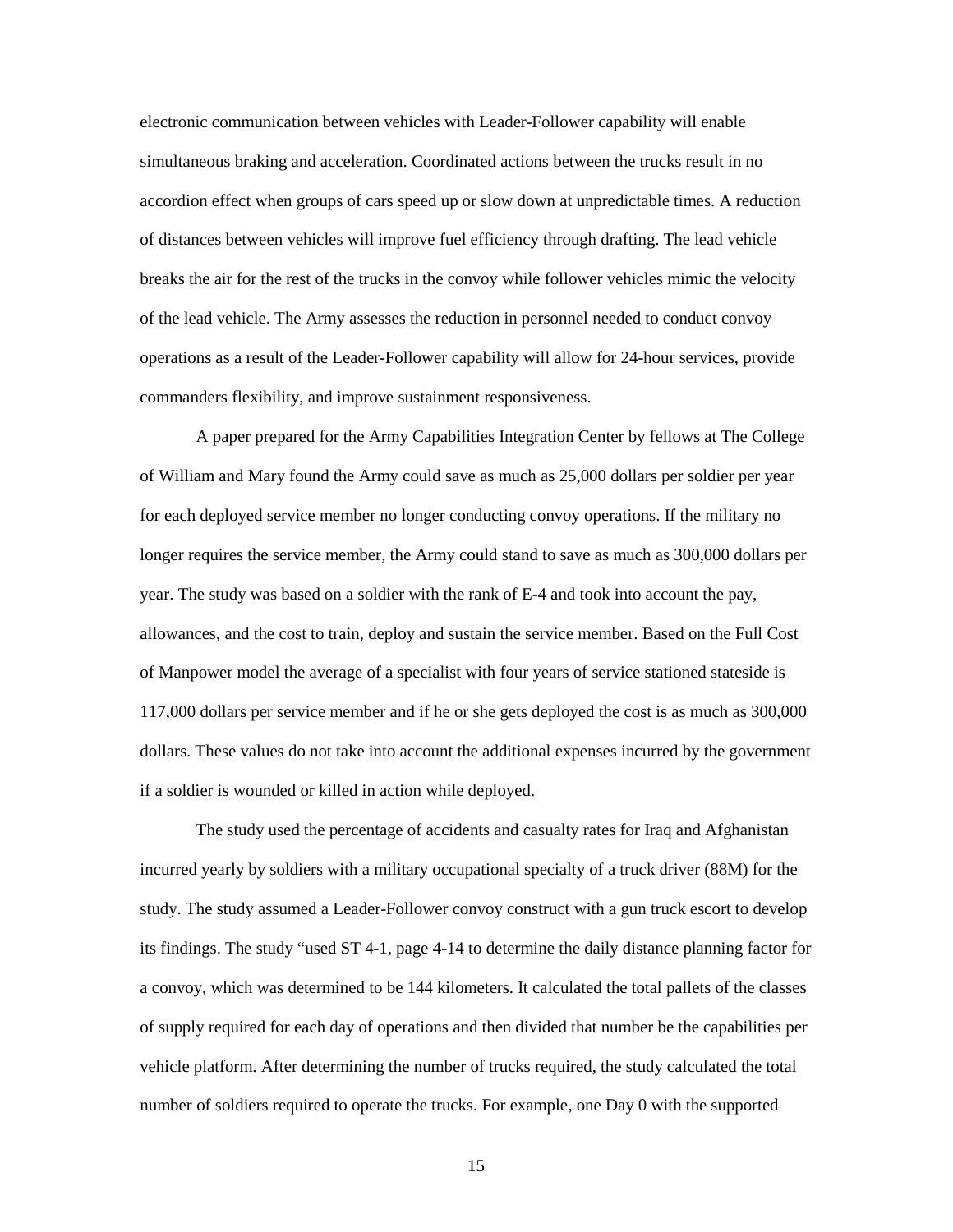headcount of 22,209, this required 562 pallets which take thirty-two M915 trucks for a total of M915)."<sup>[33](#page-22-0)</sup> These variables set up the parameters for a vignette to sustain a notional unit for a unmanned follower trucks would cost 7,200,000 dollars per year to sustain the unit and also reduce wounded or killed in action to a total of four. sixty-four soldiers needed to man the trucks (eighteen pallets and two service members per year. The study calculated it would cost forty-three million dollars and result in seventy-seven soldiers killed or wounded in action. Using a Leader-Follower ratio of one manned truck to seven

 fuel costs. Estimations assess there could be as high as a thirty percent reduction in maintenance costs and ten percent increase in fuel efficiency. The decrease in maintenance costs is directly operations.<sup>[34](#page-22-1)</sup> Automating convoy operations while still keeping soldiers in the loop illustrates the Those were not the only savings the study found. The scenario also illustrated a potential 91 thousand dollar per soldier savings in medical treatment for every service member reduced in the MTOE and total military end strength. There was also financial savings in maintenance and related to the decline in accidents causing unscheduled maintenance. The majority of the fuel savings will come from the following vehicles drafting and conserving energy during convoy significant potential for future military innovation.

 systems (UAS) to assist in logistical operations. The Army and Marine Corps logistics capability System will have the ability to carry an 800-pound payload and designed to remotely resupply The Army is also working to develop programs for medium and large unmanned aircraft developers have partnered to create the Joint Autonomous Aerial Resupply System to provide flexible, responsive resupply options for brigades and below. Joint Autonomous Aerial Resupply platoon-sized elements in challenging environments, like a mountain, hilly, or high threat urban

<span id="page-22-1"></span><span id="page-22-0"></span><sup>&</sup>lt;sup>33</sup> Major General James Wright Fellows et al., "Force 2025 Application of Robotics and Autonomous Systems (RAS) to Operational and Tactical Logistics" (The College of William and Mary Mason School of Business, August 2017), 41.

<sup>34</sup> Ibid., 42.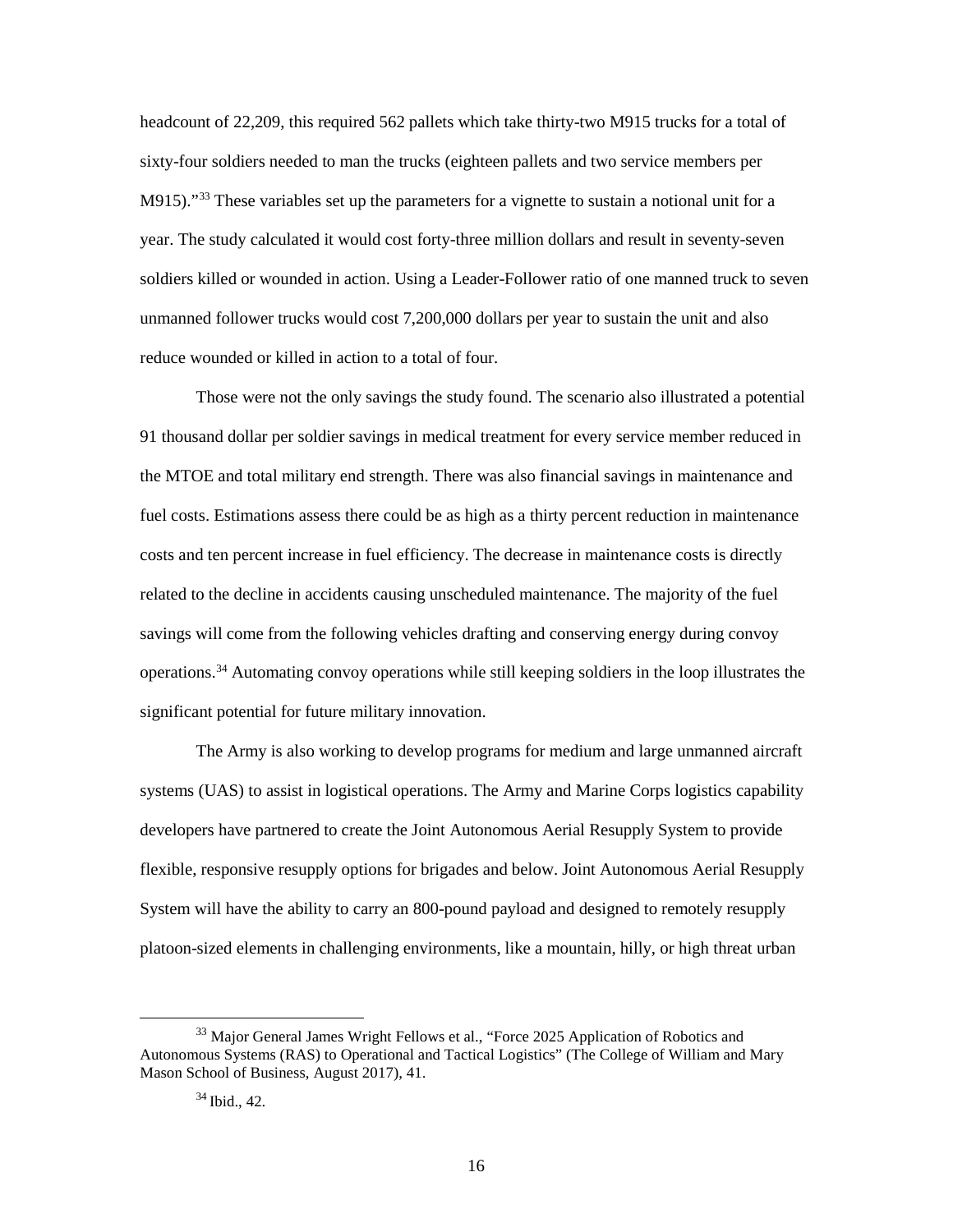terrain. The system is intended to supplement current methods of resupply when current methods are not feasible[.35](#page-23-0)

 Stryker Bridge Combat Teams at National Training Center struggle to quickly get anti-armor getting the ammo from the flatbed trailer up the hill to the battle positions in time to resupply This capability has the potential to make light infantry units more lethal. Infantry and rounds to defensive battle positions. Each round is simulated using a twenty-six pound sandbag filled with dirt.<sup>36</sup> When Soldiers cache rounds in battle positions ahead of time, it is challenging to redistribute ammunition if the opposing force concentrates in a single position. Moving ammunition is especially challenging when friendly troops occupy defensive battle positions on the sides of the hills. When units have caches pre-positioned on flatbed trailers, the issue becomes forces before the enemy penetrates defensive positions. The new UAS systems will solve problems like this one, providing the commander more flexibility.

projected to increase as the Army transitions to combined arms air-ground operations.<sup>37</sup> In the example listed above, UAS systems within the tactical units will assist in getting injured soldiers off the side of a steep hill. Evacuation of an injured service member is especially difficult if the wounded service member cannot walk and located in terrain similar to the mountainous terrain of Afghanistan. Often service members must resort to human resources to get a soldier to down to flat ground to get transferred to a vehicle and evacuated to a role one medical facility. The UAS The UAS can also assist in non-standard casualty evacuation of soldiers. Currently, Army aviation lacks the adequate capacity to provide routine aerial sustainment of maneuver forces and insufficient aerial resources to conduct casualty evacuation. The reliance on aerial resupply is

-

<span id="page-23-0"></span> Capability" (JTAARS Capability White Paper, May 2017), 2. <sup>35</sup> LTC Jeremy Gottshall, "JTAARS - Building a Responsive, Organic Aerial Resupply

<span id="page-23-2"></span><span id="page-23-1"></span><sup>&</sup>lt;sup>36</sup> Lockheed Martin, "Javelin: Fire and Forget Multi-Purpose Combat System," 2006, 1, accessed November 2, 2017, <https://www.lockheedmartin.com/content/dam/lockheed/data/mfc/pc/javelin/mfc>javelin-pc.pdf.

 $37$  Gottshall, "JTAARS - Building a Responsive, Organic Aerial Resupply Capability," 5.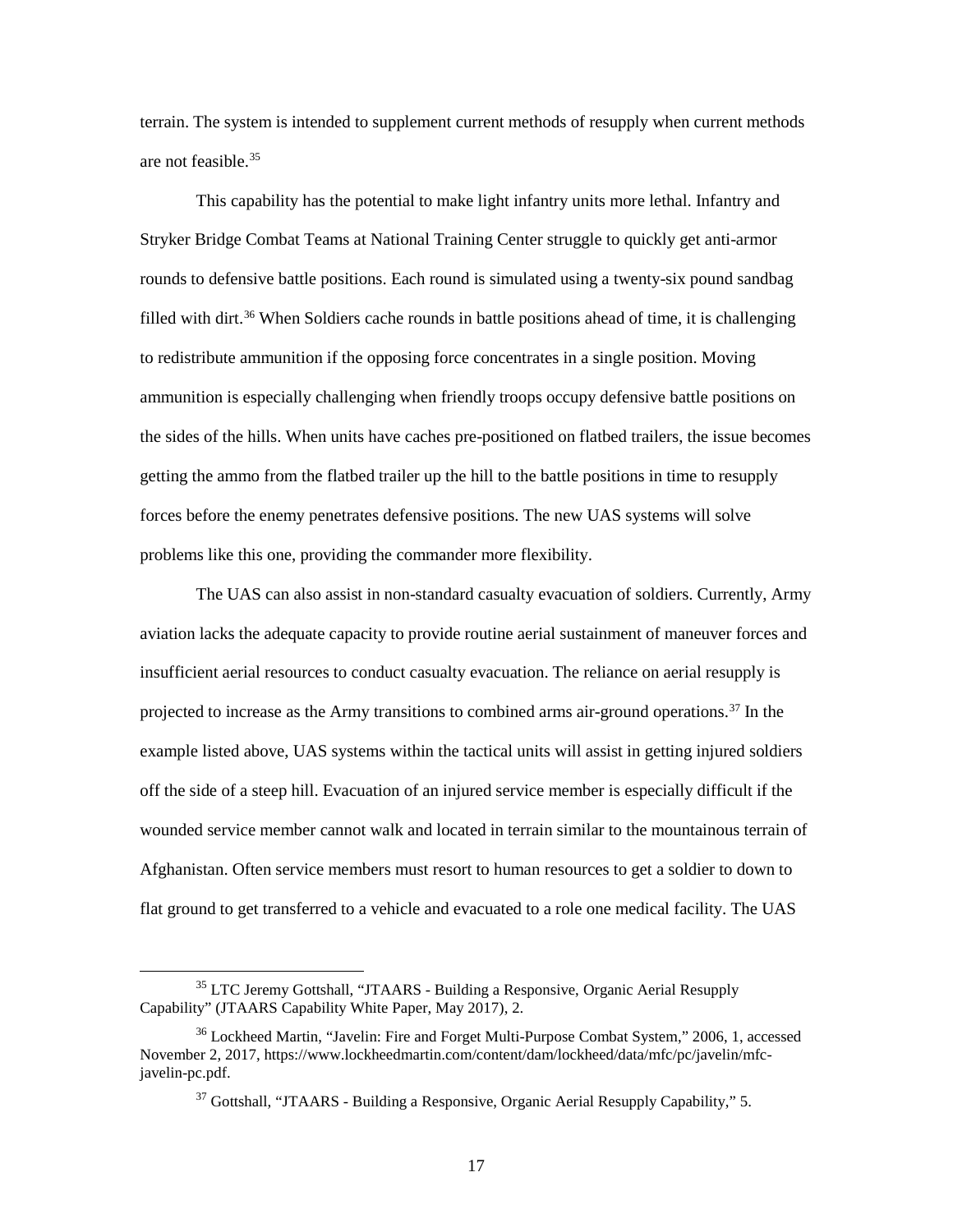provides the capability to extract a soldier in this scenario straight from the point of injury to a higher-level medical facility.

 helicopter platform. This modularity allows installation of the system on other aerial platforms software on a tablet that runs much like the Uber ridesharing application. The operator and designated route. Once on the ground at the landing zone and unloaded the AACUS sends a request to the operator of the tablet on the ground asking permission to fly to a destination. The Office of Naval Research is still developing the algorithms that will instruct the helicopter how to approach landings, and conduct autonomous in-flight mission re-routing to negotiate restricted through hours of flying. It will be years before the AACUS can do these things, but it is a step in The Marine Corps is developing an unmanned aerial vehicle system that turns current manned helicopters into autonomous aircraft to provide an alternate means to time-sensitive logistics. On December 15, 2017, the Aurora Flight Sciences displayed its Autonomous Aerial Cargo Utility System (AACUS). The AACUS is a Bell UH-1H helicopter fitted with a sensor, software package that allows the aircraft to fly autonomously. The system is designed entirely with off the shelf hardware and is a universal package product that can get installed on any giving them autonomous capability. AACUS consists of laser/light detection and radar sensors on the nose, bottom, and tail of the aircraft to detect objects in its surroundings. The system has also been installed and tested on a Boeing AH-6 Little Bird. The AACUS communicates with ground crew load the cargo, input a destination, and then give AACUS the approval to fly the land in unprepared terrain, avoid dynamic moving obstacles, conduct aggressive no fly-over airspace. These are hard programming problems and require operators to collect a lot of data the right direction. [38](#page-24-0)

 Cargo trucks will deliver cargo entirely autonomously, and heavy UAS will assist in moving In the long term, the Army plans to have entire logistic efforts completely automated.

<span id="page-24-0"></span><sup>38</sup> Amy Kluber, "Aurora Demos US Marine Unmanned Cargo-Delivery Huey in Final Test," Rotor and Wing International, December 15, 2017, accessed December 18, 2017, <http://www.rotorandwing.com>/ 2017/12/15/aurora-demos-us-marine-unmanned-cargo-delivery-huey-final-test/#.Wl6llCPMzOQ.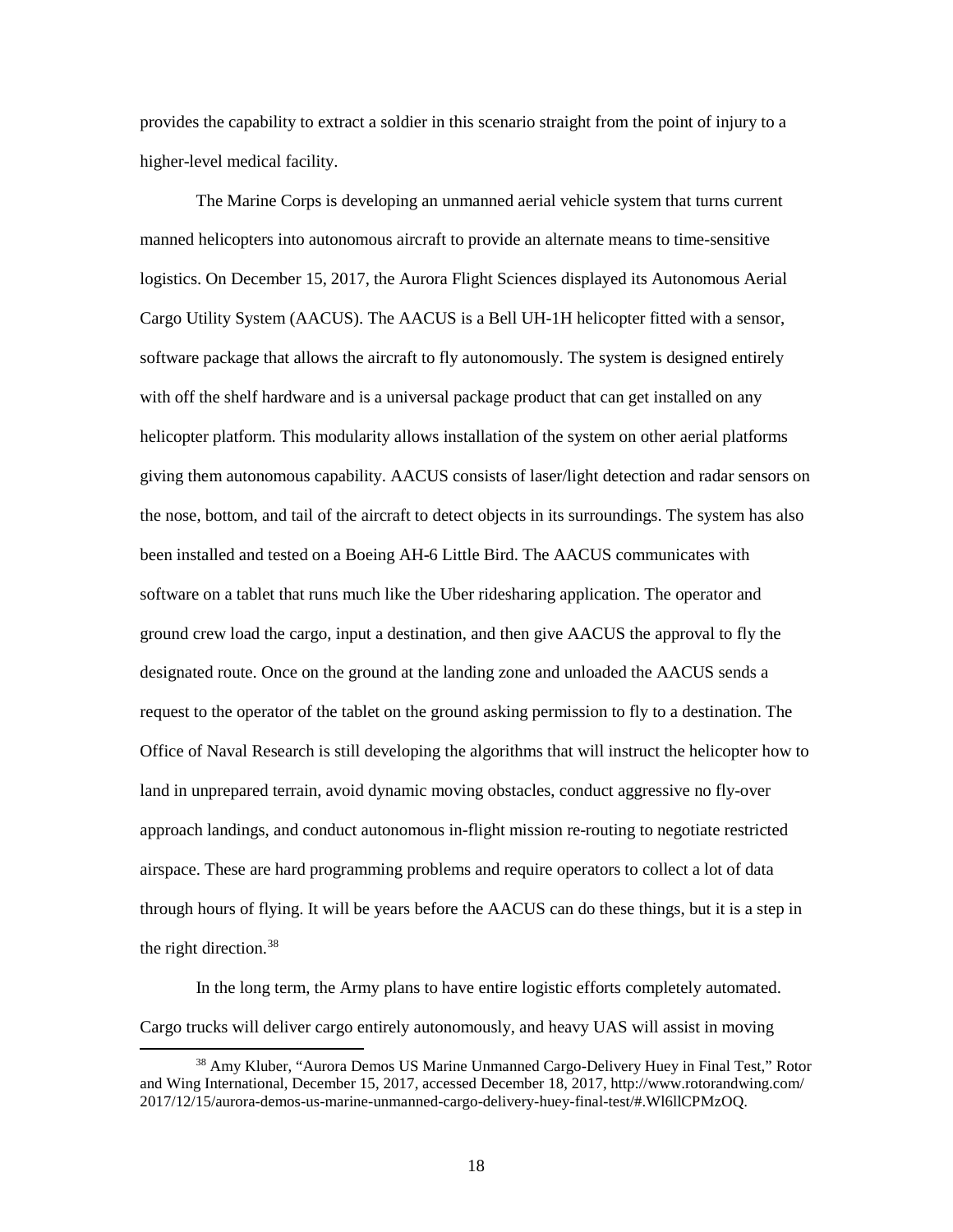<span id="page-25-0"></span>containers between sustainment nodes. These plans will extend logistical lines of communication in austere conditions.

 semi-autonomous capability, such as automatic convoy resupply, will reduce the number of The RAS strategy states, "Autonomy is a gateway technology that, once obtained, will be integrated into all ground vehicles, combat or otherwise. Ground vehicle autonomy increases force protection by having RAS conduct dirty and dangerous tasks. Immediate investment of service members required to operate vehicles during convoy operations, thereby reducing the number exposed to risk."<sup>[39](#page-25-1)</sup> Currently, the Army is working to develop the convoy capability where separate driverless vehicles can follow a lead vehicle's path in convoy operations. The Army's planned integration and evolution of autonomous convoys are similar to how John Deere evolved their current self-operating tracker capability.

#### Autonomy in Civilian Industry

 vehicles or people as a self-driving vehicle on a public road. That lack of regulations is one Autonomous vehicles started in the US farming industry. The John Deere Corporation saw an opportunity to help farmers become more efficient through the use of autonomy. "There are no federal rules specifically addressing self-driving tech for tractors, largely because farm equipment is designed for use in fields where it doesn't pose the same level of risk to other reason that the future reached the farm first.["40](#page-25-2)

 John Deere tractors can plant and cultivate crops almost entirely autonomously. Trackers with John Deer's AutoTrac can sync with other farming equipment like combines to improve it, and allow the farming combine harvester to transfer the harvest from the combine to grain cart efficiency. Unmanned tractors pulling grain carts can pull alongside harvesting combines, parallel

 39 ARCIC, *The U.S. Army Robotic and Autonomous Systems (RAS) Strategy*, 12.

<span id="page-25-2"></span><span id="page-25-1"></span><sup>&</sup>lt;sup>40</sup> Andrea Peterson, "Google Didn't Lead the Self-Driving Vehicle Revolution. John Deere Did," *The Washington Post*, June 2015, accessed December 18, 2017, [https://www.washingtonpost.com/](https://www.washingtonpost.com) news/the-switch/wp/2015/06/22/google-didnt-lead-the-self-driving-vehicle-revolution-john-deeredid/?utm\_term=.3b88bd0be5e3.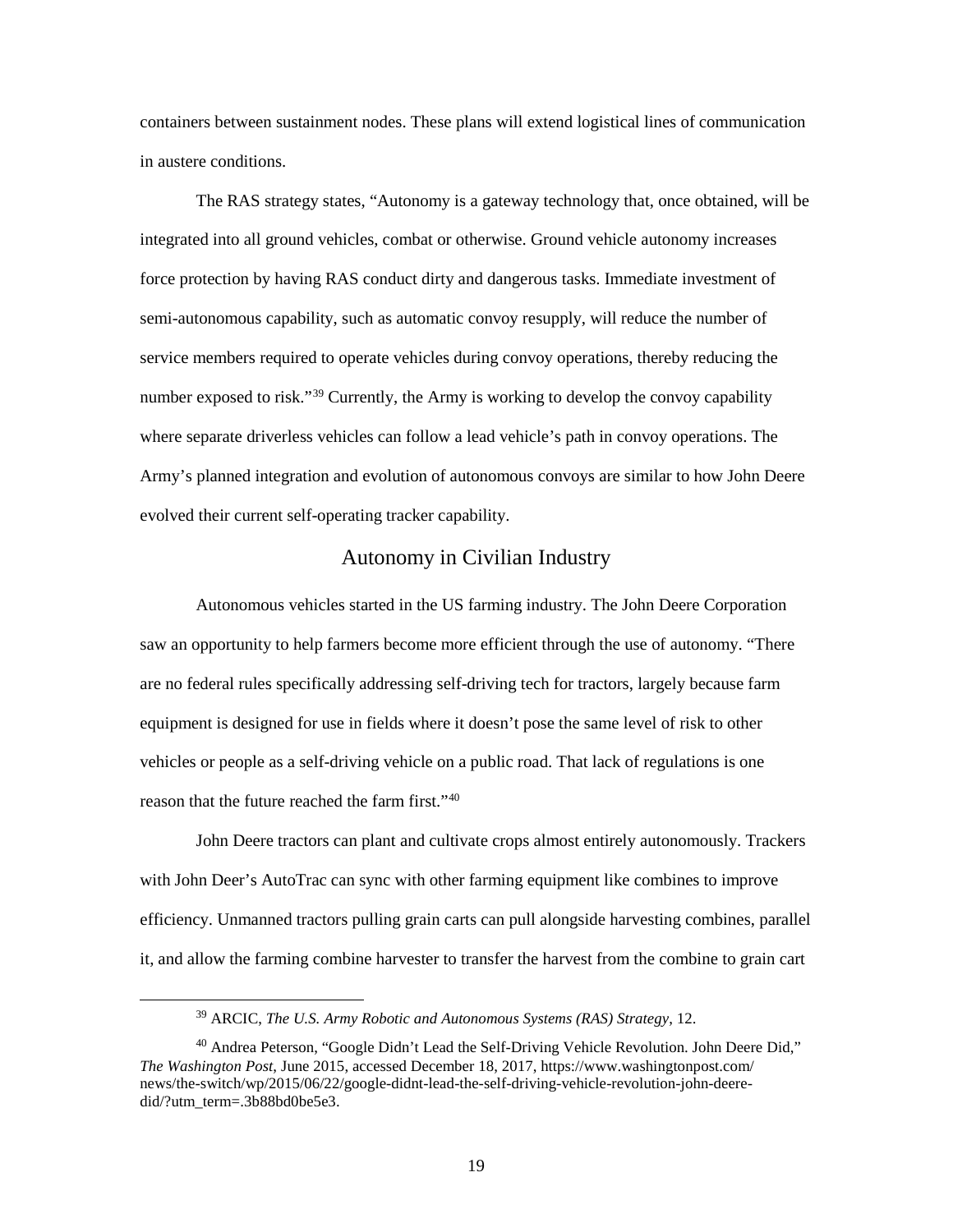all while in motion.<sup>41</sup> Today, John Deere tractors are entirely self-driving and are accurate in navigation down to within an inch with the advent of today's GPS.<sup>[42](#page-26-1)</sup>

 ability to operate precise, straight lines. These ecological concerns can lead to overlap or gaps in event there is overlap due to irregularly shaped fields. Autonomously driven tractors drive so precisely they can follow the same pattern on terrain used to plant the corps and cultivate crops six to nine months later. The trackers even place the tires of the tracker and towed farm fuel, reduces the amount wear and tear of the equipment, and leads to higher predictability of crop A tractor operated by a human is a less accurate driver than an autonomously driven tractor. Environmental considerations like a dense fog, wind, or thick dust can reduce a farmer's the planting process. "Typically, when a tractor crisscrosses a field, the rows overlap by about 10 percent,"[43](#page-26-2) Autonomously driven farm equipment eliminates overlap. Issues with overlap in such areas as seeding, fertilization, spraying pesticides, or driving over planted crops become eliminated. Today's farming equipment individually shuts off seed and pesticide spreaders in the equipment in the very same rows used previously. This precision helps prevent the soil from getting compacted and becoming less productive. The increase in accuracy helps save money on yield. These actions save farmers money through resource efficiency.

Alphabet, the owner of the search engine Google, is a leader in the autonomous vehicle revolution. In 2010, then called Google formally announced they were starting a self-driving car project. Google initially invested in autonomous driving by recruiting top talent engineers who won the Defense Advanced Research Project Agency's unmanned vehicle challenge races. Google's recruits included Chris Urmson from the Carnegie Melon University team that won the

<span id="page-26-0"></span><sup>&</sup>lt;sup>41</sup> Big Ag, "Autonomous Tractors – The Future of Farming?," July 2017, accessed December 18, 2017, [http://www.bigag.com/topics/equipment/autonomous-tractors-future-farming/](http://www.bigag.com/topics/equipment/autonomous-tractors-future-farming).

<span id="page-26-1"></span><sup>&</sup>lt;sup>42</sup> pmcmann, "Tractors and Technology: John Deere's Self-Driving Tractors," Harvard Business School, November 2016, accessed December 18, 2017, <https://rctom.hbs.org/submission/tractors>technology-john-deeres-self-driving-tractors/.

<span id="page-26-2"></span><sup>&</sup>lt;sup>43</sup> Gina Anderson, "How NASA and John Deere Helped Tractors Drive Themselves," [Nasa.gov](https://Nasa.gov), November 2016, accessed December 18, 2017, [https://www.nasa.gov/feature/directorates/](https://www.nasa.gov/feature/directorates) spacetech/spinoff/john\_deere.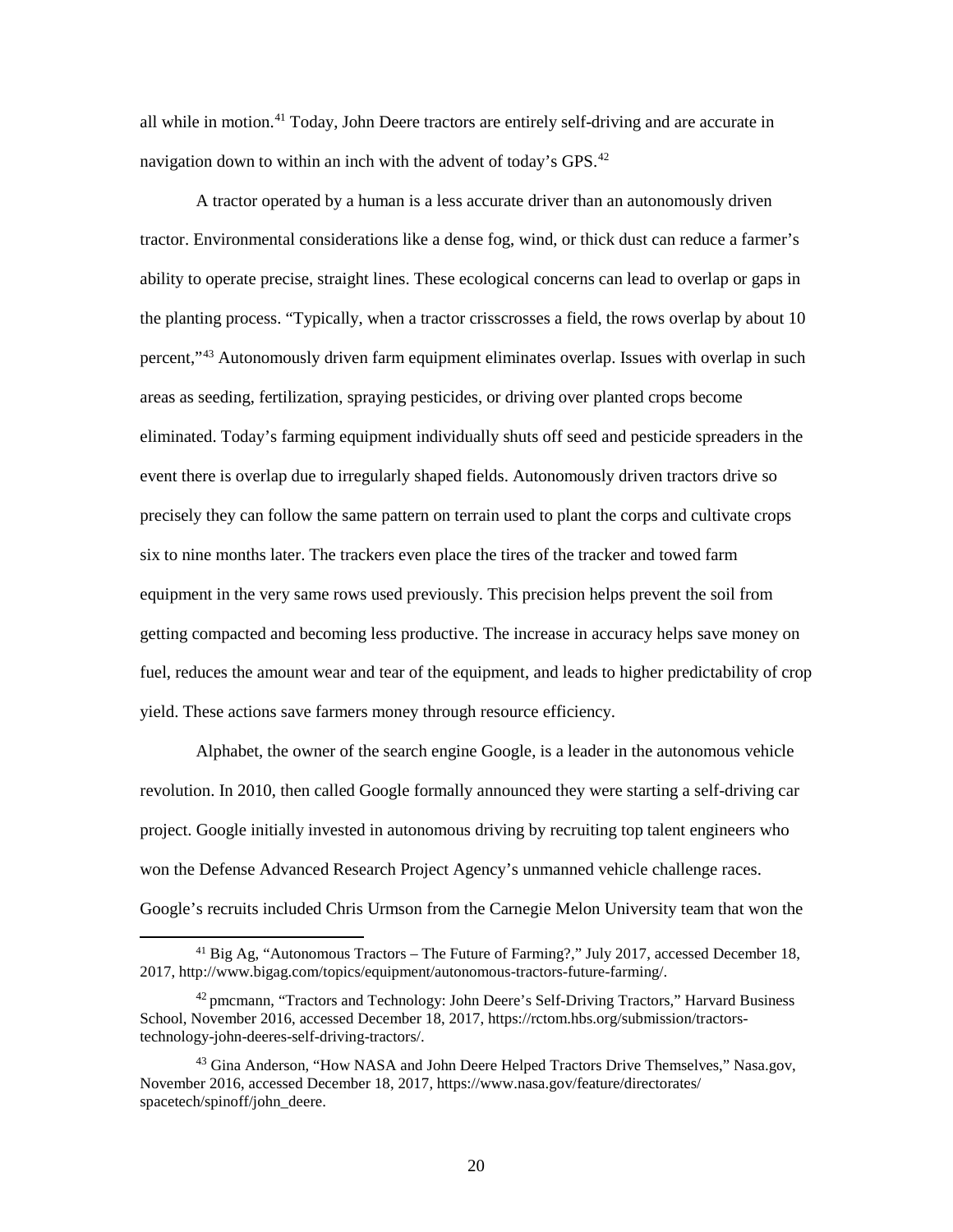challenge, and Anthony Levandowski who built the world's first autonomous motorcycle.<sup>44</sup> 2007 Urban Challenge, Mike Montemerlo from the Stanford University team that won the 2005

 could ultimately substitute for men and women in hazardous military operations, such as supply convoys."[45](#page-27-1) This challenge was the Defense Advanced Research Project Agency's first attempt at competitors were able to complete the 142-mile course. It was not until the second challenge in The Defense Advanced Research Project Agency developed the first Grand Challenge in 2004 to, "accelerate development of the technological foundations for autonomous vehicles that using the prize money to spur competition and advance technology. In the first year's race, no 2005 where five team's autonomous vehicles were able to complete the challenge, with the winning team claiming the two million dollar prize.

 Alphabet's vehicle company that is developing autonomous vehicles for public use is on public roads across four states in the United States. Their vehicle fleet now consists of autonomy. As of 2017, Waymo launched its driverless ride service under the "Earlier Rider Program" in the Phoenix, Arizona area. Members of the program get free unlimited shuttle service in Waymo's self-driving fleet.<sup>46</sup> Soon a family could own one car that can to take the kids called Waymo. Their expanded vehicle fleet drove more than three million miles autonomously Chrysler Pacifica Hybrid minivans that have the fully-integrated hardware for complete to school, come back home pick up adults, drive them to work, and then park itself back in the garage, until the family needs it again. It will soon be feasible for more families only to own one car or choose not own a car at all and exclusively use driverless ride services like Waymo.

<span id="page-27-0"></span><sup>44</sup> Sebastian Thrun, "What We're Driving At," *Google: Official Blog,* October 2010, accessed December 18, 2017, <https://googleblog.blogspot.com/2010/10/what-were-driving-at.html>.

<span id="page-27-1"></span> Later: Autonomous Vehicle Challenge Led to New Technologies and Invigorated the Prize Challenge 45 Defense Advanced Research Projects Agency, "The DARPA Grand Challenge: Ten Years Model of Promoting Innovation," March 2014, accessed December 19, 2017, <https://www.darpa.mil/news>events/2014-03-13.

<span id="page-27-2"></span><sup>&</sup>lt;sup>46</sup> Waymo, "Journey: We've Been Working on the Self-Driving Technology Since 2009," accessed December 19, 2017,<https://waymo.com/journey>/.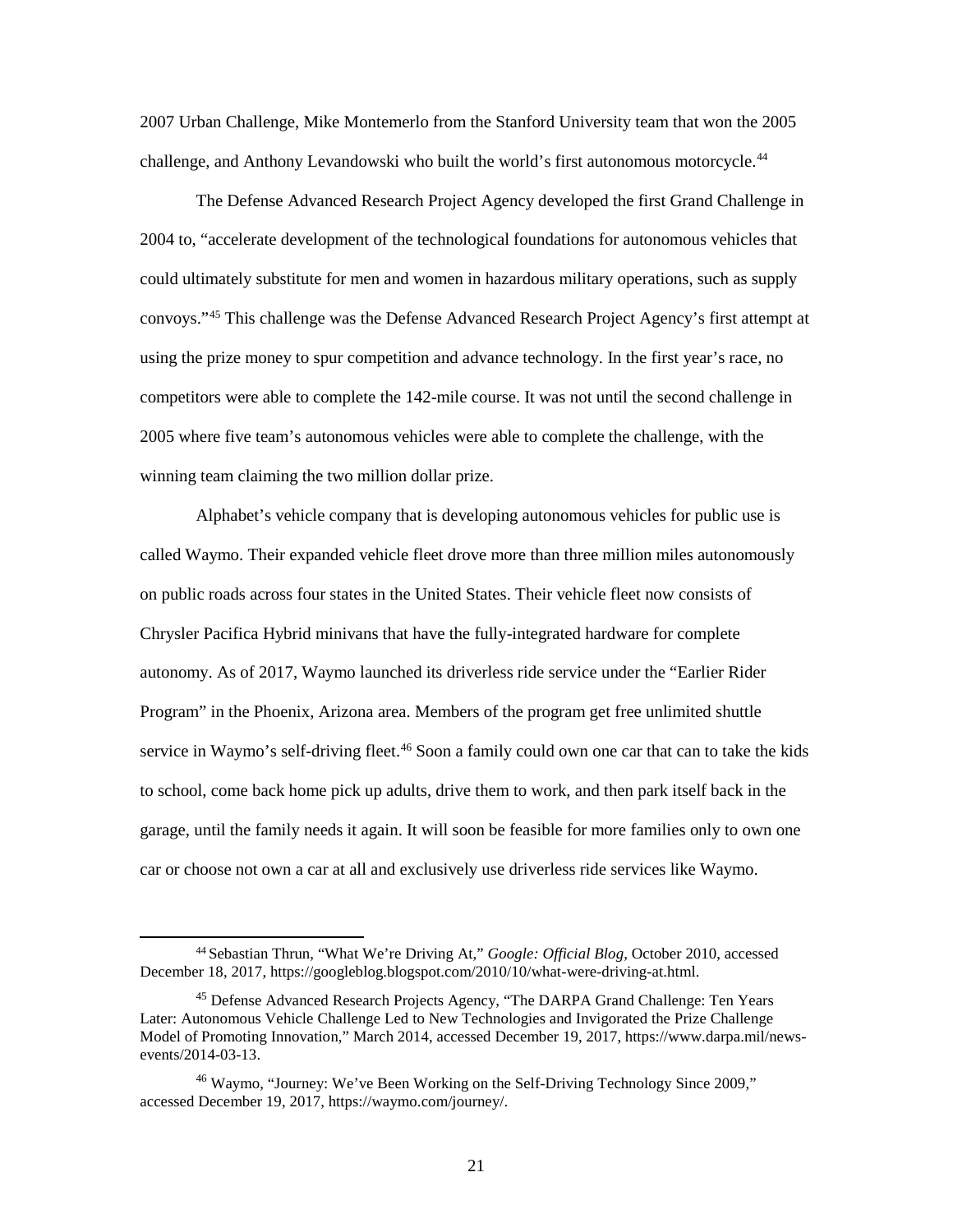Three-dimensional mapping is critical to allowing autonomous vehicles like the ones Waymo operates to drive autonomously. Autonomous cars use a combination of sensors to create provide sufficient data under vastly different conditions.<sup>[47](#page-28-0)</sup> Currently, there are two types of an understanding of their surrounding environment because currently, no single sensor can systems that vehicles use to map the surrounding area. Waymo's vehicles utilize a laser/light detection and radar as the primary sensor source and supplementary sound, navigation, and ranging, and sensors to gain an understanding of the vehicle's surrounding. Vehicles with this system are easy to recognize by the spinning laser/light detection and radar system mounted on top of the car. It looks like a spinning coffee can on top of the vehicle. Automotive manufacturers like Tesla and Mercedes Benz use a combination of cameras and shortwave radar to create a three-dimensional view of the vehicles' surroundings.

 proximity of the car to external objects. It requires vast stores of data for the computer to compare shapes of objects against an achieved record of items. This comparison is how the processor identifies things such as traffic signs, pedestrians, motorcyclist, horses, etc. The vehicle's The systems work very similarly; they take a snapshot of their environment, assign positions to the all the objects detected in the picture, and assign coordinates to those objects. Distance, direction, and height define each objective. They then compare a new snapshot to the previous one to identify the location of the vehicle compared to the GPS data and track the software calculates and predicts the path of objects moving near and in the direction the car is going to determine and avert collisions.

 by traveling along the course. The vehicle can collect this data by driving manually along the For autonomous vehicles to plan routes, autonomous cars must acquire data about the trip proposed route, or autonomously by allowing the computer to develop a solution to get to the

<span id="page-28-0"></span><sup>47</sup> Esa Jokioinen et al., "Remote and Autonomous Ships: The Next Steps" (The Advanced Autonomous Waterborne Applications Initiative, Whitepaper, June 2016), accessed December 20, 2017, <http://www.rolls-royce.com/~/media/Files/R/Rolls-Royce/documents/customers/marine/ship-intel/aawa>whitepaper-210616.pdf.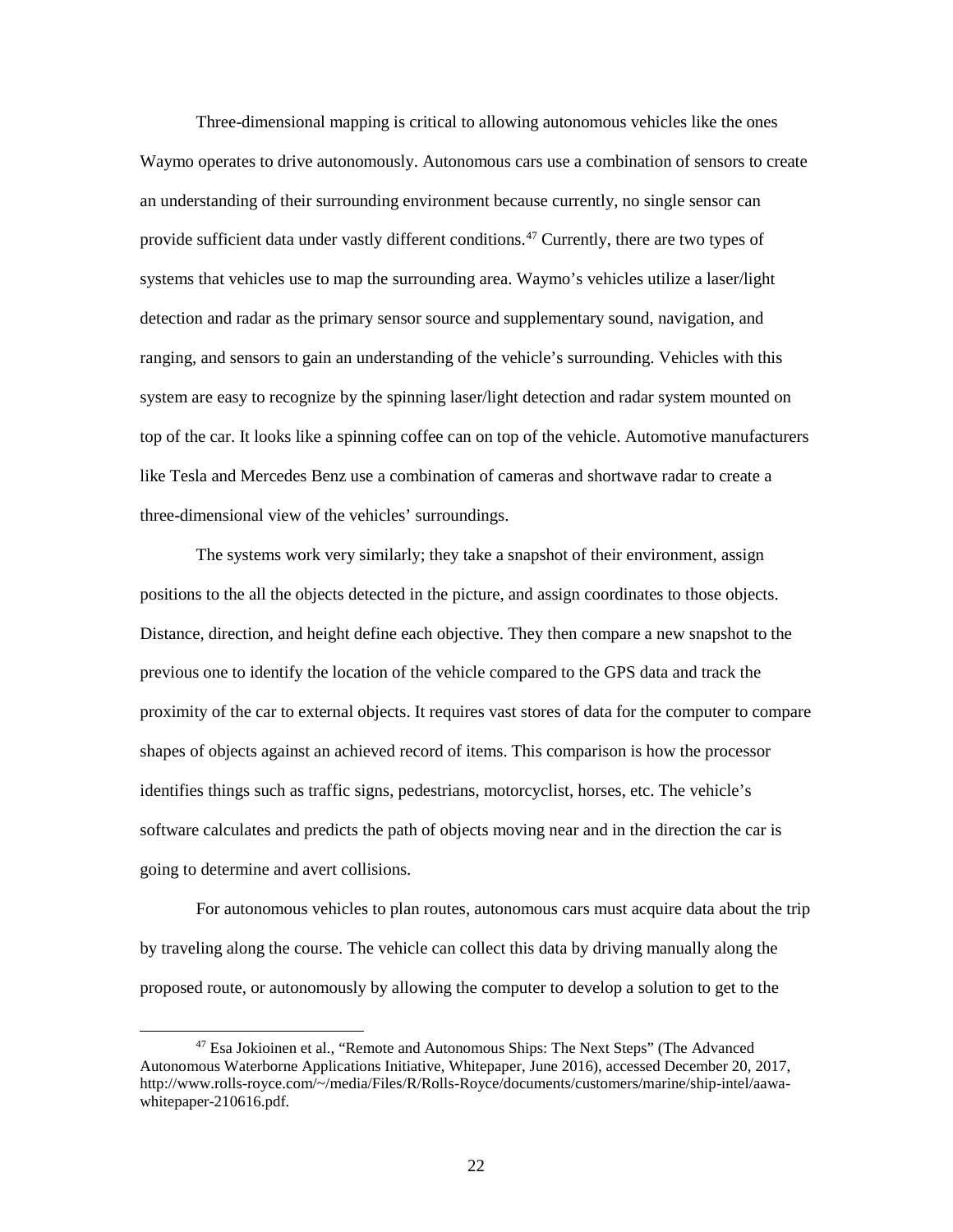<span id="page-29-0"></span> destination. The ladder option is not ideal because, without prior data on the route, the vehicle will operate much like a Roomba vacuum and feel its way to the objective. Once the car has traveled the path and gathered the data required, autonomous vehicles could operate in conditions humans cannot. Environmental conditions such zero illumination, dense fog, and dust, are not obstacles like they are for human beings.

#### Near Future Combat Capabilities

 Scharre's qualifications include establishing policy on unmanned and autonomous systems and recent lectures include discussions about artificial intelligence and the future of war at the US Army War College in June of 2017.<sup>[48](#page-29-1)</sup> Understanding the critical interwar period and influences of Dr. Paul Scharre is a leading theorist on future warfare and Senior Fellow and Director of the Technology and National Security Program at the Center of a New American Security. Dr. future weapons technologies for the office of the Secretary of Defense from 2008 to 2013. His an American Way of War, Dr. Scharre believes the key to future warfare is human-machine teaming, also known as the centurion model of warfare. Future systems will combine manned and unmanned systems paired with cognitive automation to process large amounts of data to enable the human decision-making capacity. Robots will expand human capability, not replace humans, in accomplishing the mission and achieve the objective.

 Technology will continue to change how humans fight wars. The difference is with the advancement of future technology standoff will continue to grow. Robots will continue to cars more control of car functions by allowing them to navigate themselves from one location to perform tasks overall directed by humans, but with a change in how they are commanded and controlled. An autonomous car example can help illustrate the point. Drivers give autonomous

<span id="page-29-1"></span><sup>48</sup> Paul Scharre, "The AI Revolution, Paul Scharre the Director, Future of Warfare Initiative" (CNAS Video File, June 2017), accessed December 22, 2017, <https://www.cnas.org/publications>/ video/the-ai-revolution-paul-scharre-the-director-future-of-warfare-initiative.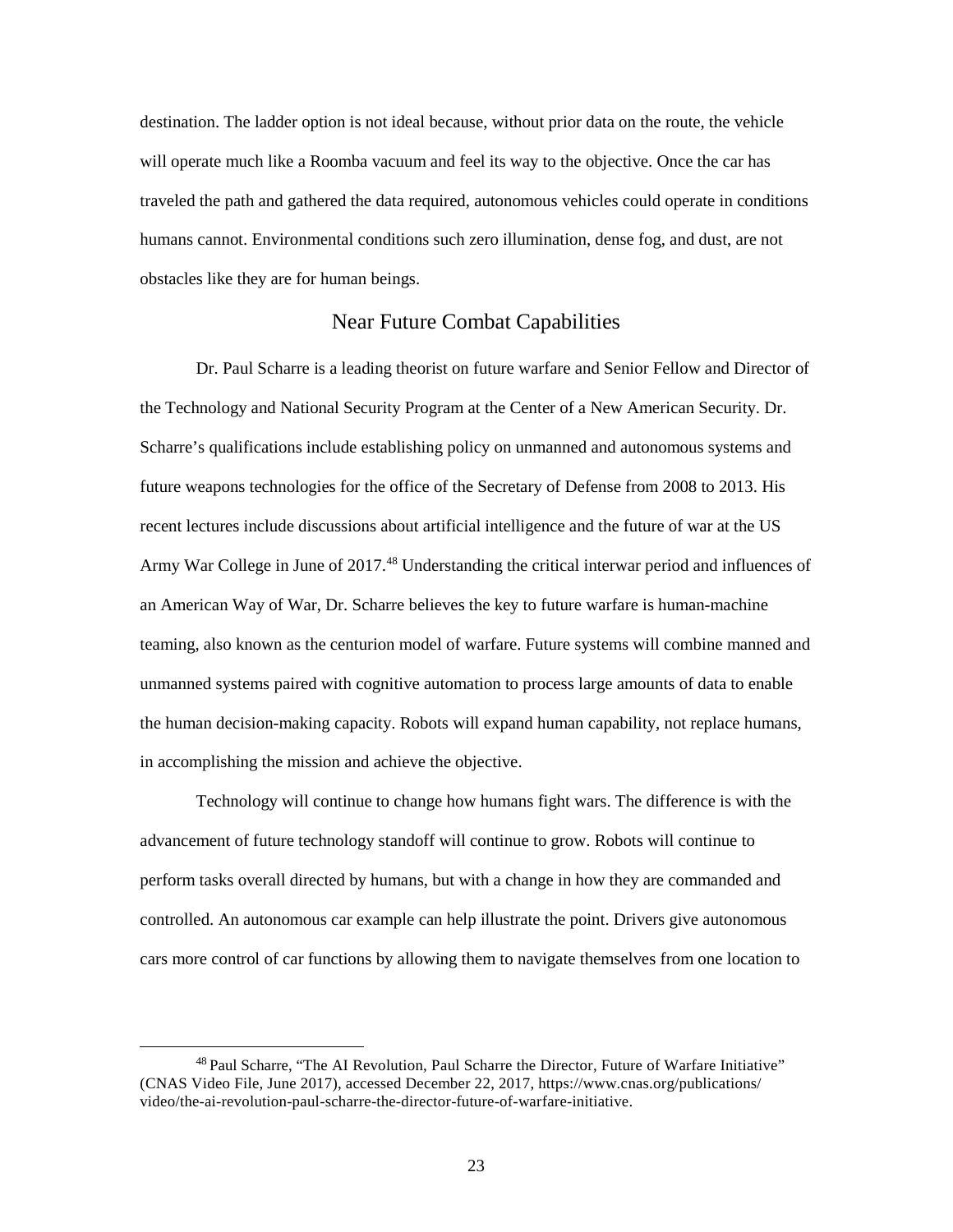another but operate under human direction to conduct the journey. Simple tasks continue to be automated, while human control remains in the reasoning behind the decision.

 Regarding automation, there are a lot of instances where the human is the limiting factor for the system. Eliminating the human occupant will allow engineers to design machines that are smaller, more maneuverable, need less protection, and can operate for longer durations than a the system loses the most "advanced cognitive processing system on the planet: the human single human occupant. Therein lies the friction because by removing the human from the system,  $brain$ ."49

 The centurion model of warfare combines the computational power of computers with operated airplanes and are one end of the autonomous spectrum. They run with little to no human operator after being fired, it is utterly dependent on preprogrammed automation. The centurion model always requires an operator to make decisions remotely, across multiple platforms, while the platform itself controls the tasks associated with the actual operation of the decision-making power of the brain. Current drone aircraft operated by the military are remotely autonomy and are entirely dependent on maintaining connectivity to their operator. While something like an intercontinental missile is wholly independent and keeps no connection with a platform.[50](#page-30-1)

 one in the world has a solution to yet. The idea of allowing AI to make decisions in a military A typical situation that illustrates this concept is the trolley problem. There is an out of control Developing human-like cognition in AI is years down the road and is a problem that no scenario makes many people uncomfortable because some decisions do not have a right answer. trolley driving down the tracks, and you are standing at a railway junction box with the ability to move the trolley to another adjacent track. On the rails directly in front of the cart are five people

<span id="page-30-1"></span><span id="page-30-0"></span> $49$  Paul Scharre, "Yes, Unmanned Combat Aircraft is the Future," CNAS, August 2015, accessed December 22, 2017, <https://www.cnas.org/publications/commentary/yes-unmanned-combat-aircraft-are>the-future.

 50 Ibid.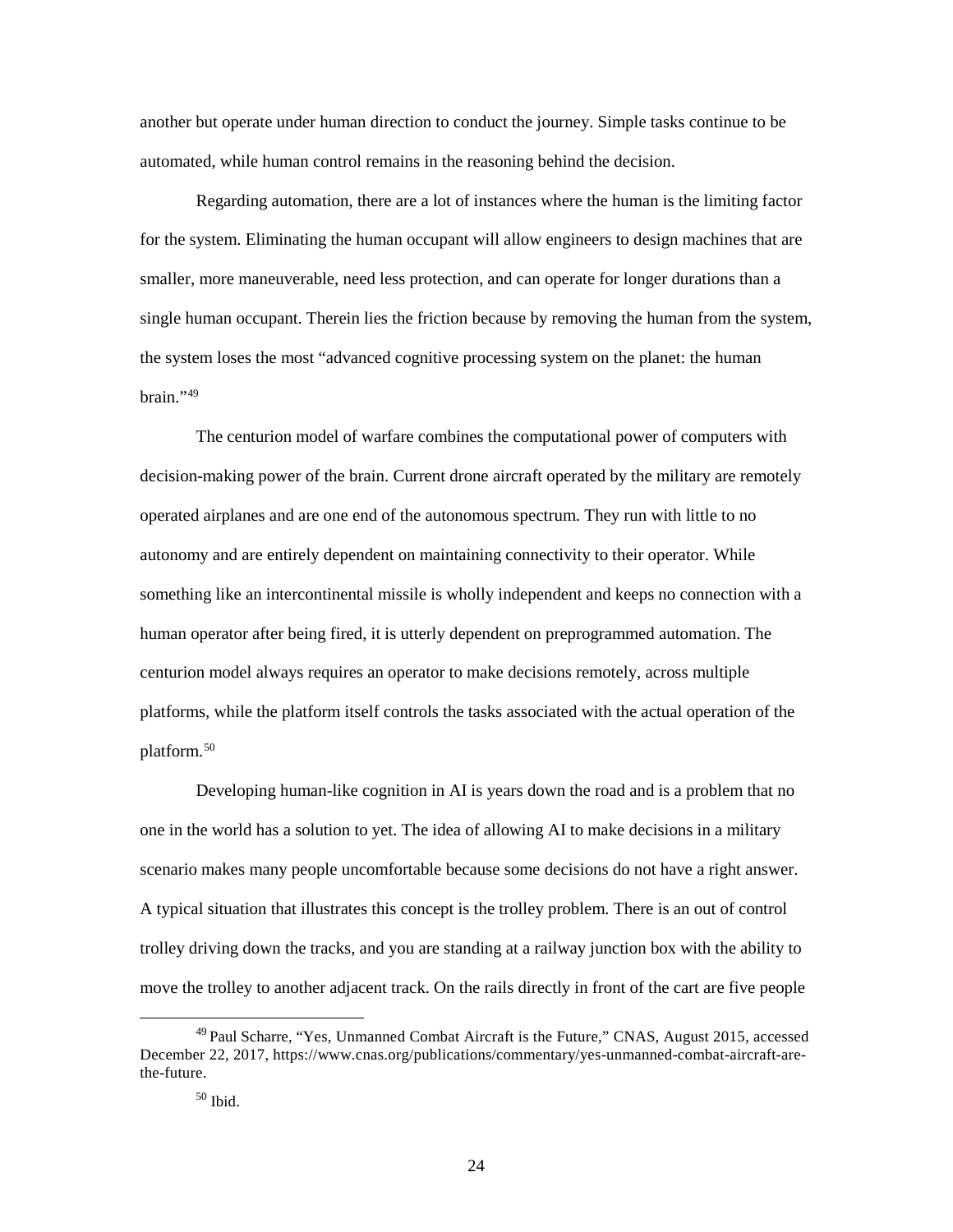who are tied up and lying across the train tracks. On the adjoining set of train tracks is one tied up person who is also lying across the train tracks. You as the person standing at the railway junction box must make a decision, whether to pull the lever and divert the trolley and only harm one and not participate or intervene, counts as making a decision. Decisions of this magnitude are a needed to assist in decision makers to make an informed decision, but do not have the intelligence person or not pull the lever and harm five people. Choosing to not consciously make a decision reality for military professionals. As it stands today, computers are good at gathering the data required to make the decision alone.

 communications become vital. The large bandwidths of satellite dependent communications If humans are in the loop and making decisions for autonomous systems, secure pipelines are unrealistic when operating in anti-access/area denial (A2/AD) environments of our near-peer competitors. Deliberately jamming satellites and targeting communications with large bandwidths is relatively simple. The military employs jam-resistant communication packages called low probability of intercept/low probability of detection in contested areas.<sup>51</sup> The communication platforms can transmit data as well as voice communication which enables them to communicate time, location, and navigation coordinates but are limited to line of sight. Line of sight communications will reduce communication time delays incurred when they use relays and satellites. The fact that the low probability of intercept/low probability of detection is a line of sight communication capability assists in making it hard to target.

 vehicles an echelon behind the front line of troops. The future combat vehicles will be Dr. Scharre argues that because of the reasons listed above the future of US military armed conflict will have humans managing swarms of unmanned autonomous vehicles. Autonomous combat platforms will collect and pass targeting information to manned combat expendable, small, and hard to detect. These autonomous drones will find and recommend targets

<span id="page-31-0"></span><sup>51</sup> Scharre, "Yes, Unmanned Combat Aircraft is the Future."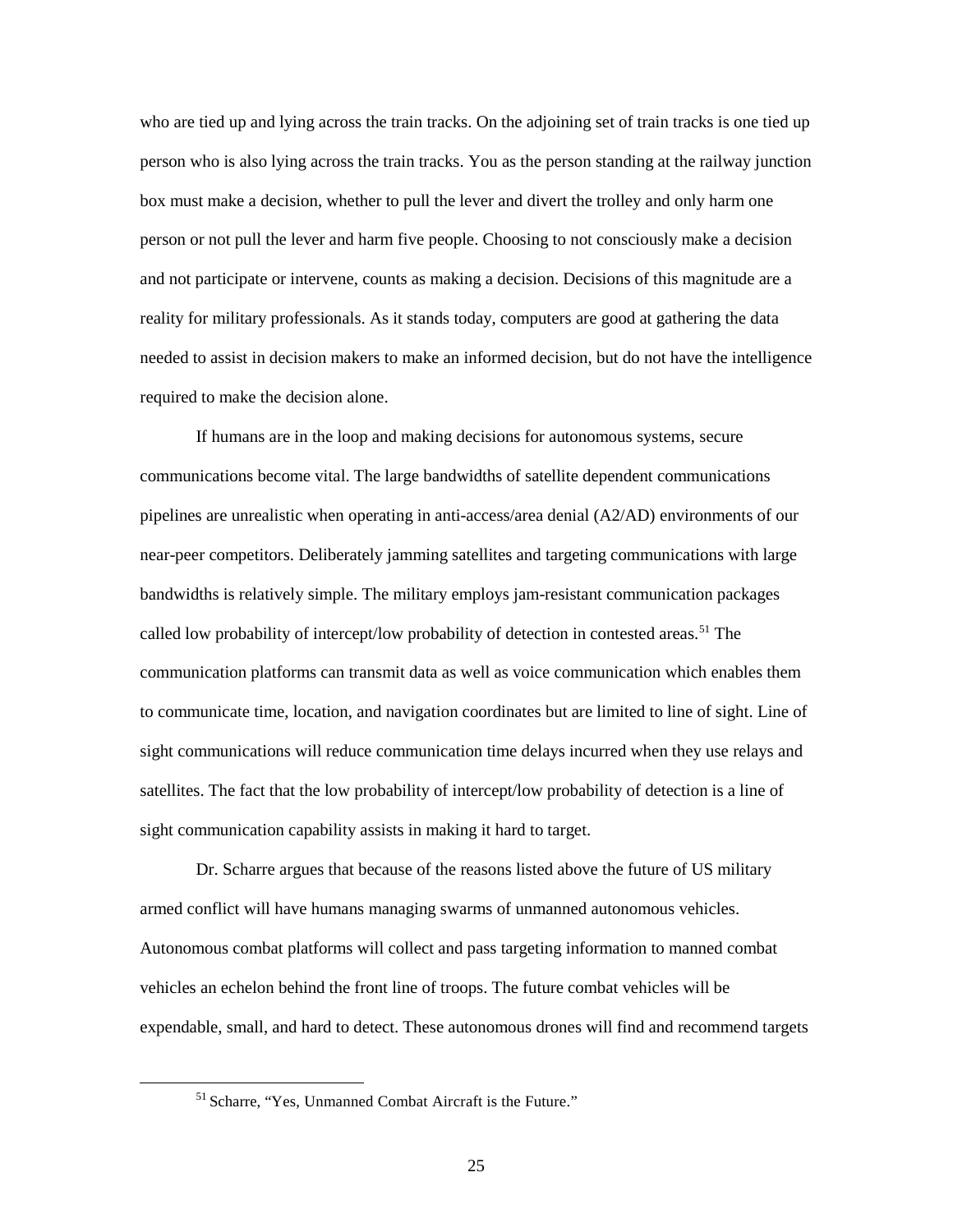its defenses. These combat vehicles will not replace manned platforms, but they will enhance the for approval. Once approved, multiple platforms and drones will engage the target to overwhelm commander's ability to maneuver.

 Manned combat capabilities will be around for the near future. If the F-15 and F-16 are will probably be in service until at least 2040. A long time from now humans will be forward in the fight to command and control autonomous formations in real time. the example, they came into service in the  $1970s$ .<sup>52</sup> New combat aircrafts like the F-35 and F-22

 caps to the military force structure, with a requirement to win in an A2/AD environment, Unmanned combat vehicles will play an essential role in the military's ability to project power through mass. As the number and size of megacities grow daily, the military will still need humans to provide the face-to-face solution to problems in urban environments. Constrained by unmanned autonomous vehicles provide an affordable solution to power projection and mass.

 alongside or forward to conduct reconnaissance, target, and strike military targets. These independently, establish a line of sight network, to maintain an element of stealth, and resist conflicts soon get resolved. Just as the tank after World War I revolutionized ground combat during World War II, autonomous combat vehicles will do the same for fighting in the future. Autonomous combat vehicles will work in tandem with manned platforms to fight capabilities will not be completely autonomous. They will have enough autonomy to operate jamming in an A2/AD environment. Human operators will make the lethal decisions and command and control the combat operations. Similar to how previous revolutions in military affairs changed how to fight battles, the current innovation in autonomy will change how

 resilient against predators, and adapt to changes quickly. Examples of animals that exhibit When multiple decentralized platforms organize to conduct collaboration, it is swarming that is inspired by the behavior of animals in nature.<sup>53</sup> Organic swarms are inherently robust and

<span id="page-32-1"></span><span id="page-32-0"></span>-

<sup>52</sup> Scharre, "Yes, Unmanned Combat Aircraft is the Future."

 53 Ilachinski, *AI, Robots, and Swarms*, 105.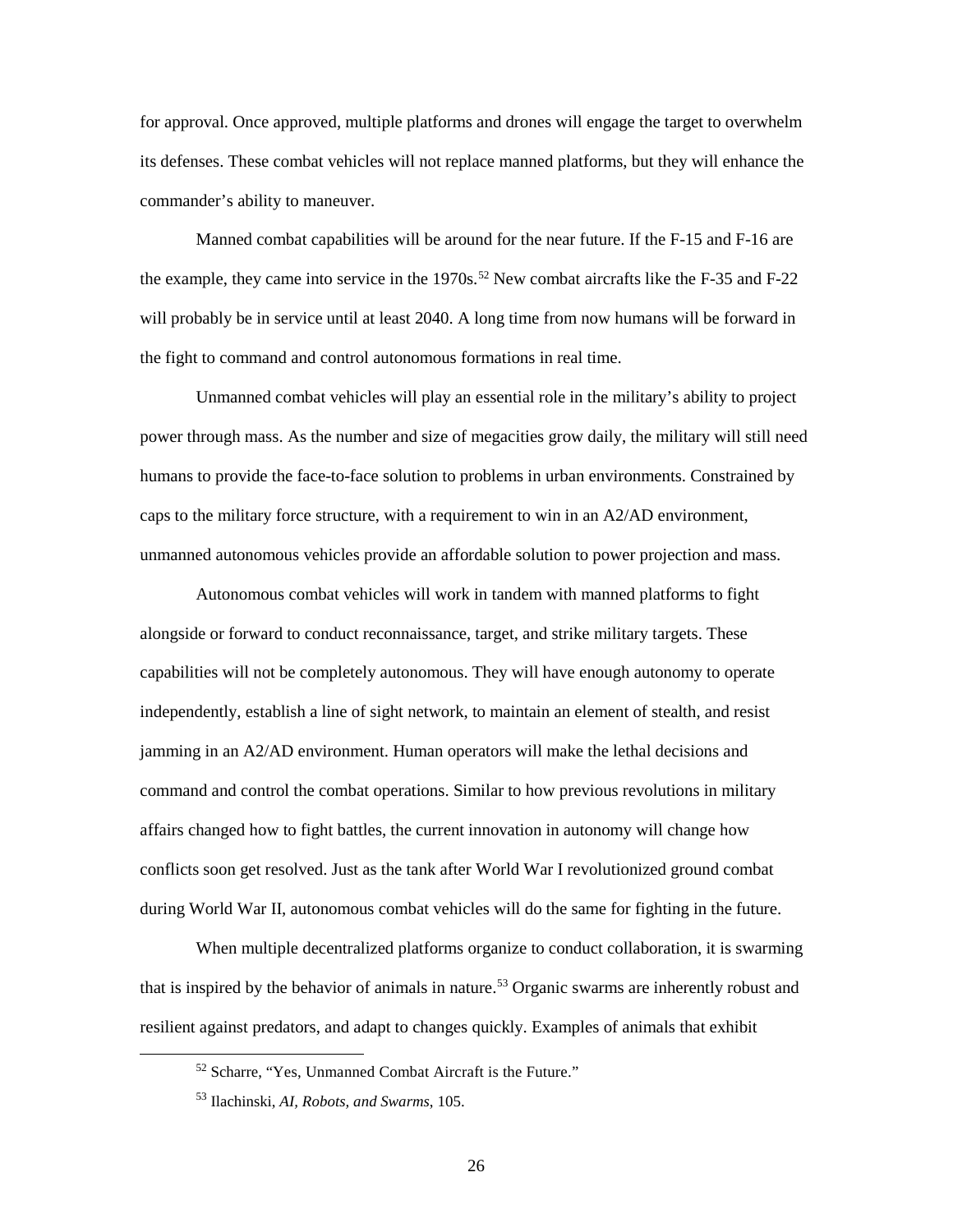food to millions of termites working together to build a termite mound. An essential characteristic of natural swarms is their ability to coordinate the actions of the group without direction or a swarming characteristics include ants, termites, bees, locusts, bird flocks, and schools of fish.<sup>[54](#page-33-0)</sup> Natural swarms range in size from a couple of animals, like a family of killer whales hunting for central coordination center.[55](#page-33-1)

 similarly to the way ants follow trails from their colonies to food. In nature, ants leave pheromone trails when searching for food. Once they identify a meal, other ants follow the path created by the ant that found the food. When the other ants follow the trail, they leave their pheromone scent on the trail creating a positive feedback loop and saturating the pathway, making it easier to Computer programs motivated by animal swarm characteristics are called swarm intelligence algorithms. There are multiple types of swarm intelligence algorithms such as ant-colony optimization and artificial bee colony algorithms.<sup>[56](#page-33-2)</sup> Ant-colony optimization works very identify.

 bees wiggle if the plants are further. If a bee's stomach is full of nectar, it will tremble to let the worker bees know they have nectar to transfer to the hive.<sup>57</sup> Artificial bee colony (ABC) algorithms imitate honeybee swarms. Honeybees perform specific dances to communicate and collaborate on where to find nectar, create honey, and protect their hive. Each type of dance can communicate distance, abundance, and direction of nectar. For example, if the target flowers are within one hundred meters a bee performs a round dance or

 The ABC algorithm mimics the honeybee's foraging traits by placing drones or weapon scouts when they are searching for a new food source and when they identify a potential flower systems in one of three categories: scout, onlooker, or employed. The algorithm clarifies bees as

<span id="page-33-0"></span> 54 Ilachinski, *AI, Robots, and Swarms*, 105.

<span id="page-33-1"></span> 55 Ibid.

<span id="page-33-2"></span> 56 Ibid., 111.

<span id="page-33-3"></span> 57 Ibid.*,* 113.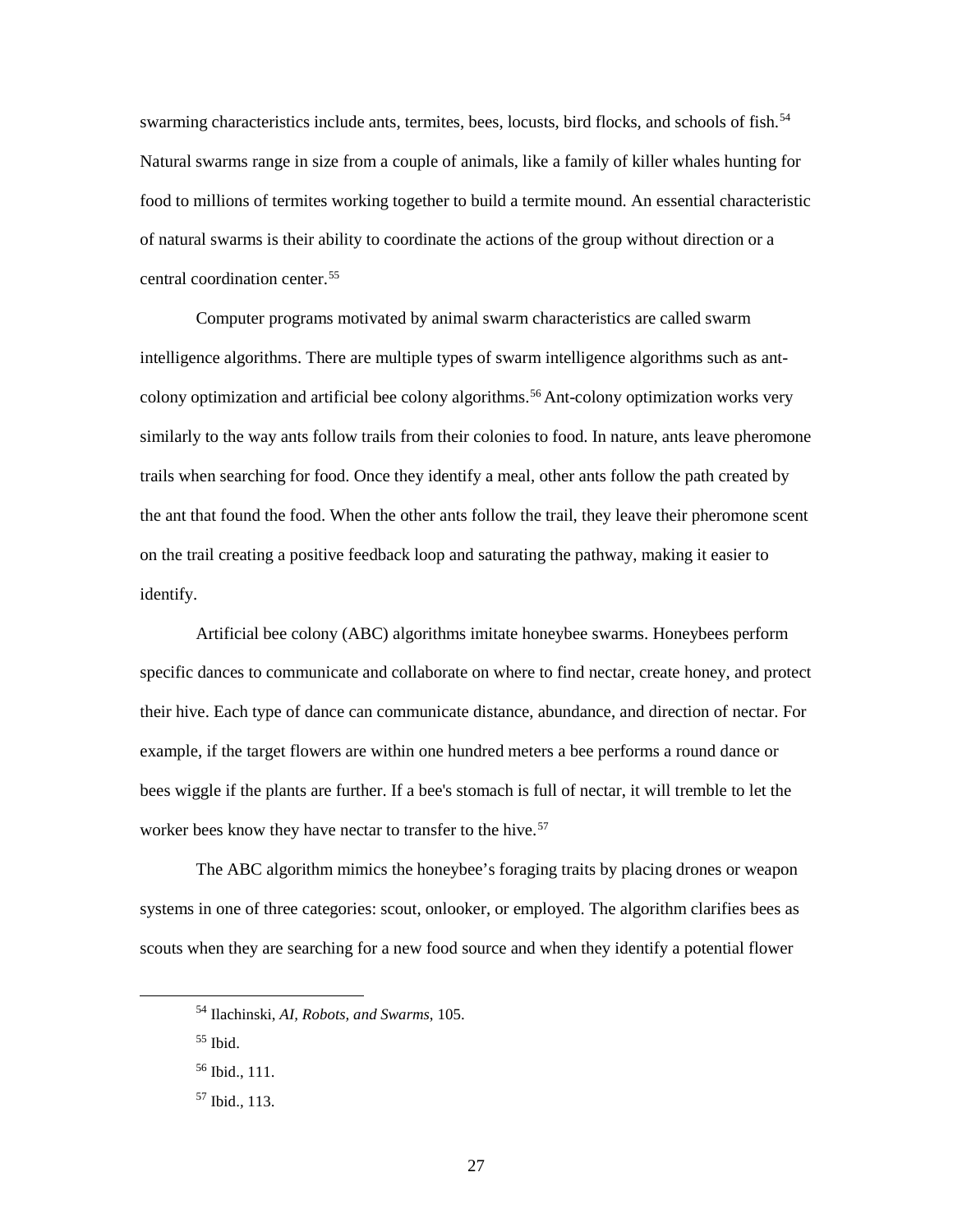<span id="page-34-0"></span> they transition to onlookers. If they recognize it as a source of nectar, the bee transitions to employed and will remain employed until the source of the nectar runs dry.<sup>58</sup> Combining a aircraft carrier. Robotic swarms will provide an early warning by detecting potential threats. The until a human operator gives the authorization (human in the loop) to destroy the target (decide). When authorized, the algorithm would determine what capabilities they need to kill the target and combat scenario with Boyd's OODA loop, the ABC algorithm would direct sensors to act as scouts to identify (observe) enemy positions, or platforms. Robotic swarms will establish a reconnaissance network, similar to the security rings that the carrier strike group forms around the weapon would then transition to an onlooker, orient on a potential target, and watch the mark terminate the threat (act).

behind structures.<sup>59</sup> Robotic swarms can also conduct parallel operations by performing multiple approved, while the track commander simultaneously uses his optics to scan for additional specified areas. Similar to the way carrier strike groups establish security rings around the aircraft Swarm intelligence algorithms can coordinate multiple different weapons platforms simultaneously. A swarm intelligence platform with various weapon systems will be able to use direct fire to suppress the enemy and launch drones to fix or destroy an enemy that takes cover parts of the OODA loop simultaneously. While weapon systems are engaging targets, other sensors will act as scouts and onlookers ensuring 360-degree security. Much like a gunner and track commander team in an armored combat vehicle, the gunner can engage targets once threats. Robotic swarms provide reconnaissance capabilities too by creating a search grid in carrier, swarms will provide early warning networks to identify threats.

#### Recommendations and Conclusion

 The technological advances by US near peer threats, the responsibility to modernize during the interwar period, and the directives laid out in the RAS strategy make armed

<span id="page-34-2"></span><span id="page-34-1"></span>-

<sup>58</sup> Ilachinski, *AI, Robots, and Swarms*, 113.

 59 Ibid.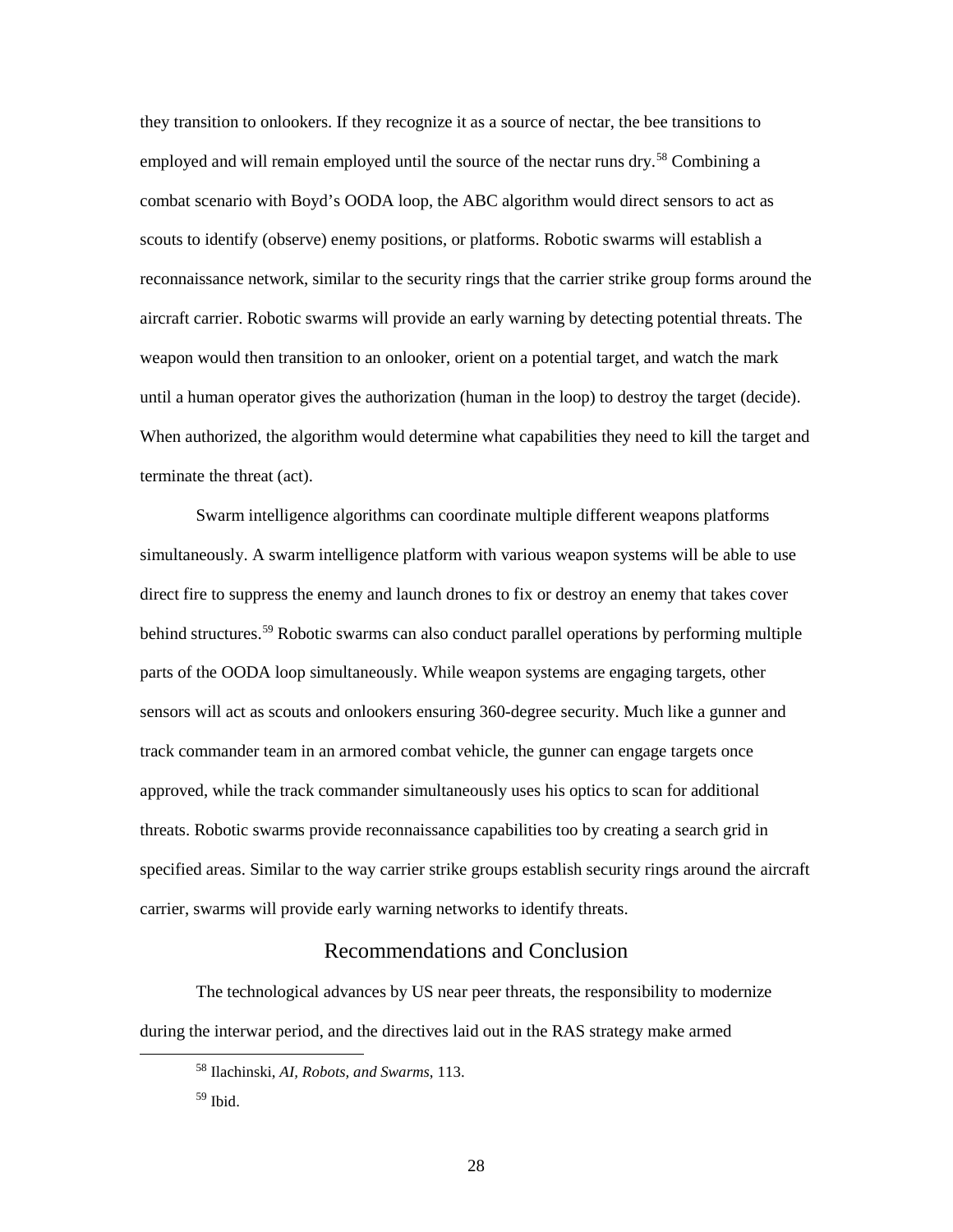autonomous logistical platforms the logical innovation medium to develop and integrate near- future capabilities. The United States is currently dealing with two types of threats that require the military instrument of national power. Insurgent threats originating from failing states and conventional threats from near-peer competitors. Competitors who are trying to establish themselves as regional powers to undermine the US ability to project power in their region.

 Insurgent organizations capitalize on the ability to blend in with the local populace to use civilians as shields. Fighting from urban population centers provides insurgents an added level of the recent battles against the Islamic State in Aleppo and Mosul have anything to teach us, it is urban warfare will remain close quarters, street-to-street battles for control. General Milley says, protection from precision-guided munitions because of the collateral civilian damage the munitions can cause. Counterinsurgency warfare requires a human-to-human interaction, and if "After the shock and awe come the march and fight . . . to impose your political will on the enemy requires you  $\dots$  to destroy that enemy up close with ground forces."<sup>60</sup> This statement illustrates how critical a resource ground forces remain to conduct urban operations.

 Currently, the world contains twenty-nine megacities with populations of at least ten million populace. Counterinsurgency campaigns need a lot of soldiers. General Abrams commanded 543,000 service members during the peak of the US commitment in Vietnam, in March 1969, As communities around the world continue to migrate toward megacities, counterinsurgent warfare in urban environments will continue to present military forces problems. inhabitants. By 2040 two-thirds of the world's communities will live in urban areas.<sup>[61](#page-35-1)</sup> Successful counterinsurgency operations require soldiers to regularly and continuously interact with the

<span id="page-35-0"></span> <sup>60</sup>*The Economist*, "House to House: Preparing for More Urban Warfare," accessed January 25, 2018,<https://www.economist.com/news/special-report/21735473-much-fighting-future-wars-likely-take>place-cities-preparing-more.

<span id="page-35-1"></span><sup>61</sup>*The Economist*, "The New Battlegrounds: The Future War," accessed January 25, 2018, <https://www.economist.com/news/special-report/21735477-war-still-contest-wills-technology-and>geopolitical-competition-are-changing.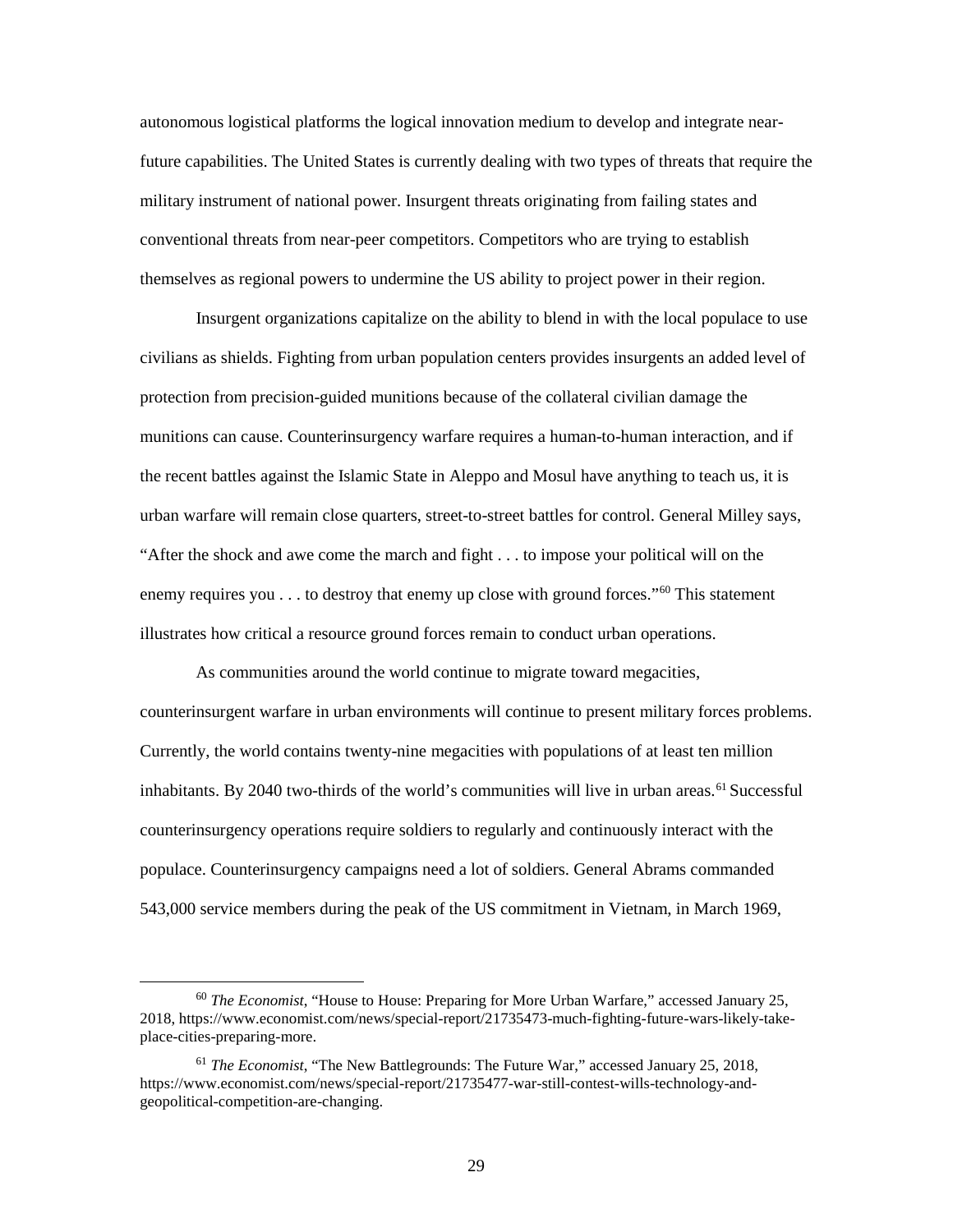tasked to secure a Vietnamese population of 16.8 million South Vietnamese.<sup>[62](#page-36-0)</sup> To put that number in perspective, the population of South Vietnam in 1969 is equivalent to the City of New York today with 8.5 million residents.<sup>63</sup> Securing of one megacity would put a significant strain on the military's human capital.

 Terror is an example of giving time for competitors to close the gap on military capabilities. An article about technology in warfare published by *The Economist* said, "While America and its The 2018 *National Defense Strategy* acknowledges the threat that China and Russia pose, replacing terrorism as the most significant threat to security. The *National Defense Strategy* also recognizes the atrophy of the US military advantage in inter-state conflict and declares to field a Urban warfare in a megacity would become the sole focus for defense forces and provide near peer threats free time and space to expand their military capabilities. The US Global War on allies have spent much of the past 15 years fighting wars against irregular forces in the Middle East and Afghanistan, its adversaries have been studying the vulnerabilities in the Western Way of Warfare and exploiting technologies that have become cheaper and more readily available."[64](#page-36-2)  "joint force that possess decisive advantages for any likely conflict."[65](#page-36-3) By automating logistics and reducing the number of Soldiers required to deliver supplies, the military will have more Soldiers available to conduct urban operations.

 It is unlikely that Russia and China would seek an inter-state conflict with the United States, but are also unwilling to continue to accept the paradigm of American global dominance.

<span id="page-36-0"></span> 62 US Army Center of Military History, *The U.S. Army in Vietnam*, *American Military History*  (Washington, DC: Center of Military History United States Army), 676, accessed January 25, 2018, *Balance 1968-1969* (London: The Institute for Strategic Studies, 1969), 37. [https://history.army.mil/books/AMH/AMH-28.htm;](https://history.army.mil/books/AMH/AMH-28.htm) The Institute for Strategic Studies, *The Military* 

<span id="page-36-1"></span><sup>63</sup> United States Census Bureau, "Quick Facts New York," accessed January 25, 2018, <https://www.census.gov/quickfacts/NY>.

<span id="page-36-2"></span><sup>64</sup>*The Economist*, "Stay Well Back: Using Clever Technology to Keep Enemies at Bay," accessed January 25, 2018, <https://www.economist.com/news/special-report/21735476-counter-regional-challengers>america-needs-regain-its-technological-edge-using.

<span id="page-36-3"></span><sup>65</sup> Jim Mattis, *Summary of the 2018 National Defense Strategy of The United States of America: Sharpening the American Military's Competitive Edge*, 5, accessed January 25, 2018, [https://www.defense.gov/Portals/1/Documents/pubs/2018-National-Defense-Strategy-Summary.pdf.](https://www.defense.gov/Portals/1/Documents/pubs/2018-National-Defense-Strategy-Summary.pdf)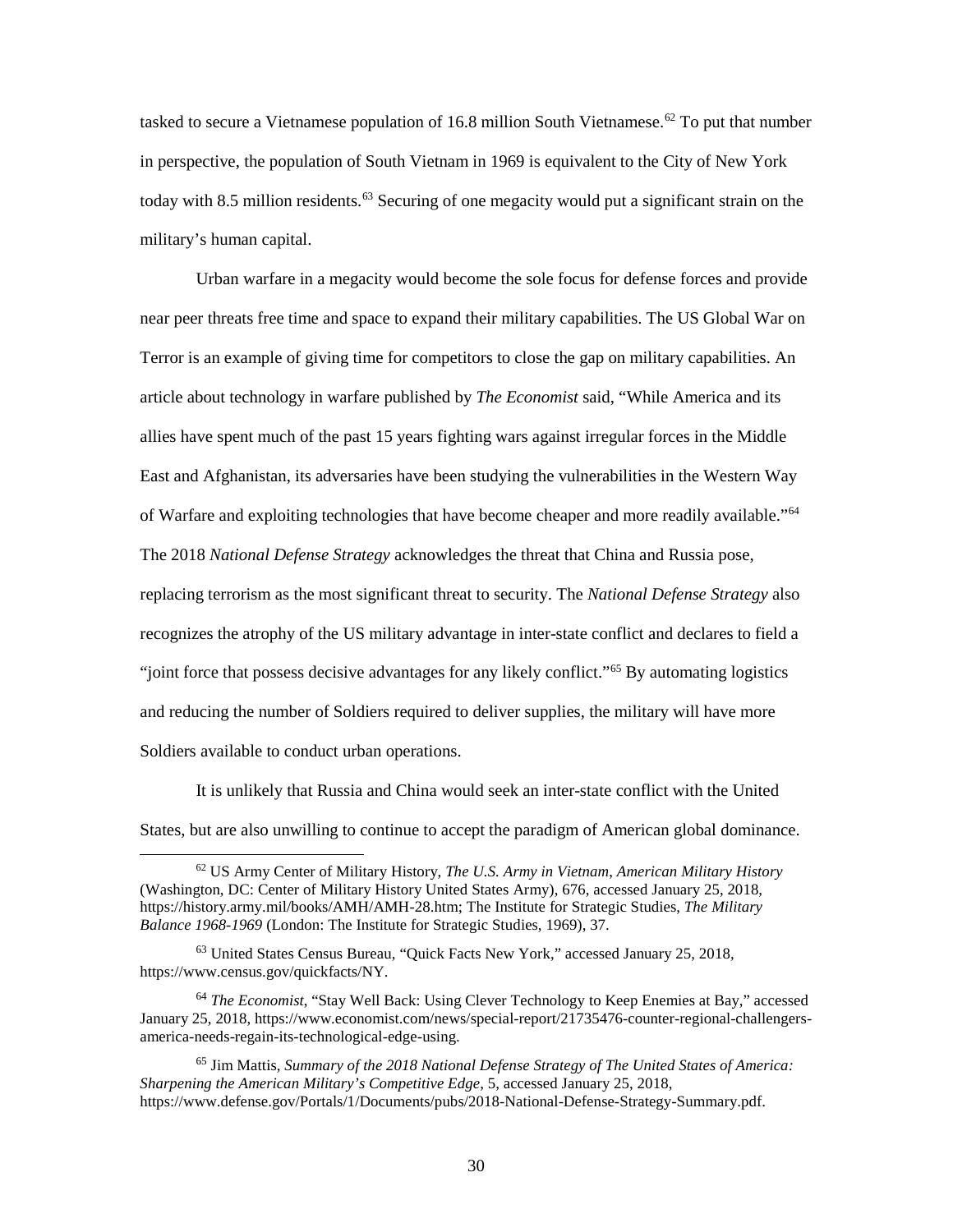of national power to expand their spheres of influence. For example, Russia continues to occupy A2/AD bubble, which undermines the US ability to protect the vital commercial shipping lanes of The unwillingness to accept the current global power distribution provides the friction that could lead to conflict. Both countries have demonstrated an inclination to utilize the military instrument South Ossetia and the Abkhazia region of Georgia and occupies the Donbass and Crimean territories in Ukraine. China is militarizing artificial islands in the South China Sea to extend their the region.

 investing in their long-range anti-ship missiles, naval ships, and expanding their submarine force.[66](#page-37-0) The thought of a conflict intervention near their borders is significantly riskier. *The*  longer send an aircraft-carrier battle group through the Taiwan Strait to show its resolve, as it did dominate neighboring countries. The types of threats that China and Russia represent warrant capabilities provide the ability to defeat A2/AD threats and lower the risk to military forces if US armed forces need to intervene. Both countries are increasing their ability to project power beyond their borders. China is *Economist* Magazine assesses that, "If there were a new crisis over Taiwan, America would no in 1996."<sup>67</sup> The high cost of intervention shapes a world where these powers have free reign to investment in human-machine teaming, swarm warfare, and autonomous systems. Swarm warfare

 in a human in the loop will provide commanders options in multi-domain battle. The ground force them from targeting logistical lines of communication freely. This capability will also eliminate truck commander, and gunner could control a seven-vehicle logistical convoy. A logistical Arming autonomous logistical vehicles with anti-armor capabilities and operators acting commanders will be able to bypass sections of enemy anti-armor platforms while still preventing the requirement for logistical escort patrols. Ideally, a three-soldier team consisting of a driver,

<span id="page-37-1"></span><span id="page-37-0"></span><sup>66</sup>*The Economist*, "Pride and Prejudice: The Odds on a Conflict Between the Great Powers," accessed January 25, 2018,<https://www.economist.com/news/special-report/21735480-great-powers-seem>have-little-appetite-full-scale-war-there-room.

 67 Ibid.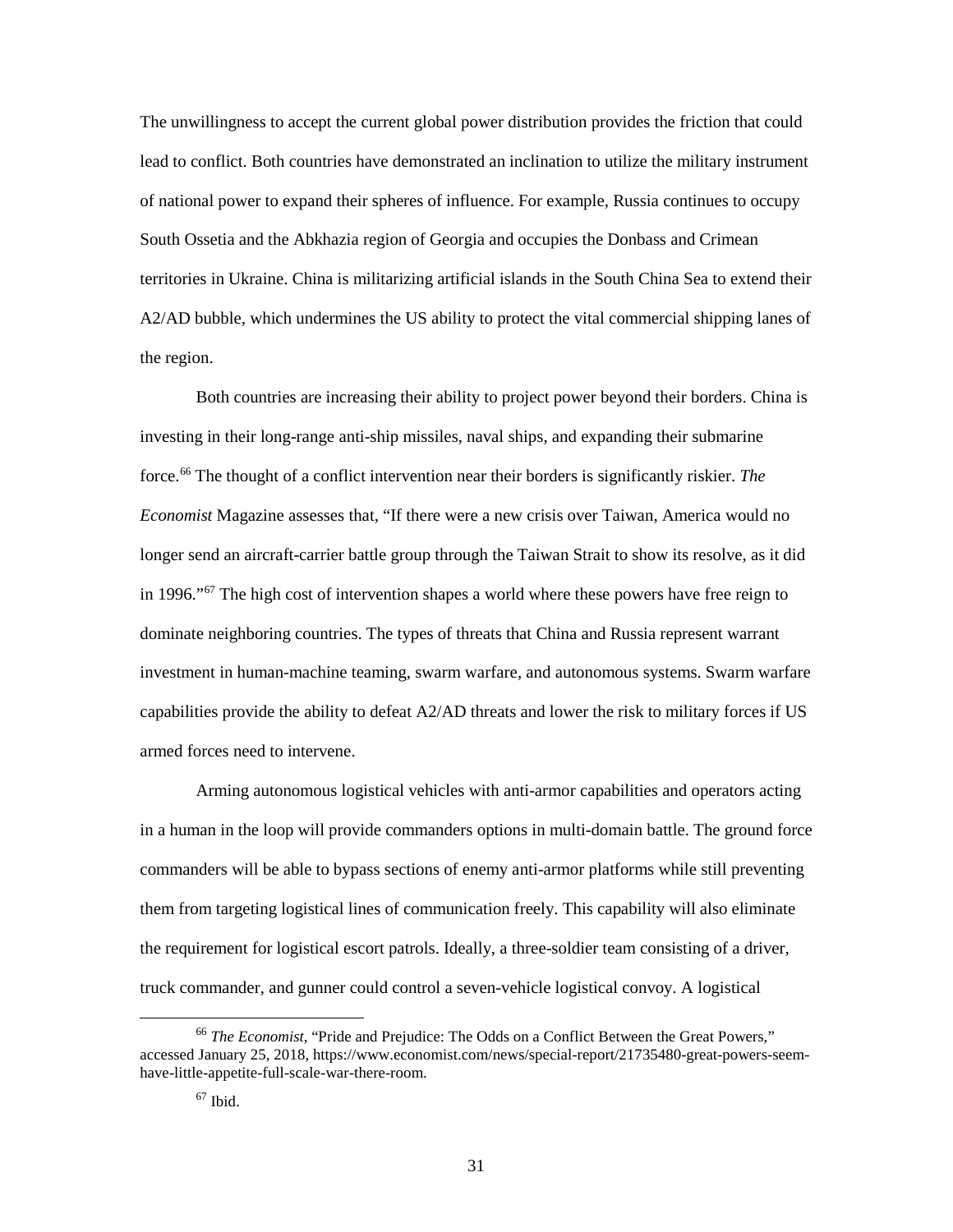to move supplies more efficiently for less cost of current capabilities. vehicle convoy utilizing a human on the loop algorithm in the Leader-Follower has the potential

 algorithm that controls all the mounted direct fire weapon platforms and drones employed in a human in the loop system can maintain 360-degree security, identify potential targets, and engage Arming the autonomous supply convoys with anti-armor common control weapons platforms and cheap expendable drones will benefit maneuver, audacity, and tempo. An ABC targets. Commanders will have more latitude to bypass armored formations knowing their logistical convoys have an anti-armor capability.

 orient weapon systems to scan the area around and ahead of the convoy, identifying and nominating potential threats. The gunner will verify selected targets, allowing the autonomous algorithm to determine which vehicles from the convoy should engage the threat. AI can The gunner will primarily monitor the integrated weapon system. An ABC algorithm will coordinate the engagement of direct weapons systems better than multiple independently operated weapons systems and allow fighting formations to apply the principles of direct fire control more effectively. Additionally, the weapons platforms not engaging the enemy will conduct parallel operations and continue to scan for additional threats to maintain security. The AI may also decide to launch expendable drones in swarms to overwhelm targets that utilize cover for survival. Swarms of expendable unmanned aerial vehicles launched from the logistics vehicles could assist in destroying threats while suppressing them with the direct fire weapon systems of the convoy. When gunners are unsure if a nominated target is a threat, the service member can direct closer investigation of the potential target and launch drones to investigate the danger while they are still on the move.

Engineers can incorporate the data archived from these autonomous vehicles and integrate it in future autonomous combat vehicle platforms. These concepts will facilitate expansion into unmanned anti-armor platforms teamed with manned armored combat platforms. The AI algorithms used to allow vehicles to operate autonomously can also facilitate target

32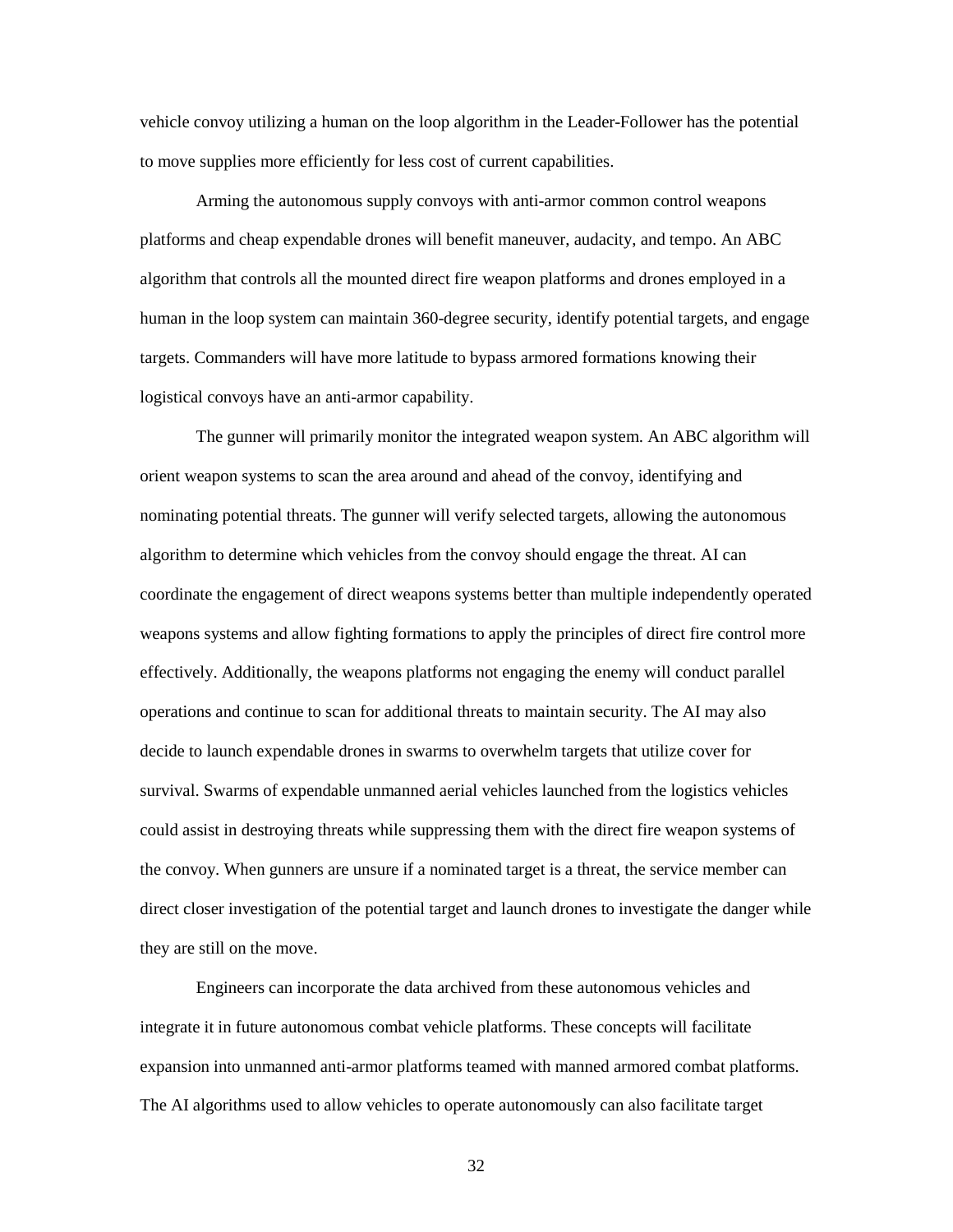acquisition. The algorithm that identifies obstacles, other vehicles, and routes can also determine enemy combat platforms. Human-machine teaming will facilitate economy of force while not relinquishing the ability to overwhelm the enemy by maintaining the ability to maneuver and overpower him with mass at the objective.

 pad to expand into more focused combat capabilities. In the future unoccupied autonomous platforms will conduct high risks tasks such as combined arms breach and clearing minefields In much the same way John Deere identified a potential for autonomy in an unregulated space, the military has an equal opportunity. The military must court leading civilian businesses by offering the industry an unmonitored area to develop autonomous capabilities and assist the government in developing the Third Offset. Implementing these capabilities on logistic vehicles provides a semi-permissive environment to work through unexpected problems and a launching under direct fire.

 will not have to design with protection of human occupants in mind. Machines also do not get Uninhabited autonomously operating vehicles with a human in or on the loop offer vast possibilities over current capabilities. Autonomous systems are more persistent than their human counterparts. Autonomous systems will be cheaper and easier to manufacture because engineers tired and can operate for much longer and more frequently than their human counterparts.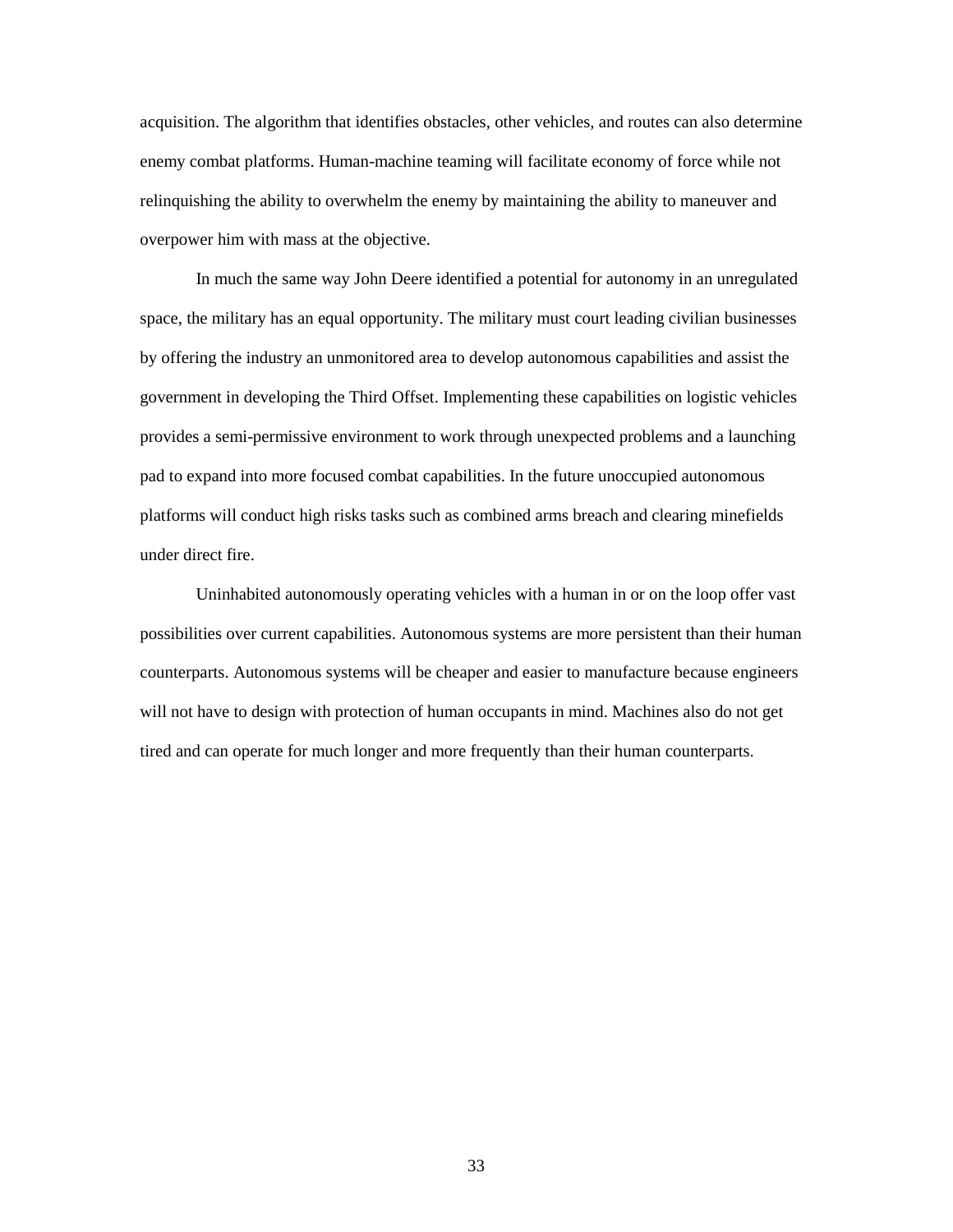### Bibliography

- <span id="page-40-0"></span> Anderson, Gina. "How NASA and John Deere Helped Tractors Drive Themselves." [Nasa.gov.](https://Nasa.gov), November 2016. Accessed December 18, 2017. [https://www.nasa.gov/feature/](https://www.nasa.gov/feature) directorates/spacetech/spinoff/john\_deere.
- Bierstedt, Jane, Aaron Gooze, Chris Gray, Josh Peterman, Leon Raykin, and Jerry Walters. "Effects of Next-Generation Vehicles on Travel Demand and Highway Capacity." Fehr and Peers Think, 2014. Accessed September 12, 2017. [http://orfe.princeton.edu/~alaink/](http://orfe.princeton.edu/~alaink) Papers/FP\_NextGenVehicleWhitePaper012414.pdf.
- Big Ag. "Autonomous Tractors The Future of Farming?" July 2017. Accessed December 18, 2017. <http://www.bigag.com/topics/equipment/autonomous-tractors-future-farming>/.
- Brown, GEN. Robert E. "Foreword: Commander, Combined Arms Center." In *The Mission Command Network Vision and Narrative*., Fort Eustis, VA: Army Capabilities Integration Center, October 2015. Accessed October 31, 2017. [http://usacac.army.mil/sites/default/](http://usacac.army.mil/sites/default) files/documents/mccoe/MissionCommandNetworkNarrative1Oct15.pdf.
- Buddin, Richard. *Success of First-Term Soldiers*. Arlington, VA: RAND Corporation, 2005. Accessed September 9, 2017. <http://www.rand.org/content/dam/rand/pubs>/ monographs/2005/RAND\_MG262.sum.pdf.
- Carter, Ash. "The Path to an Innovative Future for Defense." CSIS Third Offset Strategy Conference, as Delivered by Secretary of Defense, Washington, DC, October 28, 2016. Accessed November 1, 2017. [https://www.defense.gov/News/Speeches/Speech-](https://www.defense.gov/News/Speeches/Speech)View/Article/990315/remarks-on-the-path-to-an-innovative-future-for-defense-csis-thirdoffset-strat/.
- Clausewitz, Carl Von. *On War.* Edited by Michael Howard and Peter Paret. Princeton, NJ: Princeton University, 1984.
- Davidson, P., and A. Spinoulas. "Autonomous Vehicles: What Could This Mean for the Future of Transport?" Australian Institute of Traffic Planning and Management (AITPM) National Conference, 2015, Brisbane, Queensland, Australia.
- [Wired.com](https://Wired.com), 7 October 2014. Accessed September 12, 2017. [https://www.wired.com/](https://www.wired.com) Davies, Alex. "Mercedes Is Making a Self-Driving Semi to Change the Future of Shipping." 2014/10/mercedes-making-self-driving-semi-change-future-shipping/.
- Defense Advanced Research Projects Agency. "The DARPA Grand Challenge: Ten Years Later: Autonomous Vehicle Challenge Led to New Technologies and Invigorated the Prize Challenge Model of Promoting Innovation," March 2014. Accessed December 19, 2017. [https://www.darpa.mil/news-events/2014-03-13.](https://www.darpa.mil/news-events/2014-03-13)
- Department of Defense. Department of Defense Directive 3000.09, *Autonomy in Weapons Systems*. Washington, DC: Government Printing Office, 2012.
- ———. *Unmanned Systems Integrated Roadmap FY 2013 -2033*. Washington, DC: Government Printing Office, 2013.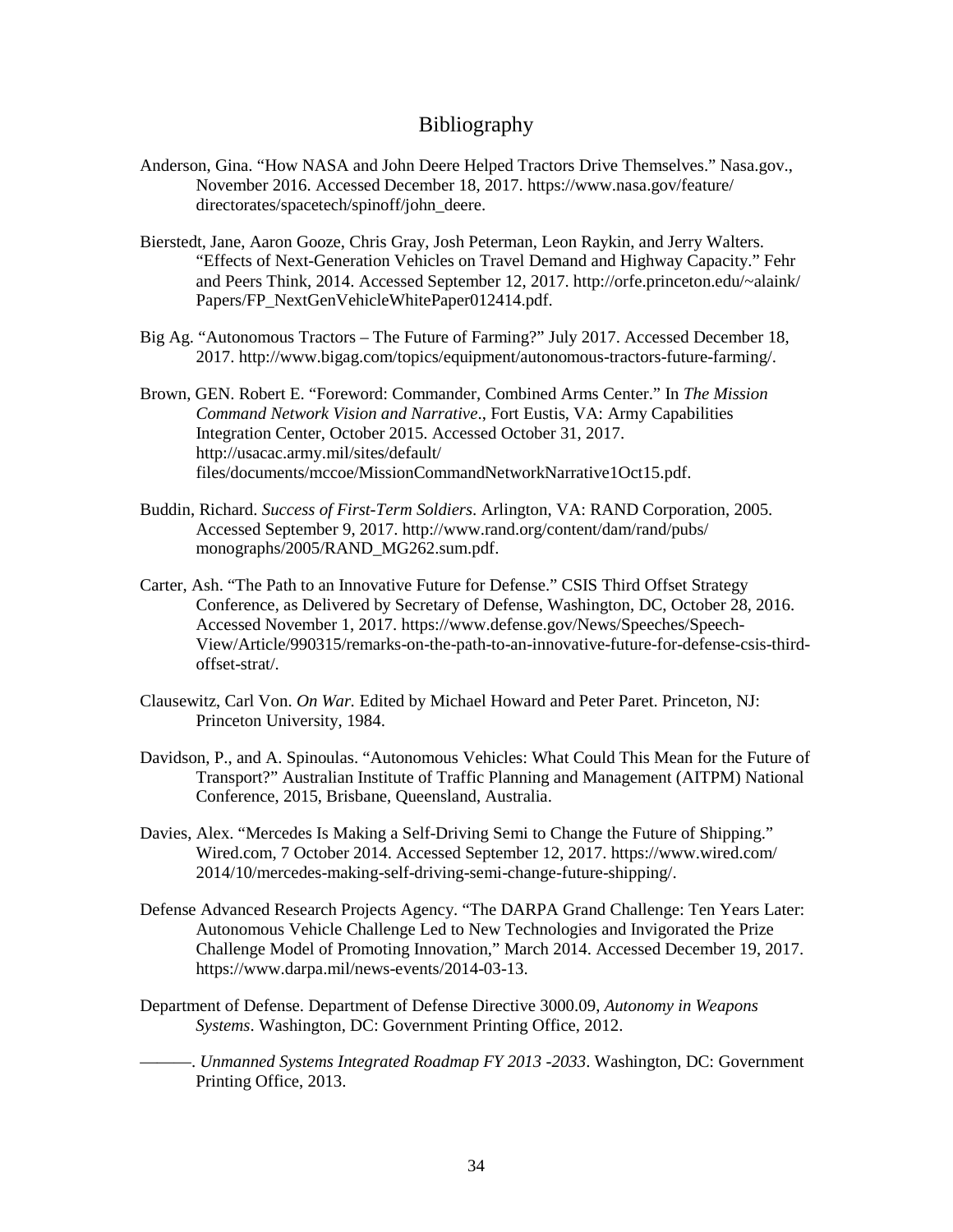- Dolan, Alissa M., and Richard M. Thompson II. Technical Report R42940, *Integration of Drones into Domestic Airspace*. Washington, DC: Congressional Research Service, April 2013. Accessed September 12, 2017.<http://assets.opencrs.com/rpts>/ R42940\_20130130.pdf.
- Dolman, Everett. *Pure Strategy: Power and Principle in the Space and Information Age.* New York: Frank Cass, 2005.
- Eshel, Tamir. "New Russian Armor First Analysis: Armata." Defense Update. May 9, 2015. Accessed September 3, 2017. [http://defense-update.com/20150509\\_t14](http://defense-update.com/20150509_t14) t15\_analysis.html.
- Fellows, Major General James Wright, Laura Condyles, Brett Dunning, Jeremy Glenz, Erikson McCleary, and Chad Moniz. "Force 2025 Application of Robotics and Autonomous Systems (RAS) to Operational and Tactical Logistics." The College of William and Mary Mason School of Business, August 2017.
- Future of Life Institute. "Open Letter on Autonomous Weapons." Last modified 2015. Accessed September 6, 2017.<http://futureoflife.org/open-letter-autonomous-weapons>/.
- Capability." JTAARS Capability White Paper, May 2017. Gottshall, LTC Jeremy. "JTAARS - Building a Responsive, Organic Aerial Resupply
- Gray, Colin S. "The American Way of War." In *Rethinking the Principles of War*, edited by Anthony D. McIvor, 13-40. Annapolis, MD: Naval Institute Press, 2005.
- Greenemeier, Larry. "Driverless Cars Will Face Moral Dilemmas." Scientific American. Last modified 2016. Accessed September 9, 2017. <https://www.scientificamerican.com>/ article/driverless-cars-will-face-moral-dilemmas.
- Ilachinski, Andrew. *AI, Robots, and Swarms: Issues, Questions, and Recommended Studies*. CNA Analysis and Solutions, January 2017. Accessed November 1, 2017. [https://www.cna.org/CNA\\_files/PDF/DRM-2017-U-014796-Final.pdf.](https://www.cna.org/CNA_files/PDF/DRM-2017-U-014796-Final.pdf)
- Jokioinen, Esa, Jonne Piokonen, Mika Hyvonen, Antti Kolu, Tero Jokela, Jari Tissari, Ari Poasio, Applications Initiative Whitepaper, June 2016. Accessed December 20, 2017. Henri Ringbom, Felix Collins, Mika Viljanen, Risto Jalonen, Risto Tuominen, Mikael Wahlstrom, Jouni Saarni, Sini Nordberg-Davies, and Hannu Makkonen. "Remote and Autonomous Ships: The Next Steps." The Advanced Autonomous Waterborne <http://www.rolls-royce.com/~/media/Files/R/Rolls-Royce/documents/customers>/ marine/ship-intel/aawa-whitepaper-210616.pdf.
- Keaney, Thomas A., and Eliot A. Cohen. "Was Desert Storm a Revolution in Warfare." In *Gulf War Air Power Survey Summary Report*, 235-252. Washington, DC: US Government Printing Office, 1993. Accessed October 31, 2017. <http://www.dtic.mil/dtic>/ tr/fulltext/u2/a273996.pdf.
- King, Russell. "Entrepreneurial Hearts and Minds." *Business Strategy Review* 17, no. 4 (Winter 2006): 89-91. Accessed November 1, 2017. [http://onlinelibrary.wiley.com/](http://onlinelibrary.wiley.com) doi/10.1111/busr.2006.17.issue-4/issuetoc.
- Kluber, Amy. "Aurora Demos US Marine Unmanned Cargo-Delivery Huey in Final Test." Rotor and Wing International, December 15, 2017. Accessed December 18, 2017.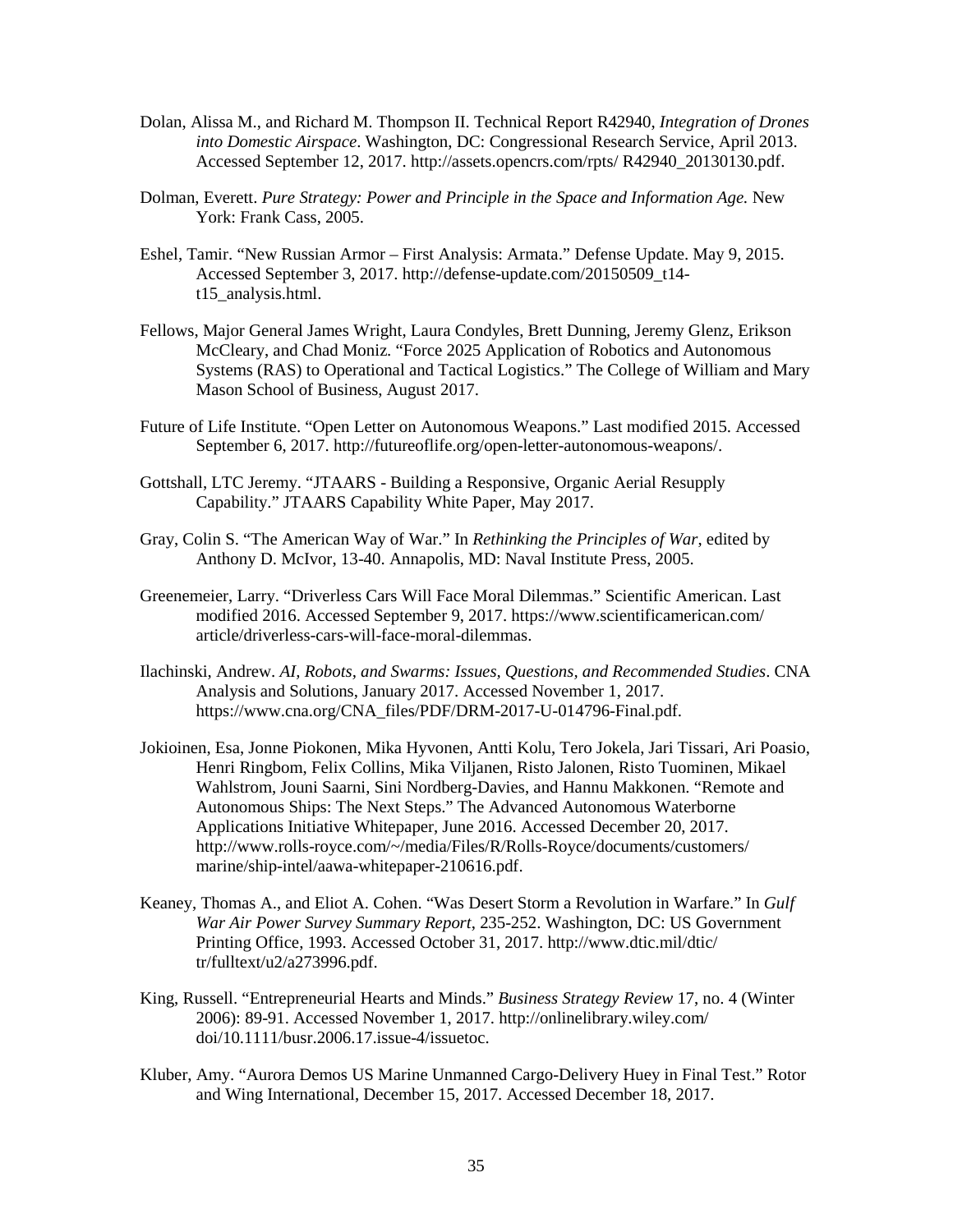<http://www.rotorandwing.com/2017/12/15/aurora-demos-us-marine-unmanned-cargo>delivery-huey-final-test/#.Wl6llCPMzOQ.

- Lewis, Larry. *Insights for the Third Offset: Addressing Challenges of Autonomy and Artificial Intelligence in Military Operations.* CNA Analysis and Solutions, September 2017. Accessed November 1, 2017. [https://www.cna.org/CNA\\_files/PDF/DRM-2017-U](https://www.cna.org/CNA_files/PDF/DRM-2017-U)-016281-Final.pdf.
- Lewis, S. J. "Reflections on German Military Reform." *Military Review* (August 1988): 60-69. Accessed November 1, 2017. <http://cgsc.cdmhost.com/cdm/ref/collection>/ p124201coll1/id/509.
- Lockheed Martin. "Javelin: Fire and Forget Multi-Purpose Combat System," 2006. Accessed November 2, 2017. <https://www.lockheedmartin.com/content/dam/lockheed/data>/ mfc/pc/javelin/mfc-javelin-pc.pdf.
- Mattis, Jim. *Summary of the 2018 National Defense Strategy of The United States of America: Sharpening the American Military's Competitive Edge*. Accessed January 25, 2018. [https://www.defense.gov/Portals/1/Documents/pubs/2018-National-Defense-Strategy-](https://www.defense.gov/Portals/1/Documents/pubs/2018-National-Defense-Strategy)Summary.pdf.
- McMasters, LTG. H. R. "Foreword: Director, Army Capabilities Integration Center." In *The Mission Command Network Vision and Narrative*, Fort Eustis, VA: Army Capabilities Integration Center, October 2015. Accessed October 31, 2017.<http://usacac.army.mil>/ sites/default/files/documents/mccoe/MissionCommandNetworkNarrative1Oct15.pdf.
- DC, October 2016. Milley, General Mark. "2016 AUSA Dwight D. Eisenhower Luncheon." Speech, Washington,
- Murray, Williamson. "Armored Warfare: The British, French, and German Experiences." In *Military Innovation in the Interwar Period,* edited by Williamson Murray and Allan R. Millett, 6-49. Cambridge, UK: Cambridge University Press, 1996.
- Murray, Williamson, and Allan Millett, eds. *Military Innovation in the Interwar Period*. Cambridge, UK: Cambridge University Press, 1996.
- Newsinger, John. "Wars Past and Wars to Come." *Monthly Review* 67, no. 6 (November 2015): 34.
- Peterson, Andrea. "Google Didn't Lead the Self-Driving Vehicle Revolution. John Deere Did." *The Washington Post*, June 2015. Accessed December 18, 2017. <https://www.washingtonpost.com/news/the-switch/wp/2015/06/22/google-didnt-lead-the>self-driving-vehicle-revolution-john-deere-did/?utm\_term=.3b88bd0be5e3.
- pmcmann. "Tractors and Technology: John Deere's Self-Driving Tractors." Harvard Business School, November 2016. Accessed December 18, 2017. [https://rctom.hbs.org/](https://rctom.hbs.org) submission/tractors-technology-john-deeres-self-driving-tractors/.
- Riza, M. Shane. *Killing Without Heart: Limits on Robotic Warfare in an Age of Persistent Conflict*. Washington, DC: Potomac Books, 2013.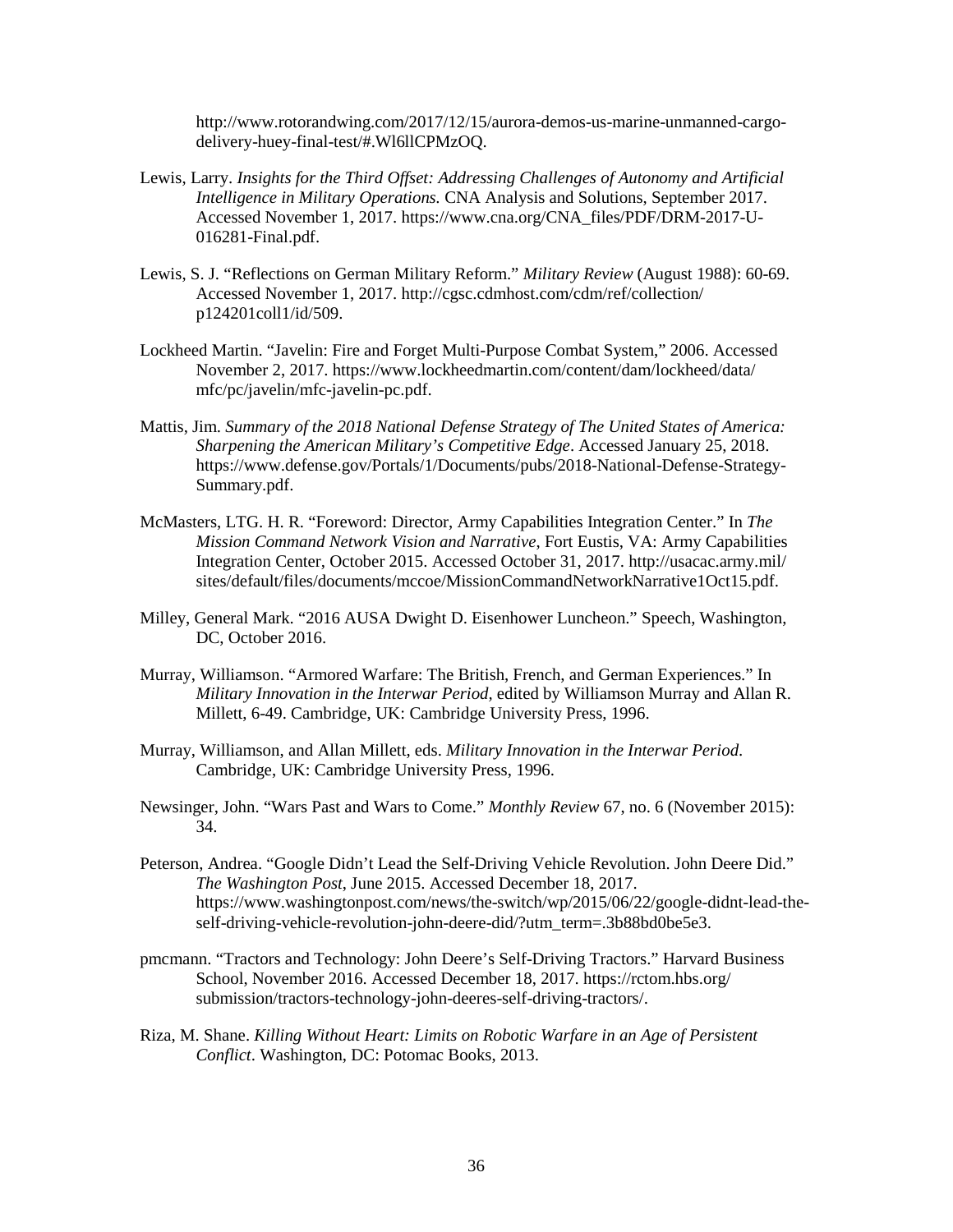- Scales, Robert H. "The Great Wheel." In *Certain Victory: The US Army in the Gulf War*, 1-38. Fort Leavenworth, KS: US Army Command and General Staff College Press, 1993.
- Scharre, Paul. "The AI Revolution, Paul Scharre the Director, Future of Warfare Initiative." CNAS Video File, June 2017. Accessed December 22, 2017. [https://www.cnas.org/](https://www.cnas.org) publications/video/the-ai-revolution-paul-scharre-the-director-future-of-warfareinitiative.

 ———. "Yes, Unmanned Combat Aircraft is the Future." CNAS, August 2015. Accessed December 22, 2017. [Ht.tps://www.cnas.org/publications/commentary/yes-unmanned](https://Ht.tps://www.cnas.org/publications/commentary/yes-unmanned)combat-aircraft-are-the-future.

- Sharkey, Noel. "The Evitability of Autonomous Robot Warfare." *International Review of the Red Cross* 94, no. 886 (Summer 2012): 787-799.
- London: Penguin, 2009. Singer, P. W. *Wired "For War: The Robotics Revolution and Conflict in the 21st Century."*
- *The Economist*. "House to House: Preparing for More Urban Warfare." Accessed January 25, 2018. <https://www.economist.com/news/special-report/21735473-much-fighting-future>wars-likely-take-place-cities-preparing-more.
- ———. "Man and Machine: Autonomous Weapons Are A Game-Changer." Accessed January 25, 2018.<https://www.economist.com/news/special-report/21735472-ai-empowered>robots-pose-entirely-new-dangers-possibly-existential-kind-autonomous.
- ———. "Pride and Prejudice: The Odds on a Conflict Between the Great Powers." Accessed January 25, 2018.<https://www.economist.com/news/special-report/21735480-great>powers-seem-have-little-appetite-full-scale-war-there-room.
- ———. "Stay Well Back: Using Clever Technology to Keep Enemies at Bay." Accessed January 25, 2018.<https://www.economist.com/news/special-report/21735476-counter-regional>challengers-america-needs-regain-its-technological-edge-using.
	- ———. "The New Battlegrounds: The Future War." Accessed January 25, 2018. <https://www.economist.com/news/special-report/21735477-war-still-contest-wills>technology-and-geopolitical-competition-are-changing.
- The Institute for Strategic Studies. *The Military Balance 1968-1969.* London: The Institute for Strategic Studies, 1969.
- The Maneuver, Aviation, and Soldier Division Army Capabilities Integration Center (ARCIC). *The U.S. Army Robotic and Autonomous Systems (RAS) Strategy*. Fort Eustis, VA: U.S. Army Training and Doctrine Command, March 2017. Accessed November 2, 2017. [http://www.tradoc.army.mil/FrontPageContent/Docs/RAS\\_Strategy.pdf](http://www.tradoc.army.mil/FrontPageContent/Docs/RAS_Strategy.pdf).
- Thrun, Sebastian. "What We're Driving At." *Google: Official Blog,* October 2010. Accessed December 18, 2017. [https://googleblog.blogspot.com/2010/10/what-were-driving-at.html.](https://googleblog.blogspot.com/2010/10/what-were-driving-at.html)
- Tucker, Patrick. "The Pentagon Is Nervous About Russian And Chinese Killer Robots." Defense One. Last modified 2015. Accessed September 6, 2017. [http://www.defenseone.com/](http://www.defenseone.com)